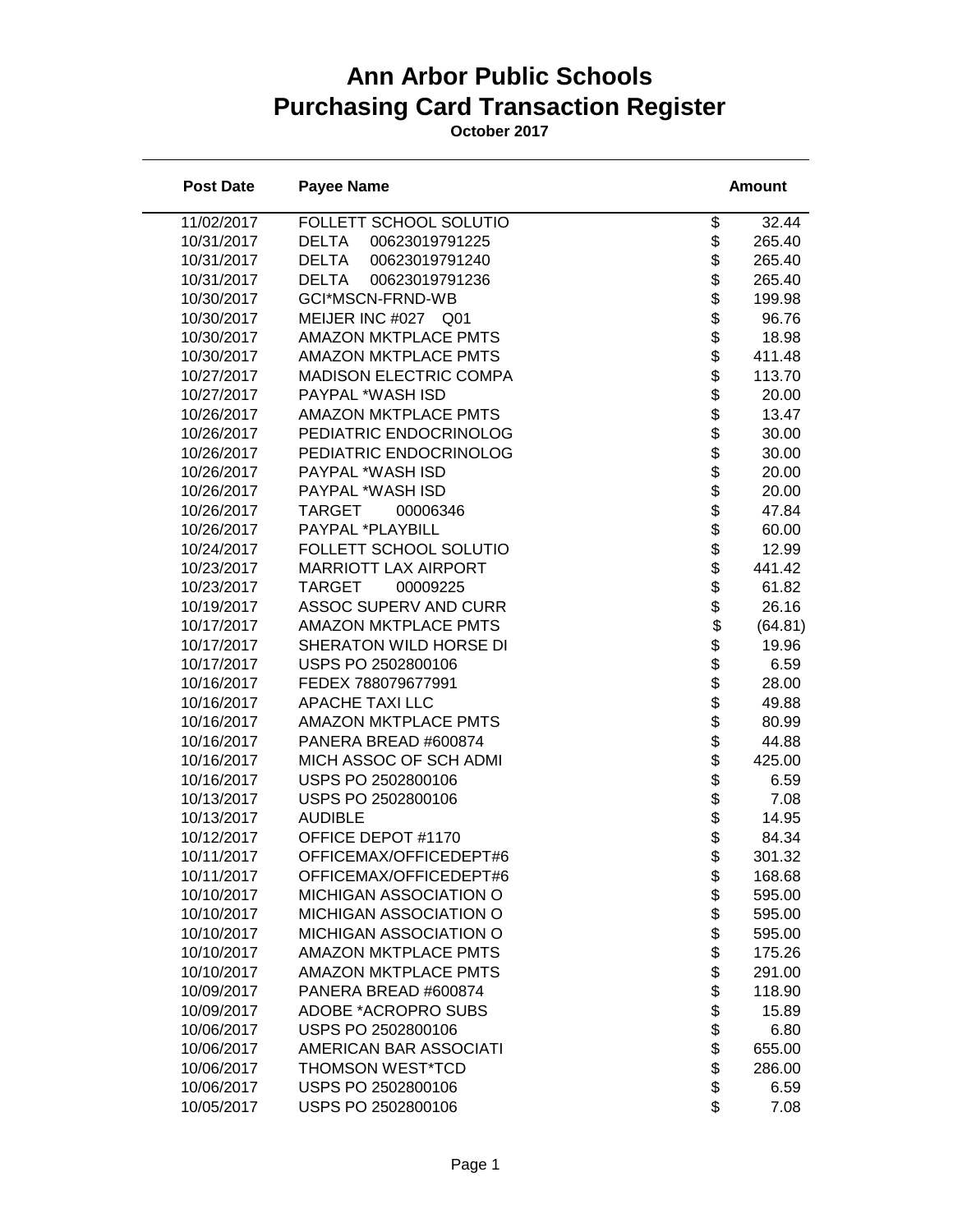| OFFICE DEPOT #1170<br>10/05/2017<br>\$<br>3.99<br>\$<br>10/05/2017<br>OFFICEMAX/OFFICEDEPT#6<br>32.99<br>\$\$<br>10/23/2017<br>90.00<br><b>MASB</b><br>10/13/2017<br><b>MASB</b><br>195.00<br>10/13/2017<br><b>MASB</b><br>560.00<br>\$<br>10/13/2017<br><b>MASB</b><br>473.00<br>\$\$<br>10/16/2017<br>28.25<br>PANERA BREAD #600874<br>11/03/2017<br><b>TOSHIBA BUSINESS SOLUT</b><br>115.00<br><b>LITERATI BOOKSTORE</b><br>11/03/2017<br>68.85<br>\$<br><b>LITERATI BOOKSTORE</b><br>11/03/2017<br>212.08<br>\$<br>11/03/2017<br><b>LITERATI BOOKSTORE</b><br>275.40<br>\$<br>10/24/2017<br>OFFICEMAX/OFFICEDEPT#6<br>123.34<br><b>8888888888</b><br>10/23/2017<br>MIPAMSU.ORG<br>62.50<br>10/31/2017<br>OFFICEMAX/OFFICEDEPOT<br>84.06<br>10/20/2017<br>USPS PO 2502810103<br>19.60<br>10/18/2017<br>SCHOOL-TECH, INC<br>89.96<br>10/11/2017<br>SSI*SCHOOL SPECIALTY<br>17.77<br>10/11/2017<br>SSI*SCHOOL SPECIALTY<br>613.39<br>10/11/2017<br>SSI*SCHOOL SPECIALTY<br>613.39<br>10/09/2017<br><b>AMAZON MKTPLACE PMTS</b><br>8.06<br>10/09/2017<br>AMAZON.COM<br>124.91<br>11/01/2017<br>AMAZON.COM<br>19.47<br>\$<br>11/01/2017<br><b>AMAZON MKTPLACE PMTS</b><br>6.45<br>10/27/2017<br><b>ACCURATE LABEL DESIGNS</b><br>210.95<br>\$<br>10/27/2017<br>OFFICEMAX/OFFICEDEPT#6<br>51.56<br>\$<br>10/27/2017<br>OFFICEMAX/OFFICEDEPT#6<br>66.39<br>\$<br>10/05/2017<br>OFFICEMAX/OFFICEDEPT#6<br>212.60<br>\$<br>10/31/2017<br><b>AMAZON MKTPLACE PMTS</b><br>51.66<br>\$<br>10/24/2017<br>REI*GREENWOODHEINEMANN<br>25.00<br>\$\$\$\$<br>10/17/2017<br>NICOLA'S BOOKS<br>(7.20)<br>10/16/2017<br><b>NICOLA'S BOOKS</b><br>93.58<br>10/16/2017<br><b>AMAZON MKTPLACE PMTS</b><br>151.17<br><b>CENTRAL MICHIGAN PAPER</b><br>10/11/2017<br>289.85<br>\$<br>10/19/2017<br>AMAZON.COM<br>59.94<br>10/16/2017<br><b>SCHOOL HEALTH CORP</b><br>\$<br>119.62<br>\$\$\$\$\$\$\$\$\$<br>10/12/2017<br><b>SCHOOL HEALTH CORP</b><br>75.01<br><b>AMAZON MKTPLACE PMTS</b><br>31.98<br>10/11/2017<br>AMAZON.COM<br>29.91<br>10/09/2017<br>10/19/2017<br>SSI*SCHOOL SPECIALTY<br>58.54<br>10/17/2017<br>REALLY GOOD *<br>55.05<br>10/13/2017<br>SSI*SCHOOL SPECIALTY<br>30.93<br>11/01/2017<br>OFFICEMAX/OFFICEDEPT#6<br>39.12<br>OFFICEMAX/OFFICEDEPT#6<br>11/01/2017<br>95.12<br>\$<br>11/01/2017<br>OFFICEMAX/OFFICEDEPT#6<br>82.66<br>11/01/2017<br><b>FORUM COM PRINTING FAR</b><br>172.77<br>888888<br>10/31/2017<br><b>AMERICANFRAME</b><br>52.00<br>10/30/2017<br>OFFICEMAX/OFFICEDEPT#6<br>39.12<br>10/26/2017<br>OFFICEMAX/OFFICEDEPT#6<br>7.83<br>10/06/2017<br>OFFICEMAX/OFFICEDEPT#6<br>25.18<br>10/05/2017<br>OFFICEMAX/OFFICEDEPT#6<br>23.80<br>10/09/2017<br><b>STAPLES DIRECT</b><br>(3.77)<br>\$<br>10/20/2017<br><b>DEMCO INC</b><br>162.17 | <b>Post Date</b> | <b>Payee Name</b> | <b>Amount</b> |
|---------------------------------------------------------------------------------------------------------------------------------------------------------------------------------------------------------------------------------------------------------------------------------------------------------------------------------------------------------------------------------------------------------------------------------------------------------------------------------------------------------------------------------------------------------------------------------------------------------------------------------------------------------------------------------------------------------------------------------------------------------------------------------------------------------------------------------------------------------------------------------------------------------------------------------------------------------------------------------------------------------------------------------------------------------------------------------------------------------------------------------------------------------------------------------------------------------------------------------------------------------------------------------------------------------------------------------------------------------------------------------------------------------------------------------------------------------------------------------------------------------------------------------------------------------------------------------------------------------------------------------------------------------------------------------------------------------------------------------------------------------------------------------------------------------------------------------------------------------------------------------------------------------------------------------------------------------------------------------------------------------------------------------------------------------------------------------------------------------------------------------------------------------------------------------------------------------------------------------------------------------------------------------------------------------------------------------------------------------------------------------------------------------------------------------------------------------------------------------------------------------------------------------------------------------------------------------------------------------------------------------------------------------------------------------------------------------------------------------------------------------|------------------|-------------------|---------------|
|                                                                                                                                                                                                                                                                                                                                                                                                                                                                                                                                                                                                                                                                                                                                                                                                                                                                                                                                                                                                                                                                                                                                                                                                                                                                                                                                                                                                                                                                                                                                                                                                                                                                                                                                                                                                                                                                                                                                                                                                                                                                                                                                                                                                                                                                                                                                                                                                                                                                                                                                                                                                                                                                                                                                                         |                  |                   |               |
|                                                                                                                                                                                                                                                                                                                                                                                                                                                                                                                                                                                                                                                                                                                                                                                                                                                                                                                                                                                                                                                                                                                                                                                                                                                                                                                                                                                                                                                                                                                                                                                                                                                                                                                                                                                                                                                                                                                                                                                                                                                                                                                                                                                                                                                                                                                                                                                                                                                                                                                                                                                                                                                                                                                                                         |                  |                   |               |
|                                                                                                                                                                                                                                                                                                                                                                                                                                                                                                                                                                                                                                                                                                                                                                                                                                                                                                                                                                                                                                                                                                                                                                                                                                                                                                                                                                                                                                                                                                                                                                                                                                                                                                                                                                                                                                                                                                                                                                                                                                                                                                                                                                                                                                                                                                                                                                                                                                                                                                                                                                                                                                                                                                                                                         |                  |                   |               |
|                                                                                                                                                                                                                                                                                                                                                                                                                                                                                                                                                                                                                                                                                                                                                                                                                                                                                                                                                                                                                                                                                                                                                                                                                                                                                                                                                                                                                                                                                                                                                                                                                                                                                                                                                                                                                                                                                                                                                                                                                                                                                                                                                                                                                                                                                                                                                                                                                                                                                                                                                                                                                                                                                                                                                         |                  |                   |               |
|                                                                                                                                                                                                                                                                                                                                                                                                                                                                                                                                                                                                                                                                                                                                                                                                                                                                                                                                                                                                                                                                                                                                                                                                                                                                                                                                                                                                                                                                                                                                                                                                                                                                                                                                                                                                                                                                                                                                                                                                                                                                                                                                                                                                                                                                                                                                                                                                                                                                                                                                                                                                                                                                                                                                                         |                  |                   |               |
|                                                                                                                                                                                                                                                                                                                                                                                                                                                                                                                                                                                                                                                                                                                                                                                                                                                                                                                                                                                                                                                                                                                                                                                                                                                                                                                                                                                                                                                                                                                                                                                                                                                                                                                                                                                                                                                                                                                                                                                                                                                                                                                                                                                                                                                                                                                                                                                                                                                                                                                                                                                                                                                                                                                                                         |                  |                   |               |
|                                                                                                                                                                                                                                                                                                                                                                                                                                                                                                                                                                                                                                                                                                                                                                                                                                                                                                                                                                                                                                                                                                                                                                                                                                                                                                                                                                                                                                                                                                                                                                                                                                                                                                                                                                                                                                                                                                                                                                                                                                                                                                                                                                                                                                                                                                                                                                                                                                                                                                                                                                                                                                                                                                                                                         |                  |                   |               |
|                                                                                                                                                                                                                                                                                                                                                                                                                                                                                                                                                                                                                                                                                                                                                                                                                                                                                                                                                                                                                                                                                                                                                                                                                                                                                                                                                                                                                                                                                                                                                                                                                                                                                                                                                                                                                                                                                                                                                                                                                                                                                                                                                                                                                                                                                                                                                                                                                                                                                                                                                                                                                                                                                                                                                         |                  |                   |               |
|                                                                                                                                                                                                                                                                                                                                                                                                                                                                                                                                                                                                                                                                                                                                                                                                                                                                                                                                                                                                                                                                                                                                                                                                                                                                                                                                                                                                                                                                                                                                                                                                                                                                                                                                                                                                                                                                                                                                                                                                                                                                                                                                                                                                                                                                                                                                                                                                                                                                                                                                                                                                                                                                                                                                                         |                  |                   |               |
|                                                                                                                                                                                                                                                                                                                                                                                                                                                                                                                                                                                                                                                                                                                                                                                                                                                                                                                                                                                                                                                                                                                                                                                                                                                                                                                                                                                                                                                                                                                                                                                                                                                                                                                                                                                                                                                                                                                                                                                                                                                                                                                                                                                                                                                                                                                                                                                                                                                                                                                                                                                                                                                                                                                                                         |                  |                   |               |
|                                                                                                                                                                                                                                                                                                                                                                                                                                                                                                                                                                                                                                                                                                                                                                                                                                                                                                                                                                                                                                                                                                                                                                                                                                                                                                                                                                                                                                                                                                                                                                                                                                                                                                                                                                                                                                                                                                                                                                                                                                                                                                                                                                                                                                                                                                                                                                                                                                                                                                                                                                                                                                                                                                                                                         |                  |                   |               |
|                                                                                                                                                                                                                                                                                                                                                                                                                                                                                                                                                                                                                                                                                                                                                                                                                                                                                                                                                                                                                                                                                                                                                                                                                                                                                                                                                                                                                                                                                                                                                                                                                                                                                                                                                                                                                                                                                                                                                                                                                                                                                                                                                                                                                                                                                                                                                                                                                                                                                                                                                                                                                                                                                                                                                         |                  |                   |               |
|                                                                                                                                                                                                                                                                                                                                                                                                                                                                                                                                                                                                                                                                                                                                                                                                                                                                                                                                                                                                                                                                                                                                                                                                                                                                                                                                                                                                                                                                                                                                                                                                                                                                                                                                                                                                                                                                                                                                                                                                                                                                                                                                                                                                                                                                                                                                                                                                                                                                                                                                                                                                                                                                                                                                                         |                  |                   |               |
|                                                                                                                                                                                                                                                                                                                                                                                                                                                                                                                                                                                                                                                                                                                                                                                                                                                                                                                                                                                                                                                                                                                                                                                                                                                                                                                                                                                                                                                                                                                                                                                                                                                                                                                                                                                                                                                                                                                                                                                                                                                                                                                                                                                                                                                                                                                                                                                                                                                                                                                                                                                                                                                                                                                                                         |                  |                   |               |
|                                                                                                                                                                                                                                                                                                                                                                                                                                                                                                                                                                                                                                                                                                                                                                                                                                                                                                                                                                                                                                                                                                                                                                                                                                                                                                                                                                                                                                                                                                                                                                                                                                                                                                                                                                                                                                                                                                                                                                                                                                                                                                                                                                                                                                                                                                                                                                                                                                                                                                                                                                                                                                                                                                                                                         |                  |                   |               |
|                                                                                                                                                                                                                                                                                                                                                                                                                                                                                                                                                                                                                                                                                                                                                                                                                                                                                                                                                                                                                                                                                                                                                                                                                                                                                                                                                                                                                                                                                                                                                                                                                                                                                                                                                                                                                                                                                                                                                                                                                                                                                                                                                                                                                                                                                                                                                                                                                                                                                                                                                                                                                                                                                                                                                         |                  |                   |               |
|                                                                                                                                                                                                                                                                                                                                                                                                                                                                                                                                                                                                                                                                                                                                                                                                                                                                                                                                                                                                                                                                                                                                                                                                                                                                                                                                                                                                                                                                                                                                                                                                                                                                                                                                                                                                                                                                                                                                                                                                                                                                                                                                                                                                                                                                                                                                                                                                                                                                                                                                                                                                                                                                                                                                                         |                  |                   |               |
|                                                                                                                                                                                                                                                                                                                                                                                                                                                                                                                                                                                                                                                                                                                                                                                                                                                                                                                                                                                                                                                                                                                                                                                                                                                                                                                                                                                                                                                                                                                                                                                                                                                                                                                                                                                                                                                                                                                                                                                                                                                                                                                                                                                                                                                                                                                                                                                                                                                                                                                                                                                                                                                                                                                                                         |                  |                   |               |
|                                                                                                                                                                                                                                                                                                                                                                                                                                                                                                                                                                                                                                                                                                                                                                                                                                                                                                                                                                                                                                                                                                                                                                                                                                                                                                                                                                                                                                                                                                                                                                                                                                                                                                                                                                                                                                                                                                                                                                                                                                                                                                                                                                                                                                                                                                                                                                                                                                                                                                                                                                                                                                                                                                                                                         |                  |                   |               |
|                                                                                                                                                                                                                                                                                                                                                                                                                                                                                                                                                                                                                                                                                                                                                                                                                                                                                                                                                                                                                                                                                                                                                                                                                                                                                                                                                                                                                                                                                                                                                                                                                                                                                                                                                                                                                                                                                                                                                                                                                                                                                                                                                                                                                                                                                                                                                                                                                                                                                                                                                                                                                                                                                                                                                         |                  |                   |               |
|                                                                                                                                                                                                                                                                                                                                                                                                                                                                                                                                                                                                                                                                                                                                                                                                                                                                                                                                                                                                                                                                                                                                                                                                                                                                                                                                                                                                                                                                                                                                                                                                                                                                                                                                                                                                                                                                                                                                                                                                                                                                                                                                                                                                                                                                                                                                                                                                                                                                                                                                                                                                                                                                                                                                                         |                  |                   |               |
|                                                                                                                                                                                                                                                                                                                                                                                                                                                                                                                                                                                                                                                                                                                                                                                                                                                                                                                                                                                                                                                                                                                                                                                                                                                                                                                                                                                                                                                                                                                                                                                                                                                                                                                                                                                                                                                                                                                                                                                                                                                                                                                                                                                                                                                                                                                                                                                                                                                                                                                                                                                                                                                                                                                                                         |                  |                   |               |
|                                                                                                                                                                                                                                                                                                                                                                                                                                                                                                                                                                                                                                                                                                                                                                                                                                                                                                                                                                                                                                                                                                                                                                                                                                                                                                                                                                                                                                                                                                                                                                                                                                                                                                                                                                                                                                                                                                                                                                                                                                                                                                                                                                                                                                                                                                                                                                                                                                                                                                                                                                                                                                                                                                                                                         |                  |                   |               |
|                                                                                                                                                                                                                                                                                                                                                                                                                                                                                                                                                                                                                                                                                                                                                                                                                                                                                                                                                                                                                                                                                                                                                                                                                                                                                                                                                                                                                                                                                                                                                                                                                                                                                                                                                                                                                                                                                                                                                                                                                                                                                                                                                                                                                                                                                                                                                                                                                                                                                                                                                                                                                                                                                                                                                         |                  |                   |               |
|                                                                                                                                                                                                                                                                                                                                                                                                                                                                                                                                                                                                                                                                                                                                                                                                                                                                                                                                                                                                                                                                                                                                                                                                                                                                                                                                                                                                                                                                                                                                                                                                                                                                                                                                                                                                                                                                                                                                                                                                                                                                                                                                                                                                                                                                                                                                                                                                                                                                                                                                                                                                                                                                                                                                                         |                  |                   |               |
|                                                                                                                                                                                                                                                                                                                                                                                                                                                                                                                                                                                                                                                                                                                                                                                                                                                                                                                                                                                                                                                                                                                                                                                                                                                                                                                                                                                                                                                                                                                                                                                                                                                                                                                                                                                                                                                                                                                                                                                                                                                                                                                                                                                                                                                                                                                                                                                                                                                                                                                                                                                                                                                                                                                                                         |                  |                   |               |
|                                                                                                                                                                                                                                                                                                                                                                                                                                                                                                                                                                                                                                                                                                                                                                                                                                                                                                                                                                                                                                                                                                                                                                                                                                                                                                                                                                                                                                                                                                                                                                                                                                                                                                                                                                                                                                                                                                                                                                                                                                                                                                                                                                                                                                                                                                                                                                                                                                                                                                                                                                                                                                                                                                                                                         |                  |                   |               |
|                                                                                                                                                                                                                                                                                                                                                                                                                                                                                                                                                                                                                                                                                                                                                                                                                                                                                                                                                                                                                                                                                                                                                                                                                                                                                                                                                                                                                                                                                                                                                                                                                                                                                                                                                                                                                                                                                                                                                                                                                                                                                                                                                                                                                                                                                                                                                                                                                                                                                                                                                                                                                                                                                                                                                         |                  |                   |               |
|                                                                                                                                                                                                                                                                                                                                                                                                                                                                                                                                                                                                                                                                                                                                                                                                                                                                                                                                                                                                                                                                                                                                                                                                                                                                                                                                                                                                                                                                                                                                                                                                                                                                                                                                                                                                                                                                                                                                                                                                                                                                                                                                                                                                                                                                                                                                                                                                                                                                                                                                                                                                                                                                                                                                                         |                  |                   |               |
|                                                                                                                                                                                                                                                                                                                                                                                                                                                                                                                                                                                                                                                                                                                                                                                                                                                                                                                                                                                                                                                                                                                                                                                                                                                                                                                                                                                                                                                                                                                                                                                                                                                                                                                                                                                                                                                                                                                                                                                                                                                                                                                                                                                                                                                                                                                                                                                                                                                                                                                                                                                                                                                                                                                                                         |                  |                   |               |
|                                                                                                                                                                                                                                                                                                                                                                                                                                                                                                                                                                                                                                                                                                                                                                                                                                                                                                                                                                                                                                                                                                                                                                                                                                                                                                                                                                                                                                                                                                                                                                                                                                                                                                                                                                                                                                                                                                                                                                                                                                                                                                                                                                                                                                                                                                                                                                                                                                                                                                                                                                                                                                                                                                                                                         |                  |                   |               |
|                                                                                                                                                                                                                                                                                                                                                                                                                                                                                                                                                                                                                                                                                                                                                                                                                                                                                                                                                                                                                                                                                                                                                                                                                                                                                                                                                                                                                                                                                                                                                                                                                                                                                                                                                                                                                                                                                                                                                                                                                                                                                                                                                                                                                                                                                                                                                                                                                                                                                                                                                                                                                                                                                                                                                         |                  |                   |               |
|                                                                                                                                                                                                                                                                                                                                                                                                                                                                                                                                                                                                                                                                                                                                                                                                                                                                                                                                                                                                                                                                                                                                                                                                                                                                                                                                                                                                                                                                                                                                                                                                                                                                                                                                                                                                                                                                                                                                                                                                                                                                                                                                                                                                                                                                                                                                                                                                                                                                                                                                                                                                                                                                                                                                                         |                  |                   |               |
|                                                                                                                                                                                                                                                                                                                                                                                                                                                                                                                                                                                                                                                                                                                                                                                                                                                                                                                                                                                                                                                                                                                                                                                                                                                                                                                                                                                                                                                                                                                                                                                                                                                                                                                                                                                                                                                                                                                                                                                                                                                                                                                                                                                                                                                                                                                                                                                                                                                                                                                                                                                                                                                                                                                                                         |                  |                   |               |
|                                                                                                                                                                                                                                                                                                                                                                                                                                                                                                                                                                                                                                                                                                                                                                                                                                                                                                                                                                                                                                                                                                                                                                                                                                                                                                                                                                                                                                                                                                                                                                                                                                                                                                                                                                                                                                                                                                                                                                                                                                                                                                                                                                                                                                                                                                                                                                                                                                                                                                                                                                                                                                                                                                                                                         |                  |                   |               |
|                                                                                                                                                                                                                                                                                                                                                                                                                                                                                                                                                                                                                                                                                                                                                                                                                                                                                                                                                                                                                                                                                                                                                                                                                                                                                                                                                                                                                                                                                                                                                                                                                                                                                                                                                                                                                                                                                                                                                                                                                                                                                                                                                                                                                                                                                                                                                                                                                                                                                                                                                                                                                                                                                                                                                         |                  |                   |               |
|                                                                                                                                                                                                                                                                                                                                                                                                                                                                                                                                                                                                                                                                                                                                                                                                                                                                                                                                                                                                                                                                                                                                                                                                                                                                                                                                                                                                                                                                                                                                                                                                                                                                                                                                                                                                                                                                                                                                                                                                                                                                                                                                                                                                                                                                                                                                                                                                                                                                                                                                                                                                                                                                                                                                                         |                  |                   |               |
|                                                                                                                                                                                                                                                                                                                                                                                                                                                                                                                                                                                                                                                                                                                                                                                                                                                                                                                                                                                                                                                                                                                                                                                                                                                                                                                                                                                                                                                                                                                                                                                                                                                                                                                                                                                                                                                                                                                                                                                                                                                                                                                                                                                                                                                                                                                                                                                                                                                                                                                                                                                                                                                                                                                                                         |                  |                   |               |
|                                                                                                                                                                                                                                                                                                                                                                                                                                                                                                                                                                                                                                                                                                                                                                                                                                                                                                                                                                                                                                                                                                                                                                                                                                                                                                                                                                                                                                                                                                                                                                                                                                                                                                                                                                                                                                                                                                                                                                                                                                                                                                                                                                                                                                                                                                                                                                                                                                                                                                                                                                                                                                                                                                                                                         |                  |                   |               |
|                                                                                                                                                                                                                                                                                                                                                                                                                                                                                                                                                                                                                                                                                                                                                                                                                                                                                                                                                                                                                                                                                                                                                                                                                                                                                                                                                                                                                                                                                                                                                                                                                                                                                                                                                                                                                                                                                                                                                                                                                                                                                                                                                                                                                                                                                                                                                                                                                                                                                                                                                                                                                                                                                                                                                         |                  |                   |               |
|                                                                                                                                                                                                                                                                                                                                                                                                                                                                                                                                                                                                                                                                                                                                                                                                                                                                                                                                                                                                                                                                                                                                                                                                                                                                                                                                                                                                                                                                                                                                                                                                                                                                                                                                                                                                                                                                                                                                                                                                                                                                                                                                                                                                                                                                                                                                                                                                                                                                                                                                                                                                                                                                                                                                                         |                  |                   |               |
|                                                                                                                                                                                                                                                                                                                                                                                                                                                                                                                                                                                                                                                                                                                                                                                                                                                                                                                                                                                                                                                                                                                                                                                                                                                                                                                                                                                                                                                                                                                                                                                                                                                                                                                                                                                                                                                                                                                                                                                                                                                                                                                                                                                                                                                                                                                                                                                                                                                                                                                                                                                                                                                                                                                                                         |                  |                   |               |
|                                                                                                                                                                                                                                                                                                                                                                                                                                                                                                                                                                                                                                                                                                                                                                                                                                                                                                                                                                                                                                                                                                                                                                                                                                                                                                                                                                                                                                                                                                                                                                                                                                                                                                                                                                                                                                                                                                                                                                                                                                                                                                                                                                                                                                                                                                                                                                                                                                                                                                                                                                                                                                                                                                                                                         |                  |                   |               |
|                                                                                                                                                                                                                                                                                                                                                                                                                                                                                                                                                                                                                                                                                                                                                                                                                                                                                                                                                                                                                                                                                                                                                                                                                                                                                                                                                                                                                                                                                                                                                                                                                                                                                                                                                                                                                                                                                                                                                                                                                                                                                                                                                                                                                                                                                                                                                                                                                                                                                                                                                                                                                                                                                                                                                         |                  |                   |               |
|                                                                                                                                                                                                                                                                                                                                                                                                                                                                                                                                                                                                                                                                                                                                                                                                                                                                                                                                                                                                                                                                                                                                                                                                                                                                                                                                                                                                                                                                                                                                                                                                                                                                                                                                                                                                                                                                                                                                                                                                                                                                                                                                                                                                                                                                                                                                                                                                                                                                                                                                                                                                                                                                                                                                                         |                  |                   |               |
|                                                                                                                                                                                                                                                                                                                                                                                                                                                                                                                                                                                                                                                                                                                                                                                                                                                                                                                                                                                                                                                                                                                                                                                                                                                                                                                                                                                                                                                                                                                                                                                                                                                                                                                                                                                                                                                                                                                                                                                                                                                                                                                                                                                                                                                                                                                                                                                                                                                                                                                                                                                                                                                                                                                                                         |                  |                   |               |
|                                                                                                                                                                                                                                                                                                                                                                                                                                                                                                                                                                                                                                                                                                                                                                                                                                                                                                                                                                                                                                                                                                                                                                                                                                                                                                                                                                                                                                                                                                                                                                                                                                                                                                                                                                                                                                                                                                                                                                                                                                                                                                                                                                                                                                                                                                                                                                                                                                                                                                                                                                                                                                                                                                                                                         |                  |                   |               |
|                                                                                                                                                                                                                                                                                                                                                                                                                                                                                                                                                                                                                                                                                                                                                                                                                                                                                                                                                                                                                                                                                                                                                                                                                                                                                                                                                                                                                                                                                                                                                                                                                                                                                                                                                                                                                                                                                                                                                                                                                                                                                                                                                                                                                                                                                                                                                                                                                                                                                                                                                                                                                                                                                                                                                         |                  |                   |               |
|                                                                                                                                                                                                                                                                                                                                                                                                                                                                                                                                                                                                                                                                                                                                                                                                                                                                                                                                                                                                                                                                                                                                                                                                                                                                                                                                                                                                                                                                                                                                                                                                                                                                                                                                                                                                                                                                                                                                                                                                                                                                                                                                                                                                                                                                                                                                                                                                                                                                                                                                                                                                                                                                                                                                                         |                  |                   |               |
|                                                                                                                                                                                                                                                                                                                                                                                                                                                                                                                                                                                                                                                                                                                                                                                                                                                                                                                                                                                                                                                                                                                                                                                                                                                                                                                                                                                                                                                                                                                                                                                                                                                                                                                                                                                                                                                                                                                                                                                                                                                                                                                                                                                                                                                                                                                                                                                                                                                                                                                                                                                                                                                                                                                                                         |                  |                   |               |
|                                                                                                                                                                                                                                                                                                                                                                                                                                                                                                                                                                                                                                                                                                                                                                                                                                                                                                                                                                                                                                                                                                                                                                                                                                                                                                                                                                                                                                                                                                                                                                                                                                                                                                                                                                                                                                                                                                                                                                                                                                                                                                                                                                                                                                                                                                                                                                                                                                                                                                                                                                                                                                                                                                                                                         |                  |                   |               |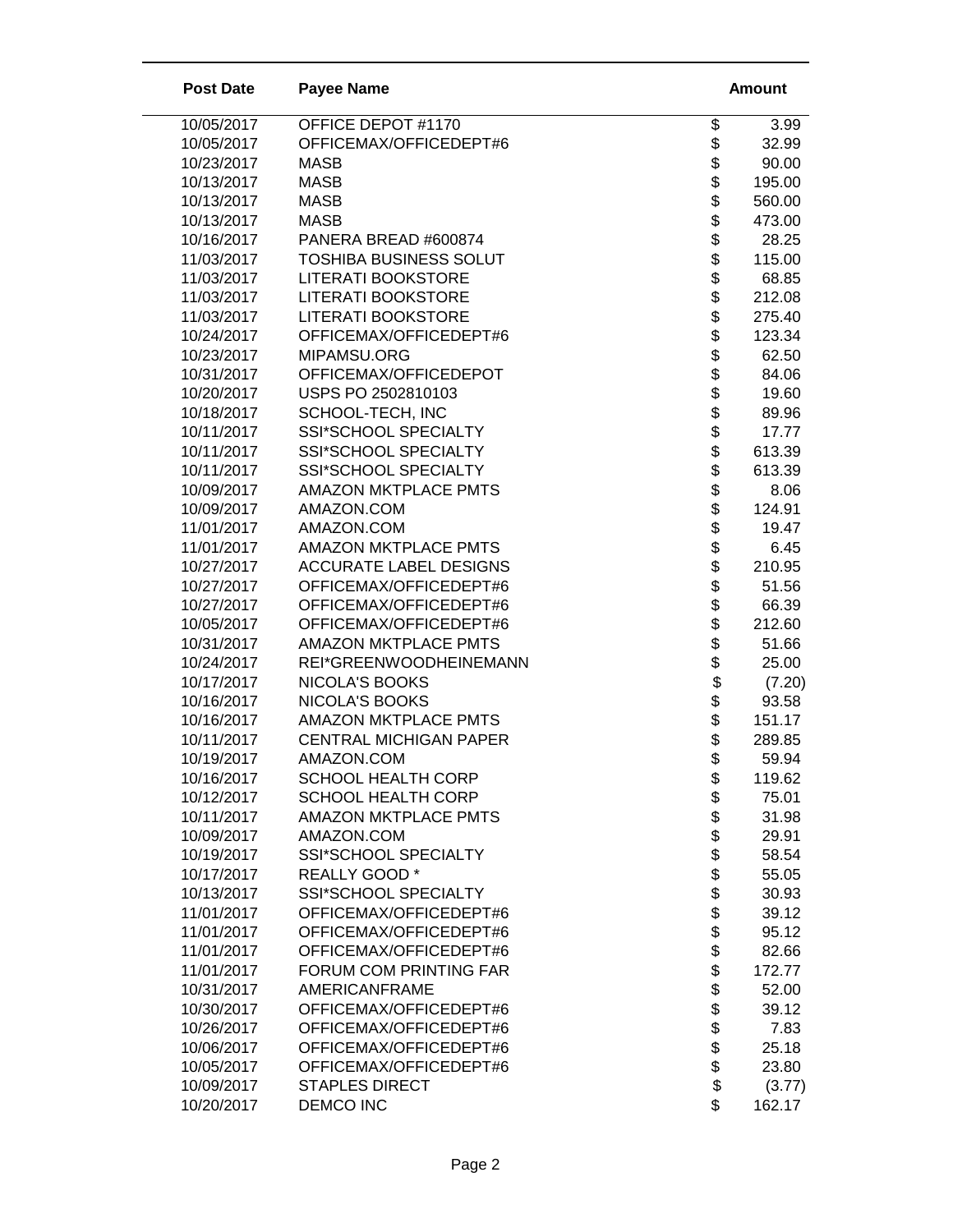| <b>Post Date</b>         | <b>Payee Name</b>                                 |                            | <b>Amount</b>    |
|--------------------------|---------------------------------------------------|----------------------------|------------------|
| 10/20/2017               | AMAZON.COM                                        | \$                         | 20.99            |
| 10/10/2017               | AMAZON.COM                                        | \$                         | 161.98           |
| 10/06/2017               | <b>SCHOOLSIN</b>                                  |                            | 239.39           |
| 10/17/2017               | <b>AMAZON MKTPLACE PMTS</b>                       |                            | 26.59            |
| 10/12/2017               | AMERICAN RED CROSS                                |                            | 27.00            |
| 10/20/2017               | <b>AMAZON MKTPLACE PMTS</b>                       |                            | 31.88            |
| 10/25/2017               | <b>CALIFORNIA NEWSREEL</b>                        |                            | 55.95            |
| 10/24/2017               | CEREBELLUM CORPORATION                            |                            | 47.90            |
| 10/10/2017               | CEREBELLUM CORPORATION                            |                            | 47.90            |
| 10/05/2017               | AMAZON.COM                                        | \$\$\$\$\$\$\$\$\$\$       | 26.91            |
| 10/10/2017               | <b>AMAZON MKTPLACE PMTS</b>                       |                            | 229.79           |
| 10/13/2017               | SSI*SCHOOL SPECIALTY                              | \$                         | 59.60            |
| 10/06/2017               | <b>BOOKFACTORY</b>                                | \$                         | 993.36           |
| 10/30/2017               | AMAZON.COM                                        |                            | 33.08            |
| 10/25/2017               | AMAZON.COM                                        |                            | 200.50           |
| 10/09/2017               | AMAZON.COM                                        |                            | 6.23             |
| 10/31/2017               | OFFICEMAX/OFFICEDEPT#6                            |                            | 564.27           |
| 10/17/2017               | <b>AMAZON MKTPLACE PMTS</b>                       |                            | (113.70)         |
| 10/31/2017               | OFFICEMAX/OFFICEDEPT#6                            |                            | 141.00           |
| 11/03/2017               | <b>BERKTREE LLC</b>                               | \$\$\$\$\$\$\$\$\$\$\$\$\$ | 37.11            |
| 11/03/2017               | PARTY CITY                                        |                            | 143.64           |
| 10/16/2017               | AMAZON.COM                                        |                            | 27.03            |
| 10/05/2017               | <b>INT*IN *ROVIN CERAMICS</b>                     |                            | 270.50           |
| 10/20/2017               | <b>AMAZON MKTPLACE PMTS</b>                       |                            | 27.48            |
| 10/20/2017               | <b>AMAZON MKTPLACE PMTS</b>                       |                            | 97.75            |
| 10/27/2017               | <b>SCHOOL HEALTH CORP</b>                         | \$                         | 100.78           |
| 11/02/2017               | MI ASSOC SCHOOL NURSES                            | \$                         | 100.00           |
| 11/02/2017               | MI ASSOC SCHOOL NURSES                            | \$                         | 150.00           |
| 10/20/2017               | AMAZON.COM                                        | \$                         | 96.50            |
| 10/31/2017               | <b>TARGET</b><br>00006346                         | \$\$\$                     | 31.17            |
| 10/09/2017               | <b>WEST MUSIC CATALOG</b>                         |                            | 145.60           |
| 10/13/2017               | GOOSECHASE.COM K-12 ED                            |                            | 49.00            |
| 10/26/2017               | R A DINKEL ASSOCIATES                             |                            | 41.50            |
| 11/01/2017               | JOHN F KENNEDY CTR PAY                            | \$                         | 349.00           |
| 11/01/2017               | <b>DELTA</b><br>00623020696045                    | \$                         | 250.40           |
| 10/30/2017               | <b>HOTEL ROSE</b>                                 |                            | 701.04           |
| 10/17/2017               | UM SCHOOL OF EDUCATION                            |                            | 20.00            |
| 10/27/2017               | SOARING EAGLE HOTEL                               | \$\$\$                     | 106.92           |
| 10/27/2017               | SOARING EAGLE HOTEL                               |                            | 106.92           |
| 10/23/2017               | <b>TREETOPS LODGING</b>                           | \$                         | (12.00)          |
| 10/20/2017               | <b>TREETOPS LODGING</b>                           | \$                         | 110.50           |
| 10/06/2017               | 00623993980676<br>DELTA<br>NATIONAL COUNCIL FOR T | \$                         | 682.40           |
| 10/05/2017               |                                                   | \$                         | 390.00           |
| 10/05/2017<br>10/12/2017 | NATIONAL COUNCIL FOR T<br>MICHIGAN WORLD LANGUAG  | \$                         | 365.00<br>35.00  |
| 10/16/2017               | MICHIGAN ASSOCIATIO                               | \$<br>\$                   |                  |
|                          | MICHIGAN ASSOCIATIO                               |                            | 420.00           |
| 10/13/2017<br>10/10/2017 | MICHIGAN ASSOCIATIO                               |                            | 140.00           |
| 10/05/2017               | MICHIGAN ASSOCIATIO                               | \$\$\$                     | 140.00<br>560.00 |
| 10/11/2017               | NCTE - MOTO                                       |                            | 455.00           |
| 10/11/2017               | NCTE - MOTO                                       | \$                         | 535.00           |
| 10/11/2017               | <b>DELTA</b><br>00623994824165                    | \$                         | 173.20           |
|                          |                                                   |                            |                  |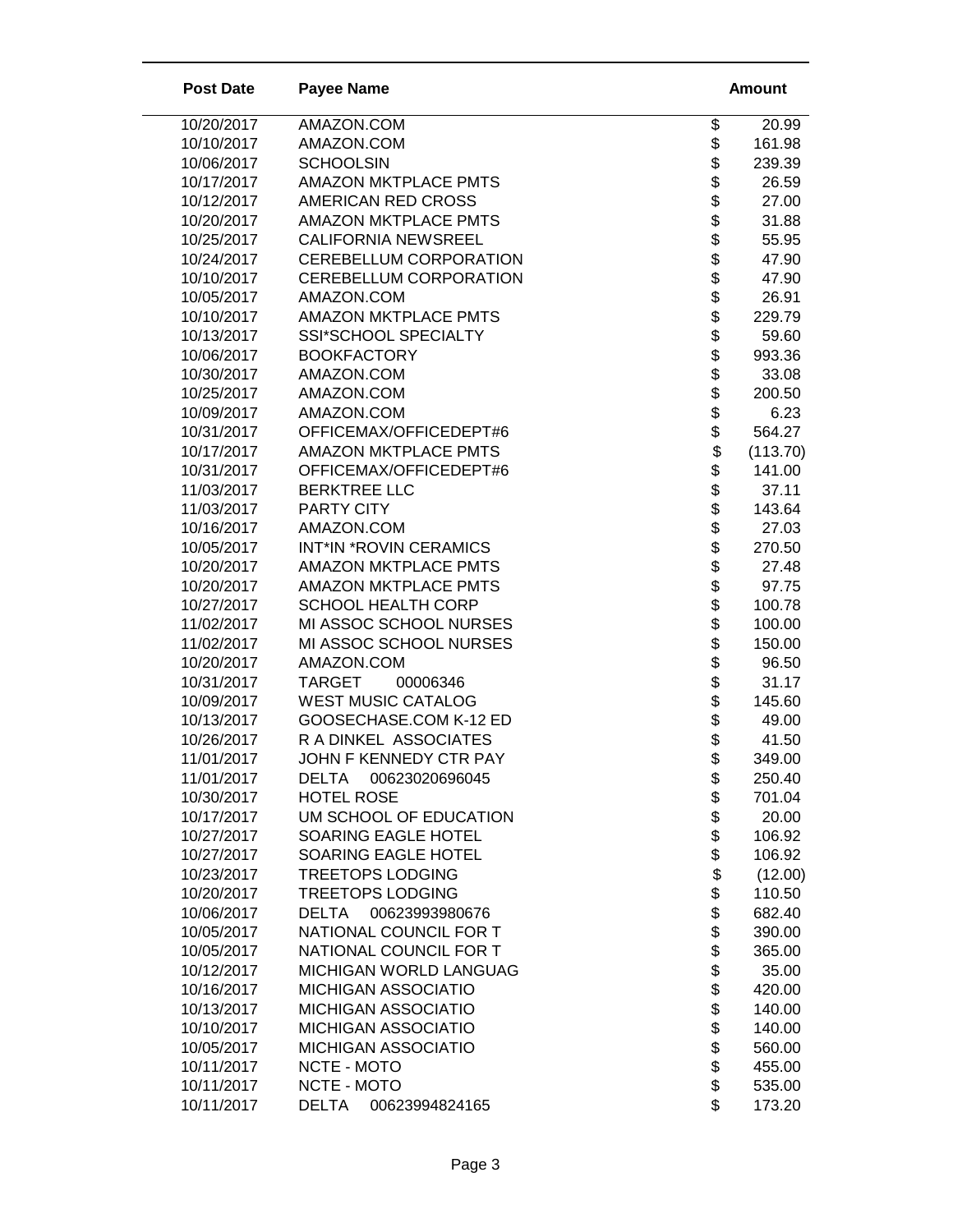| <b>Post Date</b>         | <b>Payee Name</b>                            |                                  | Amount          |
|--------------------------|----------------------------------------------|----------------------------------|-----------------|
| 10/30/2017               | <b>COURTYARD BY MARRIOTT</b>                 | \$                               | 293.64          |
| 10/27/2017               | MARRIOTT ORLANDO WORLD                       | \$                               | 664.89          |
| 10/06/2017               | AGENT FEE 89007135370454                     |                                  | (24.00)         |
| 10/06/2017               | AGENT FEE 89007135370480                     |                                  | (24.00)         |
| 10/30/2017               | RUBICON INTERNATIONAL                        |                                  | 250.00          |
| 10/23/2017               | OAKLAND SCHOOLS-RC INT                       |                                  | 20.00           |
| 10/23/2017               | RUBICON INTERNATIONAL                        |                                  | 450.00          |
| 10/23/2017               | <b>REMC</b>                                  |                                  | 30.00           |
| 10/20/2017               | <b>REMC</b>                                  |                                  | 30.00           |
| 10/13/2017               | <b>REMC</b>                                  |                                  | 30.00           |
| 10/13/2017               | <b>REMC</b>                                  |                                  | 30.00           |
| 10/11/2017               | NCTE - MOTO                                  |                                  | 25.00           |
| 10/09/2017               | <b>REMC</b>                                  |                                  | 30.00           |
| 10/09/2017               | <b>REMC</b>                                  |                                  | 30.00           |
| 10/06/2017               | <b>GRAND TRAV RESORT</b>                     | \$                               | 514.20          |
| 10/06/2017               | <b>GRAND TRAV RESORT</b>                     |                                  | 342.80          |
| 10/26/2017               | PAYPAL *CCRESAEOTTA                          |                                  | 154.00          |
| 10/26/2017               | PAYPAL *CCRESAEOTTA                          |                                  | 154.00          |
| 11/02/2017               | <b>EMU WEB PURCHASE</b>                      |                                  | 75.00           |
| 10/27/2017               | <b>METRO AIRPORT PARKING</b>                 |                                  | 52.00           |
| 10/19/2017               | PROJECT LEAD THE WAY,                        |                                  | 695.00          |
| 10/18/2017               | SUPERSHUTTLE EXECUCARM                       |                                  | 14.00           |
| 10/18/2017               | <b>METRO AIRPORT PARKING</b>                 |                                  | 66.00           |
| 10/09/2017               | AGENT FEE 89086766631494                     |                                  | 24.00           |
| 10/06/2017               | AGENT FEE 89007135370443                     |                                  | (24.00)         |
| 11/01/2017               | <b>GIRLS GROUP</b>                           | \$\$\$\$\$\$\$\$\$\$\$\$\$\$\$\$ | 100.00          |
| 10/30/2017               | <b>METRO AIRPORT PARKING</b>                 |                                  | 26.00           |
| 10/30/2017<br>10/30/2017 | WYNDHAM GRAND CHICAGO<br>LYFT *RIDE THU 10AM |                                  | 233.63<br>27.65 |
| 10/27/2017               | <b>TAXI SVC CHICAGO</b>                      | \$                               | 42.75           |
| 10/27/2017               | <b>EUROCAFE ST265</b>                        | \$                               | 6.83            |
| 10/20/2017               | AMERICAN ASSOC OF SCHO                       |                                  | 910.00          |
| 10/20/2017               | 00623002154961<br><b>DELTA</b>               | \$                               | 310.40          |
| 10/20/2017               | <b>DELTA</b><br>00623005621571               | \$                               | 206.40          |
| 10/31/2017               | SQ *SQ *IB SCHOOLS OF                        |                                  | 150.00          |
| 10/31/2017               | SQ *SQ *IB SCHOOLS OF                        | φ                                | 150.00          |
| 10/31/2017               | SQ *SQ *IB SCHOOLS OF                        |                                  | 150.00          |
| 10/31/2017               | SQ *SQ *IB SCHOOLS OF                        |                                  | 150.00          |
| 10/31/2017               | SQ *SQ *IB SCHOOLS OF                        |                                  | 150.00          |
| 10/31/2017               | SQ *SQ *IB SCHOOLS OF                        |                                  | 150.00          |
| 10/31/2017               | SQ *SQ *IB SCHOOLS OF                        |                                  | 150.00          |
| 10/31/2017               | SQ *SQ *IB SCHOOLS OF                        |                                  | 150.00          |
| 10/31/2017               | SQ *SQ *IB SCHOOLS OF                        |                                  | 150.00          |
| 10/31/2017               | SQ *SQ *IB SCHOOLS OF                        |                                  | 150.00          |
| 10/31/2017               | SQ *SQ *IB SCHOOLS OF                        |                                  | 150.00          |
| 10/31/2017               | SQ *SQ *IB SCHOOLS OF                        | \$\$\$\$\$\$\$\$\$\$\$\$\$       | 150.00          |
| 10/31/2017               | SQ *SQ *IB SCHOOLS OF                        |                                  | 150.00          |
| 10/31/2017               | SQ *SQ *IB SCHOOLS OF                        | \$                               | 150.00          |
| 10/30/2017               | INT*BACCALAUREATE ORG                        |                                  | 744.00          |
| 10/25/2017               | FLORIDA LEAGUE OF IB S                       | \$\$                             | (875.00)        |
| 10/12/2017               | <b>MICHIGAN ASSOCIATIO</b>                   |                                  | 140.00          |
| 10/10/2017               | MICHIGAN ASSOCIATIO                          | \$                               | (140.00)        |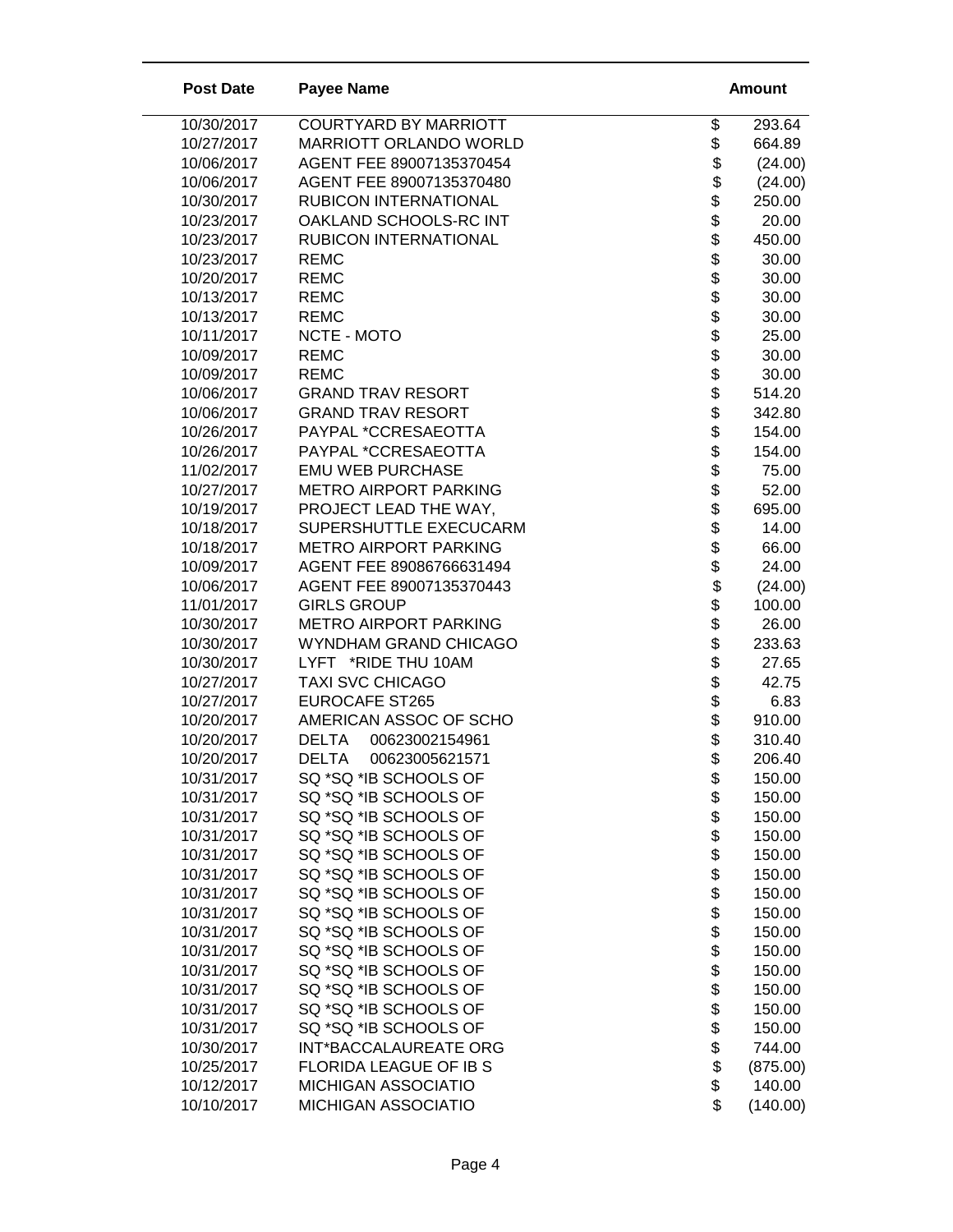| <b>Post Date</b>         | <b>Payee Name</b>                              | <b>Amount</b>                                    |
|--------------------------|------------------------------------------------|--------------------------------------------------|
| 10/06/2017               | MICHIGAN ASSOCIATIO                            | \$<br>140.00                                     |
| 10/31/2017               | SQ *SQ *IB SCHOOLS OF                          | \$<br>150.00                                     |
| 10/20/2017               | UPS*1ZH1T3U40320019218                         | 26.74                                            |
| 10/30/2017               | INT*IN *LYON AND HEALY                         | 475.05                                           |
| 10/30/2017               | INT*IN *LYON AND HEALY                         | <b>a a a a a a a a a a</b><br>475.05             |
| 10/27/2017               | SP * FERREE'S TOOLS                            | 131.40                                           |
| 10/18/2017               | GCI*MSCN-FRND-WB                               | 209.58                                           |
| 10/16/2017               | GCI*MSCN-FRND-WB                               | 416.31                                           |
| 10/16/2017               | <b>CASCIO *INTERSTATEMUSC</b>                  | 101.35                                           |
| 10/30/2017               | NO TEARS LEARNING INC                          | 171.60                                           |
| 10/18/2017               | AMAZON.COM                                     | 110.76                                           |
| 10/31/2017               | PET SUPPLIES PLUS #16                          | 292.72                                           |
| 10/06/2017               | PAYPAL *MICHAELCHAN                            | 62.97                                            |
| 11/03/2017               | AMAZON.COM                                     | 107.24                                           |
| 11/02/2017               | <b>VEX ROBOTICS INC</b>                        | 337.84                                           |
| 10/11/2017               | <b>VEX ROBOTICS INC</b>                        | 638.32                                           |
| 10/10/2017               | SSI*SCHOOL SPECIALTY                           | 572.00                                           |
| 11/03/2017               | <b>MENARDS ANN ARBOR MI</b>                    | 48.01                                            |
| 10/27/2017               |                                                | (39.95)                                          |
| 10/23/2017               | FUNGERUND.COM                                  | 39.95                                            |
| 10/20/2017               | <b>AMAZON MKTPLACE PMTS</b>                    | 72.33                                            |
| 10/05/2017               | <b>AMAZON MKTPLACE PMTS</b>                    | 67.96                                            |
| 10/13/2017               | <b>STADIUM HARDWARE</b>                        | 15.00                                            |
| 10/17/2017               | <b>GA SCHOOL FUNDRAISING</b>                   | 106.00                                           |
| 10/09/2017               | <b>SCHOLASTIC MAGAZINES</b>                    | 108.78                                           |
| 11/02/2017               | <b>BUSCH'S #1035</b>                           | \$\$\$\$\$\$\$\$\$\$\$\$\$\$\$\$\$\$\$\$<br>7.99 |
| 10/27/2017               | MEIJER INC #64<br>Q <sub>01</sub>              | 34.32                                            |
| 10/20/2017               | COTTAGE INN PIZZA - AN                         | 121.04                                           |
| 11/02/2017<br>10/23/2017 | SAMS CLUB #6667                                | \$\$\$\$\$<br>99.53                              |
| 10/30/2017               | PANERA BREAD #600874<br>OFFICEMAX/OFFICEDEPT#6 | 18.83<br>8.59                                    |
| 10/27/2017               | <b>ASSOC FOR MIDDLE LEVEL</b>                  | 27.99                                            |
| 10/25/2017               | SHERIDAN BOOKS INC                             | (39.93)                                          |
| 10/26/2017               | <b>AMAZON MKTPLACE PMTS</b>                    | \$<br>90.86                                      |
| 10/25/2017               | <b>TEACHER'S DISCOVERY</b>                     | 231.48                                           |
| 10/25/2017               | <b>AMAZON MKTPLACE PMTS</b>                    | \$<br>125.85                                     |
| 10/19/2017               | ASSOC SUPERV AND CURR                          | 634.94                                           |
| 10/13/2017               | OFFICEMAX/OFFICEDEPT#6                         | 18.97                                            |
| 10/12/2017               | <b>HTG SUPPLY</b>                              | \$\$\$\$\$\$\$\$\$\$<br>165.03                   |
| 10/12/2017               | <b>AMAZON MKTPLACE PMTS</b>                    | 48.74                                            |
| 10/12/2017               | PAYPAL *ARCH PAYPAL                            | 59.99                                            |
| 10/12/2017               | <b>AMAZON MKTPLACE PMTS</b>                    | 182.87                                           |
| 10/11/2017               | LITTLE FOX INC                                 | 180.00                                           |
| 10/20/2017               | <b>THEORYOFKNOWLEDGENET</b>                    | 64.99                                            |
| 10/19/2017               | AMAZON.COM                                     | 26.91                                            |
| 11/02/2017               | AMERICAN ASSOC OF SCHO                         | 200.00                                           |
| 10/30/2017               | <b>ASSOC FOR MIDDLE LEVEL</b>                  | \$\$\$\$\$\$\$<br>99.97                          |
| 10/19/2017               | MICH ASSOC OF SCH ADMI                         | 425.00                                           |
| 10/19/2017               | MI ELEMENTARY & MIDDLE                         | 555.00                                           |
| 10/19/2017               | MICH ASSOC OF SCH ADMI                         | 425.00                                           |
| 10/06/2017               | <b>DEMCO INC</b>                               | 266.16                                           |
| 10/10/2017               | <b>AMAZON MKTPLACE PMTS</b>                    | \$<br>14.99                                      |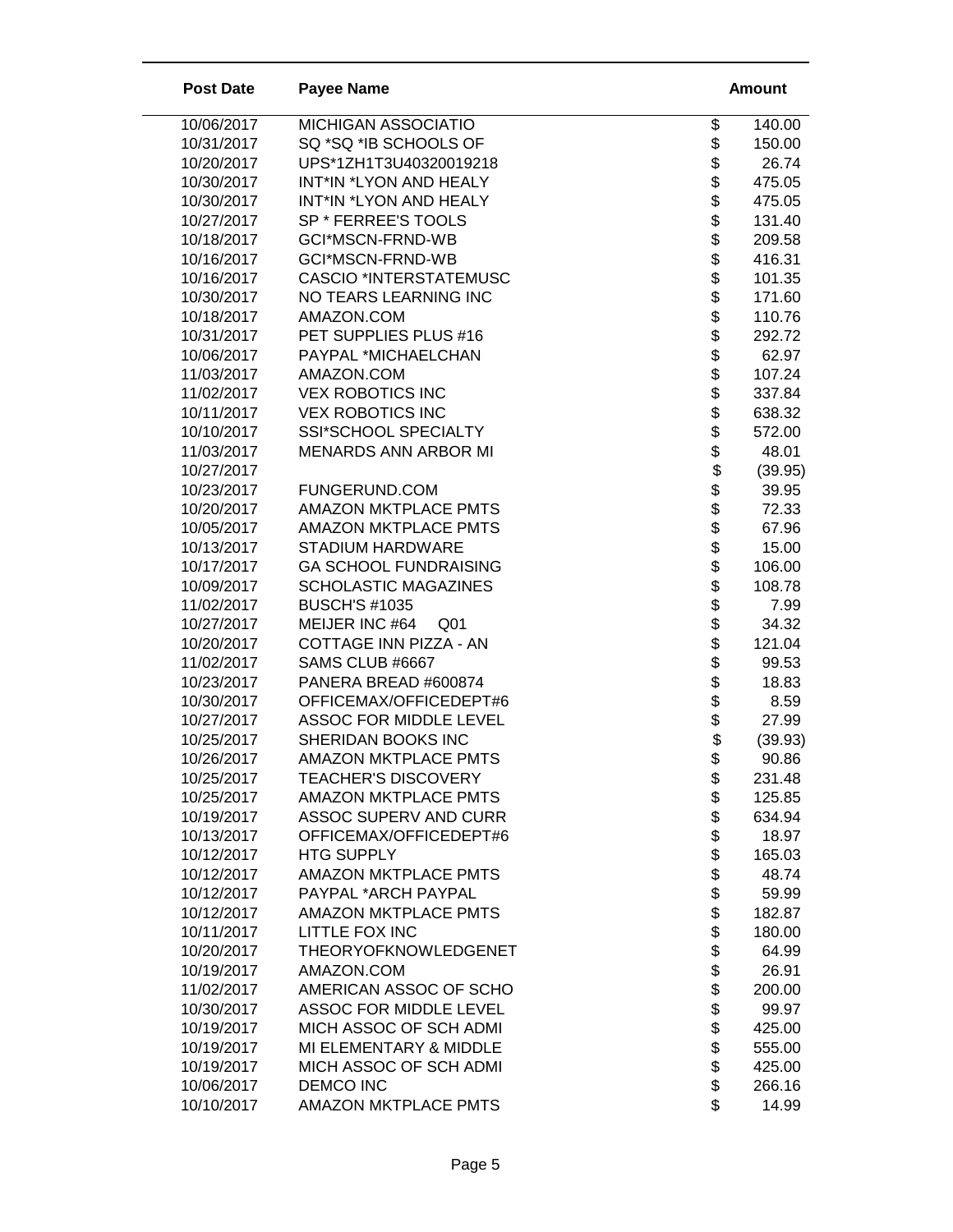| <b>AMAZON MKTPLACE PMTS</b><br>10/10/2017<br>\$<br>5.71<br>\$<br>11/01/2017<br>AMAZON.COM<br>10.39<br>\$\$<br>10/31/2017<br><b>AMAZON MKTPLACE PMTS</b><br>15.66<br><b>AMAZON MKTPLACE PMTS</b><br>10/18/2017<br>517.50<br>10/13/2017<br>AMAZON.COM<br>47.26<br>\$\$\$\$\$<br>10/06/2017<br>AMAZON.COM<br>107.44<br>10/05/2017<br>AMAZON.COM<br>7.99<br>AMAZON.COM<br>9.09<br>10/09/2017<br>AMAZON.COM<br>48.41<br>10/30/2017<br>11/03/2017<br>PAYPAL *MASP<br>250.00<br>\$<br>10/12/2017<br>CROWNE PLAZA LANSING W<br>189.74<br>\$<br>10/12/2017<br>CROWNE PLAZA LANSING W<br>189.35<br><b>8888888888</b><br>10/11/2017<br>NCTE - MOTO<br>560.00<br>10/11/2017<br>00623991061385<br><b>DELTA</b><br>316.40<br>10/23/2017<br><b>WESTIN PREMIER VALET</b><br>15.00<br>10/20/2017<br><b>WESTIN PREMIER VALET</b><br>15.00<br>10/19/2017<br><b>WESTIN PREMIER VALET</b><br>15.00<br>10/30/2017<br><b>DOLLAR BILL COPYING</b><br>50.83<br>10/26/2017<br>MEIJER INC #64<br>44.87<br>Q <sub>01</sub><br>10/26/2017<br>MEIJER INC #64<br>Q <sub>01</sub><br>111.81<br>JIMMY JOHNS # 90012 M<br>109.98<br>10/26/2017<br>10/18/2017<br><b>SIAM SQUARE</b><br>20.40<br>\$<br>11/01/2017<br>THE MASTER TEACHER<br>590.56<br>\$<br>HOMEGOODS #0467<br>87.73<br>10/20/2017<br>\$<br>M TERESA MORENO TAXI<br>10/13/2017<br>152.00<br>\$<br>10/31/2017<br>PANERA BREAD #600874<br>53.29<br>\$<br><b>EDUCATION WEEK</b><br>10/19/2017<br>39.00<br>\$<br>10/17/2017<br>MICH ASSOC OF SCH ADMI<br>225.00<br>\$\$\$\$\$<br>10/30/2017<br><b>USPS KIOSK 2599769550</b><br>19.60<br>10/26/2017<br><b>USPS.COM CLICKNSHIP</b><br>6.65<br>10/23/2017<br>USPS PO 2502800106<br>44.45<br>10/10/2017<br>USPS KIOSK 2502809550<br>33.25<br><b>USPS KIOSK 2502809550</b><br>10/10/2017<br>6.65<br>\$<br>11/03/2017<br>USPS PO 2502800106<br>53.90<br>10/09/2017<br>AMAZONPRIME MEMBERSHIP<br>\$<br>99.00<br>\$\$\$\$\$\$\$\$<br>10/05/2017<br>AMAZONPRIME MEMBERSHIP<br>(99.00)<br><b>GBC*ECOMMERCE</b><br>108.90<br>10/09/2017<br>PAYPAL *VISTAPRINT<br>31.77<br>10/19/2017<br>11/03/2017<br>THE HOME DEPOT #2721<br>3.76<br>10/31/2017<br>MEIJER INC #64<br>9.62<br>Q <sub>01</sub><br>10/31/2017<br>MEIJER INC #64<br>Q01<br>10.20<br>118.80<br>10/30/2017<br><b>SCHOOL HEALTH CORP</b><br>\$<br>10/30/2017<br>MEIJER INC #64<br>(10.21)<br>Q <sub>01</sub><br><b>8888888</b><br>10/13/2017<br>GAIAM.COM/SPRI.COM<br>52.20<br>10/06/2017<br>DES MOINES STAMP MFG C<br>71.15<br>10/31/2017<br><b>SCHOOL HEALTH CORP</b><br>35.02<br>10/11/2017<br>SSI*SCHOOL SPECIALTY<br>29.11<br>10/19/2017<br><b>AMAZON MKTPLACE PMTS</b><br>51.03<br>10/18/2017<br>OFFICEMAX/OFFICEDEPT#6<br>(38.42)<br>10/05/2017<br>OFFICE DEPOT #1170<br>57.63<br>10/05/2017<br>OFFICEMAX/OFFICEDEPT#6<br>21.85<br>\$<br>10/06/2017<br>SOARING EAGLE HOTEL<br>135.00 | <b>Post Date</b> | <b>Payee Name</b> | <b>Amount</b> |
|-------------------------------------------------------------------------------------------------------------------------------------------------------------------------------------------------------------------------------------------------------------------------------------------------------------------------------------------------------------------------------------------------------------------------------------------------------------------------------------------------------------------------------------------------------------------------------------------------------------------------------------------------------------------------------------------------------------------------------------------------------------------------------------------------------------------------------------------------------------------------------------------------------------------------------------------------------------------------------------------------------------------------------------------------------------------------------------------------------------------------------------------------------------------------------------------------------------------------------------------------------------------------------------------------------------------------------------------------------------------------------------------------------------------------------------------------------------------------------------------------------------------------------------------------------------------------------------------------------------------------------------------------------------------------------------------------------------------------------------------------------------------------------------------------------------------------------------------------------------------------------------------------------------------------------------------------------------------------------------------------------------------------------------------------------------------------------------------------------------------------------------------------------------------------------------------------------------------------------------------------------------------------------------------------------------------------------------------------------------------------------------------------------------------------------------------------------------------------------------------------------------------------------------------------------------------------------------------------------------------------------------------------------------------------------------------------------------------------------------------------------------------------------------------------------------------|------------------|-------------------|---------------|
|                                                                                                                                                                                                                                                                                                                                                                                                                                                                                                                                                                                                                                                                                                                                                                                                                                                                                                                                                                                                                                                                                                                                                                                                                                                                                                                                                                                                                                                                                                                                                                                                                                                                                                                                                                                                                                                                                                                                                                                                                                                                                                                                                                                                                                                                                                                                                                                                                                                                                                                                                                                                                                                                                                                                                                                                                   |                  |                   |               |
|                                                                                                                                                                                                                                                                                                                                                                                                                                                                                                                                                                                                                                                                                                                                                                                                                                                                                                                                                                                                                                                                                                                                                                                                                                                                                                                                                                                                                                                                                                                                                                                                                                                                                                                                                                                                                                                                                                                                                                                                                                                                                                                                                                                                                                                                                                                                                                                                                                                                                                                                                                                                                                                                                                                                                                                                                   |                  |                   |               |
|                                                                                                                                                                                                                                                                                                                                                                                                                                                                                                                                                                                                                                                                                                                                                                                                                                                                                                                                                                                                                                                                                                                                                                                                                                                                                                                                                                                                                                                                                                                                                                                                                                                                                                                                                                                                                                                                                                                                                                                                                                                                                                                                                                                                                                                                                                                                                                                                                                                                                                                                                                                                                                                                                                                                                                                                                   |                  |                   |               |
|                                                                                                                                                                                                                                                                                                                                                                                                                                                                                                                                                                                                                                                                                                                                                                                                                                                                                                                                                                                                                                                                                                                                                                                                                                                                                                                                                                                                                                                                                                                                                                                                                                                                                                                                                                                                                                                                                                                                                                                                                                                                                                                                                                                                                                                                                                                                                                                                                                                                                                                                                                                                                                                                                                                                                                                                                   |                  |                   |               |
|                                                                                                                                                                                                                                                                                                                                                                                                                                                                                                                                                                                                                                                                                                                                                                                                                                                                                                                                                                                                                                                                                                                                                                                                                                                                                                                                                                                                                                                                                                                                                                                                                                                                                                                                                                                                                                                                                                                                                                                                                                                                                                                                                                                                                                                                                                                                                                                                                                                                                                                                                                                                                                                                                                                                                                                                                   |                  |                   |               |
|                                                                                                                                                                                                                                                                                                                                                                                                                                                                                                                                                                                                                                                                                                                                                                                                                                                                                                                                                                                                                                                                                                                                                                                                                                                                                                                                                                                                                                                                                                                                                                                                                                                                                                                                                                                                                                                                                                                                                                                                                                                                                                                                                                                                                                                                                                                                                                                                                                                                                                                                                                                                                                                                                                                                                                                                                   |                  |                   |               |
|                                                                                                                                                                                                                                                                                                                                                                                                                                                                                                                                                                                                                                                                                                                                                                                                                                                                                                                                                                                                                                                                                                                                                                                                                                                                                                                                                                                                                                                                                                                                                                                                                                                                                                                                                                                                                                                                                                                                                                                                                                                                                                                                                                                                                                                                                                                                                                                                                                                                                                                                                                                                                                                                                                                                                                                                                   |                  |                   |               |
|                                                                                                                                                                                                                                                                                                                                                                                                                                                                                                                                                                                                                                                                                                                                                                                                                                                                                                                                                                                                                                                                                                                                                                                                                                                                                                                                                                                                                                                                                                                                                                                                                                                                                                                                                                                                                                                                                                                                                                                                                                                                                                                                                                                                                                                                                                                                                                                                                                                                                                                                                                                                                                                                                                                                                                                                                   |                  |                   |               |
|                                                                                                                                                                                                                                                                                                                                                                                                                                                                                                                                                                                                                                                                                                                                                                                                                                                                                                                                                                                                                                                                                                                                                                                                                                                                                                                                                                                                                                                                                                                                                                                                                                                                                                                                                                                                                                                                                                                                                                                                                                                                                                                                                                                                                                                                                                                                                                                                                                                                                                                                                                                                                                                                                                                                                                                                                   |                  |                   |               |
|                                                                                                                                                                                                                                                                                                                                                                                                                                                                                                                                                                                                                                                                                                                                                                                                                                                                                                                                                                                                                                                                                                                                                                                                                                                                                                                                                                                                                                                                                                                                                                                                                                                                                                                                                                                                                                                                                                                                                                                                                                                                                                                                                                                                                                                                                                                                                                                                                                                                                                                                                                                                                                                                                                                                                                                                                   |                  |                   |               |
|                                                                                                                                                                                                                                                                                                                                                                                                                                                                                                                                                                                                                                                                                                                                                                                                                                                                                                                                                                                                                                                                                                                                                                                                                                                                                                                                                                                                                                                                                                                                                                                                                                                                                                                                                                                                                                                                                                                                                                                                                                                                                                                                                                                                                                                                                                                                                                                                                                                                                                                                                                                                                                                                                                                                                                                                                   |                  |                   |               |
|                                                                                                                                                                                                                                                                                                                                                                                                                                                                                                                                                                                                                                                                                                                                                                                                                                                                                                                                                                                                                                                                                                                                                                                                                                                                                                                                                                                                                                                                                                                                                                                                                                                                                                                                                                                                                                                                                                                                                                                                                                                                                                                                                                                                                                                                                                                                                                                                                                                                                                                                                                                                                                                                                                                                                                                                                   |                  |                   |               |
|                                                                                                                                                                                                                                                                                                                                                                                                                                                                                                                                                                                                                                                                                                                                                                                                                                                                                                                                                                                                                                                                                                                                                                                                                                                                                                                                                                                                                                                                                                                                                                                                                                                                                                                                                                                                                                                                                                                                                                                                                                                                                                                                                                                                                                                                                                                                                                                                                                                                                                                                                                                                                                                                                                                                                                                                                   |                  |                   |               |
|                                                                                                                                                                                                                                                                                                                                                                                                                                                                                                                                                                                                                                                                                                                                                                                                                                                                                                                                                                                                                                                                                                                                                                                                                                                                                                                                                                                                                                                                                                                                                                                                                                                                                                                                                                                                                                                                                                                                                                                                                                                                                                                                                                                                                                                                                                                                                                                                                                                                                                                                                                                                                                                                                                                                                                                                                   |                  |                   |               |
|                                                                                                                                                                                                                                                                                                                                                                                                                                                                                                                                                                                                                                                                                                                                                                                                                                                                                                                                                                                                                                                                                                                                                                                                                                                                                                                                                                                                                                                                                                                                                                                                                                                                                                                                                                                                                                                                                                                                                                                                                                                                                                                                                                                                                                                                                                                                                                                                                                                                                                                                                                                                                                                                                                                                                                                                                   |                  |                   |               |
|                                                                                                                                                                                                                                                                                                                                                                                                                                                                                                                                                                                                                                                                                                                                                                                                                                                                                                                                                                                                                                                                                                                                                                                                                                                                                                                                                                                                                                                                                                                                                                                                                                                                                                                                                                                                                                                                                                                                                                                                                                                                                                                                                                                                                                                                                                                                                                                                                                                                                                                                                                                                                                                                                                                                                                                                                   |                  |                   |               |
|                                                                                                                                                                                                                                                                                                                                                                                                                                                                                                                                                                                                                                                                                                                                                                                                                                                                                                                                                                                                                                                                                                                                                                                                                                                                                                                                                                                                                                                                                                                                                                                                                                                                                                                                                                                                                                                                                                                                                                                                                                                                                                                                                                                                                                                                                                                                                                                                                                                                                                                                                                                                                                                                                                                                                                                                                   |                  |                   |               |
|                                                                                                                                                                                                                                                                                                                                                                                                                                                                                                                                                                                                                                                                                                                                                                                                                                                                                                                                                                                                                                                                                                                                                                                                                                                                                                                                                                                                                                                                                                                                                                                                                                                                                                                                                                                                                                                                                                                                                                                                                                                                                                                                                                                                                                                                                                                                                                                                                                                                                                                                                                                                                                                                                                                                                                                                                   |                  |                   |               |
|                                                                                                                                                                                                                                                                                                                                                                                                                                                                                                                                                                                                                                                                                                                                                                                                                                                                                                                                                                                                                                                                                                                                                                                                                                                                                                                                                                                                                                                                                                                                                                                                                                                                                                                                                                                                                                                                                                                                                                                                                                                                                                                                                                                                                                                                                                                                                                                                                                                                                                                                                                                                                                                                                                                                                                                                                   |                  |                   |               |
|                                                                                                                                                                                                                                                                                                                                                                                                                                                                                                                                                                                                                                                                                                                                                                                                                                                                                                                                                                                                                                                                                                                                                                                                                                                                                                                                                                                                                                                                                                                                                                                                                                                                                                                                                                                                                                                                                                                                                                                                                                                                                                                                                                                                                                                                                                                                                                                                                                                                                                                                                                                                                                                                                                                                                                                                                   |                  |                   |               |
|                                                                                                                                                                                                                                                                                                                                                                                                                                                                                                                                                                                                                                                                                                                                                                                                                                                                                                                                                                                                                                                                                                                                                                                                                                                                                                                                                                                                                                                                                                                                                                                                                                                                                                                                                                                                                                                                                                                                                                                                                                                                                                                                                                                                                                                                                                                                                                                                                                                                                                                                                                                                                                                                                                                                                                                                                   |                  |                   |               |
|                                                                                                                                                                                                                                                                                                                                                                                                                                                                                                                                                                                                                                                                                                                                                                                                                                                                                                                                                                                                                                                                                                                                                                                                                                                                                                                                                                                                                                                                                                                                                                                                                                                                                                                                                                                                                                                                                                                                                                                                                                                                                                                                                                                                                                                                                                                                                                                                                                                                                                                                                                                                                                                                                                                                                                                                                   |                  |                   |               |
|                                                                                                                                                                                                                                                                                                                                                                                                                                                                                                                                                                                                                                                                                                                                                                                                                                                                                                                                                                                                                                                                                                                                                                                                                                                                                                                                                                                                                                                                                                                                                                                                                                                                                                                                                                                                                                                                                                                                                                                                                                                                                                                                                                                                                                                                                                                                                                                                                                                                                                                                                                                                                                                                                                                                                                                                                   |                  |                   |               |
|                                                                                                                                                                                                                                                                                                                                                                                                                                                                                                                                                                                                                                                                                                                                                                                                                                                                                                                                                                                                                                                                                                                                                                                                                                                                                                                                                                                                                                                                                                                                                                                                                                                                                                                                                                                                                                                                                                                                                                                                                                                                                                                                                                                                                                                                                                                                                                                                                                                                                                                                                                                                                                                                                                                                                                                                                   |                  |                   |               |
|                                                                                                                                                                                                                                                                                                                                                                                                                                                                                                                                                                                                                                                                                                                                                                                                                                                                                                                                                                                                                                                                                                                                                                                                                                                                                                                                                                                                                                                                                                                                                                                                                                                                                                                                                                                                                                                                                                                                                                                                                                                                                                                                                                                                                                                                                                                                                                                                                                                                                                                                                                                                                                                                                                                                                                                                                   |                  |                   |               |
|                                                                                                                                                                                                                                                                                                                                                                                                                                                                                                                                                                                                                                                                                                                                                                                                                                                                                                                                                                                                                                                                                                                                                                                                                                                                                                                                                                                                                                                                                                                                                                                                                                                                                                                                                                                                                                                                                                                                                                                                                                                                                                                                                                                                                                                                                                                                                                                                                                                                                                                                                                                                                                                                                                                                                                                                                   |                  |                   |               |
|                                                                                                                                                                                                                                                                                                                                                                                                                                                                                                                                                                                                                                                                                                                                                                                                                                                                                                                                                                                                                                                                                                                                                                                                                                                                                                                                                                                                                                                                                                                                                                                                                                                                                                                                                                                                                                                                                                                                                                                                                                                                                                                                                                                                                                                                                                                                                                                                                                                                                                                                                                                                                                                                                                                                                                                                                   |                  |                   |               |
|                                                                                                                                                                                                                                                                                                                                                                                                                                                                                                                                                                                                                                                                                                                                                                                                                                                                                                                                                                                                                                                                                                                                                                                                                                                                                                                                                                                                                                                                                                                                                                                                                                                                                                                                                                                                                                                                                                                                                                                                                                                                                                                                                                                                                                                                                                                                                                                                                                                                                                                                                                                                                                                                                                                                                                                                                   |                  |                   |               |
|                                                                                                                                                                                                                                                                                                                                                                                                                                                                                                                                                                                                                                                                                                                                                                                                                                                                                                                                                                                                                                                                                                                                                                                                                                                                                                                                                                                                                                                                                                                                                                                                                                                                                                                                                                                                                                                                                                                                                                                                                                                                                                                                                                                                                                                                                                                                                                                                                                                                                                                                                                                                                                                                                                                                                                                                                   |                  |                   |               |
|                                                                                                                                                                                                                                                                                                                                                                                                                                                                                                                                                                                                                                                                                                                                                                                                                                                                                                                                                                                                                                                                                                                                                                                                                                                                                                                                                                                                                                                                                                                                                                                                                                                                                                                                                                                                                                                                                                                                                                                                                                                                                                                                                                                                                                                                                                                                                                                                                                                                                                                                                                                                                                                                                                                                                                                                                   |                  |                   |               |
|                                                                                                                                                                                                                                                                                                                                                                                                                                                                                                                                                                                                                                                                                                                                                                                                                                                                                                                                                                                                                                                                                                                                                                                                                                                                                                                                                                                                                                                                                                                                                                                                                                                                                                                                                                                                                                                                                                                                                                                                                                                                                                                                                                                                                                                                                                                                                                                                                                                                                                                                                                                                                                                                                                                                                                                                                   |                  |                   |               |
|                                                                                                                                                                                                                                                                                                                                                                                                                                                                                                                                                                                                                                                                                                                                                                                                                                                                                                                                                                                                                                                                                                                                                                                                                                                                                                                                                                                                                                                                                                                                                                                                                                                                                                                                                                                                                                                                                                                                                                                                                                                                                                                                                                                                                                                                                                                                                                                                                                                                                                                                                                                                                                                                                                                                                                                                                   |                  |                   |               |
|                                                                                                                                                                                                                                                                                                                                                                                                                                                                                                                                                                                                                                                                                                                                                                                                                                                                                                                                                                                                                                                                                                                                                                                                                                                                                                                                                                                                                                                                                                                                                                                                                                                                                                                                                                                                                                                                                                                                                                                                                                                                                                                                                                                                                                                                                                                                                                                                                                                                                                                                                                                                                                                                                                                                                                                                                   |                  |                   |               |
|                                                                                                                                                                                                                                                                                                                                                                                                                                                                                                                                                                                                                                                                                                                                                                                                                                                                                                                                                                                                                                                                                                                                                                                                                                                                                                                                                                                                                                                                                                                                                                                                                                                                                                                                                                                                                                                                                                                                                                                                                                                                                                                                                                                                                                                                                                                                                                                                                                                                                                                                                                                                                                                                                                                                                                                                                   |                  |                   |               |
|                                                                                                                                                                                                                                                                                                                                                                                                                                                                                                                                                                                                                                                                                                                                                                                                                                                                                                                                                                                                                                                                                                                                                                                                                                                                                                                                                                                                                                                                                                                                                                                                                                                                                                                                                                                                                                                                                                                                                                                                                                                                                                                                                                                                                                                                                                                                                                                                                                                                                                                                                                                                                                                                                                                                                                                                                   |                  |                   |               |
|                                                                                                                                                                                                                                                                                                                                                                                                                                                                                                                                                                                                                                                                                                                                                                                                                                                                                                                                                                                                                                                                                                                                                                                                                                                                                                                                                                                                                                                                                                                                                                                                                                                                                                                                                                                                                                                                                                                                                                                                                                                                                                                                                                                                                                                                                                                                                                                                                                                                                                                                                                                                                                                                                                                                                                                                                   |                  |                   |               |
|                                                                                                                                                                                                                                                                                                                                                                                                                                                                                                                                                                                                                                                                                                                                                                                                                                                                                                                                                                                                                                                                                                                                                                                                                                                                                                                                                                                                                                                                                                                                                                                                                                                                                                                                                                                                                                                                                                                                                                                                                                                                                                                                                                                                                                                                                                                                                                                                                                                                                                                                                                                                                                                                                                                                                                                                                   |                  |                   |               |
|                                                                                                                                                                                                                                                                                                                                                                                                                                                                                                                                                                                                                                                                                                                                                                                                                                                                                                                                                                                                                                                                                                                                                                                                                                                                                                                                                                                                                                                                                                                                                                                                                                                                                                                                                                                                                                                                                                                                                                                                                                                                                                                                                                                                                                                                                                                                                                                                                                                                                                                                                                                                                                                                                                                                                                                                                   |                  |                   |               |
|                                                                                                                                                                                                                                                                                                                                                                                                                                                                                                                                                                                                                                                                                                                                                                                                                                                                                                                                                                                                                                                                                                                                                                                                                                                                                                                                                                                                                                                                                                                                                                                                                                                                                                                                                                                                                                                                                                                                                                                                                                                                                                                                                                                                                                                                                                                                                                                                                                                                                                                                                                                                                                                                                                                                                                                                                   |                  |                   |               |
|                                                                                                                                                                                                                                                                                                                                                                                                                                                                                                                                                                                                                                                                                                                                                                                                                                                                                                                                                                                                                                                                                                                                                                                                                                                                                                                                                                                                                                                                                                                                                                                                                                                                                                                                                                                                                                                                                                                                                                                                                                                                                                                                                                                                                                                                                                                                                                                                                                                                                                                                                                                                                                                                                                                                                                                                                   |                  |                   |               |
|                                                                                                                                                                                                                                                                                                                                                                                                                                                                                                                                                                                                                                                                                                                                                                                                                                                                                                                                                                                                                                                                                                                                                                                                                                                                                                                                                                                                                                                                                                                                                                                                                                                                                                                                                                                                                                                                                                                                                                                                                                                                                                                                                                                                                                                                                                                                                                                                                                                                                                                                                                                                                                                                                                                                                                                                                   |                  |                   |               |
|                                                                                                                                                                                                                                                                                                                                                                                                                                                                                                                                                                                                                                                                                                                                                                                                                                                                                                                                                                                                                                                                                                                                                                                                                                                                                                                                                                                                                                                                                                                                                                                                                                                                                                                                                                                                                                                                                                                                                                                                                                                                                                                                                                                                                                                                                                                                                                                                                                                                                                                                                                                                                                                                                                                                                                                                                   |                  |                   |               |
|                                                                                                                                                                                                                                                                                                                                                                                                                                                                                                                                                                                                                                                                                                                                                                                                                                                                                                                                                                                                                                                                                                                                                                                                                                                                                                                                                                                                                                                                                                                                                                                                                                                                                                                                                                                                                                                                                                                                                                                                                                                                                                                                                                                                                                                                                                                                                                                                                                                                                                                                                                                                                                                                                                                                                                                                                   |                  |                   |               |
|                                                                                                                                                                                                                                                                                                                                                                                                                                                                                                                                                                                                                                                                                                                                                                                                                                                                                                                                                                                                                                                                                                                                                                                                                                                                                                                                                                                                                                                                                                                                                                                                                                                                                                                                                                                                                                                                                                                                                                                                                                                                                                                                                                                                                                                                                                                                                                                                                                                                                                                                                                                                                                                                                                                                                                                                                   |                  |                   |               |
|                                                                                                                                                                                                                                                                                                                                                                                                                                                                                                                                                                                                                                                                                                                                                                                                                                                                                                                                                                                                                                                                                                                                                                                                                                                                                                                                                                                                                                                                                                                                                                                                                                                                                                                                                                                                                                                                                                                                                                                                                                                                                                                                                                                                                                                                                                                                                                                                                                                                                                                                                                                                                                                                                                                                                                                                                   |                  |                   |               |
|                                                                                                                                                                                                                                                                                                                                                                                                                                                                                                                                                                                                                                                                                                                                                                                                                                                                                                                                                                                                                                                                                                                                                                                                                                                                                                                                                                                                                                                                                                                                                                                                                                                                                                                                                                                                                                                                                                                                                                                                                                                                                                                                                                                                                                                                                                                                                                                                                                                                                                                                                                                                                                                                                                                                                                                                                   |                  |                   |               |
|                                                                                                                                                                                                                                                                                                                                                                                                                                                                                                                                                                                                                                                                                                                                                                                                                                                                                                                                                                                                                                                                                                                                                                                                                                                                                                                                                                                                                                                                                                                                                                                                                                                                                                                                                                                                                                                                                                                                                                                                                                                                                                                                                                                                                                                                                                                                                                                                                                                                                                                                                                                                                                                                                                                                                                                                                   |                  |                   |               |
|                                                                                                                                                                                                                                                                                                                                                                                                                                                                                                                                                                                                                                                                                                                                                                                                                                                                                                                                                                                                                                                                                                                                                                                                                                                                                                                                                                                                                                                                                                                                                                                                                                                                                                                                                                                                                                                                                                                                                                                                                                                                                                                                                                                                                                                                                                                                                                                                                                                                                                                                                                                                                                                                                                                                                                                                                   |                  |                   |               |
|                                                                                                                                                                                                                                                                                                                                                                                                                                                                                                                                                                                                                                                                                                                                                                                                                                                                                                                                                                                                                                                                                                                                                                                                                                                                                                                                                                                                                                                                                                                                                                                                                                                                                                                                                                                                                                                                                                                                                                                                                                                                                                                                                                                                                                                                                                                                                                                                                                                                                                                                                                                                                                                                                                                                                                                                                   |                  |                   |               |
|                                                                                                                                                                                                                                                                                                                                                                                                                                                                                                                                                                                                                                                                                                                                                                                                                                                                                                                                                                                                                                                                                                                                                                                                                                                                                                                                                                                                                                                                                                                                                                                                                                                                                                                                                                                                                                                                                                                                                                                                                                                                                                                                                                                                                                                                                                                                                                                                                                                                                                                                                                                                                                                                                                                                                                                                                   |                  |                   |               |
|                                                                                                                                                                                                                                                                                                                                                                                                                                                                                                                                                                                                                                                                                                                                                                                                                                                                                                                                                                                                                                                                                                                                                                                                                                                                                                                                                                                                                                                                                                                                                                                                                                                                                                                                                                                                                                                                                                                                                                                                                                                                                                                                                                                                                                                                                                                                                                                                                                                                                                                                                                                                                                                                                                                                                                                                                   |                  |                   |               |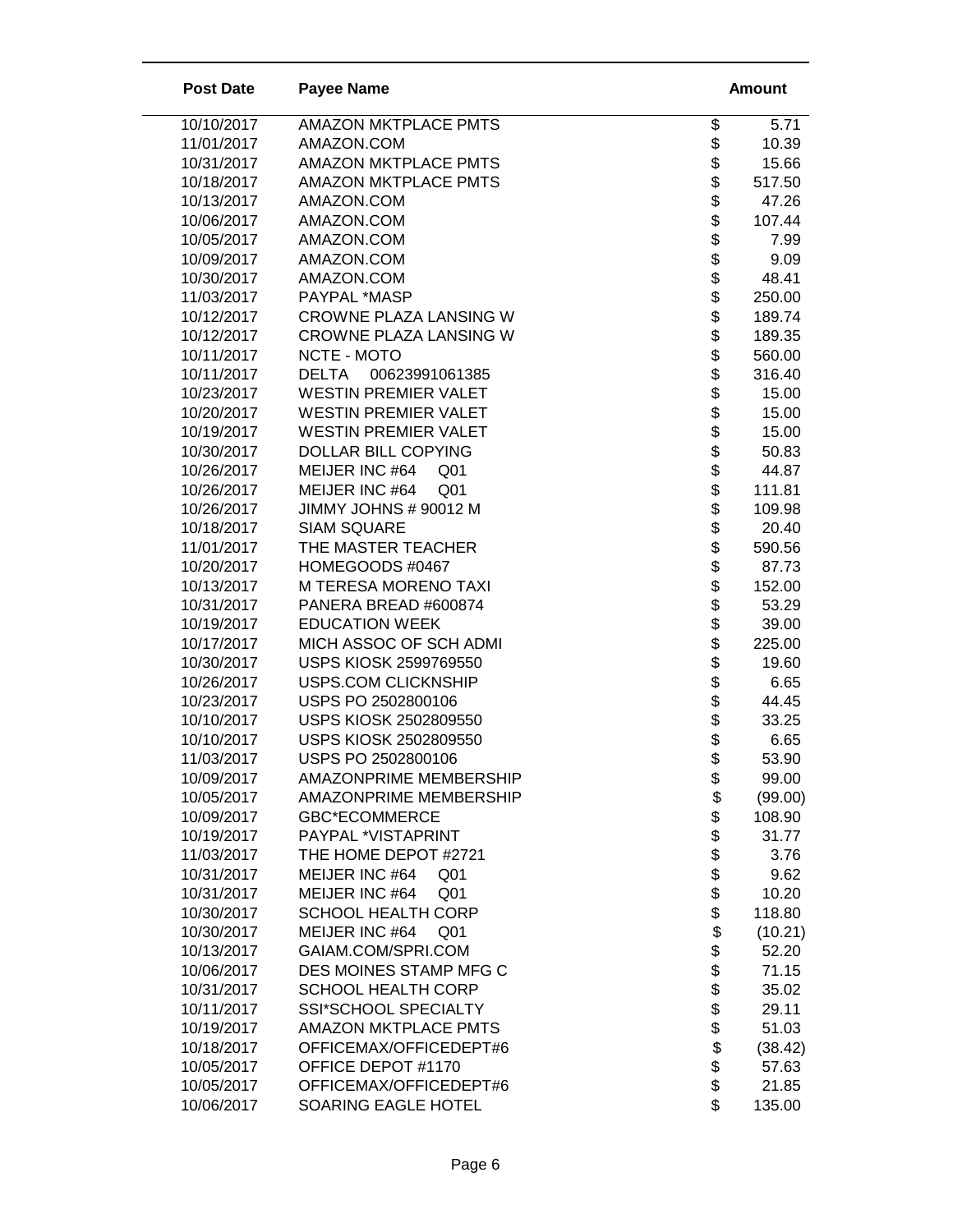| <b>Post Date</b> | <b>Payee Name</b>             |                      | <b>Amount</b> |
|------------------|-------------------------------|----------------------|---------------|
| 10/06/2017       | <b>SLICE</b>                  | \$                   | 5.57          |
| 10/06/2017       | SOARING EAGLE HOTEL           | \$                   | 135.00        |
| 10/18/2017       | PANERA BREAD #600874          | \$                   | 33.56         |
| 10/30/2017       | OFFICEMAX/OFFICEDEPT#6        | \$                   | 181.24        |
| 10/24/2017       | OFFICEMAX/OFFICEDEPT#6        | \$                   | 28.14         |
| 10/11/2017       | OFFICEMAX/OFFICEDEPT#6        |                      | 11.12         |
| 10/11/2017       | OFFICEMAX/OFFICEDEPT#6        | \$\$                 | 30.87         |
| 10/05/2017       | OFFICEMAX/OFFICEDEPT#6        |                      | 13.59         |
| 10/26/2017       | SMEDE-SON STEEL & BUIL        | \$                   | 165.20        |
| 10/09/2017       | <b>WILDLIFE SERVICES OF M</b> | \$                   | 140.00        |
| 10/30/2017       | <b>SCHOOL OUTFITTERS</b>      | \$                   | 3,763.92      |
| 10/23/2017       | WILDLIFE SERVICES OF M        | \$                   | 190.00        |
| 10/23/2017       | <b>MICHIGAN AIR PRODUCTS</b>  |                      | 538.00        |
| 10/25/2017       | UNITED REFRIG BR #X5.         |                      | 159.28        |
| 10/25/2017       | <b>CURRENT ELECTRIC MOTOR</b> |                      | 395.50        |
| 10/23/2017       | <b>CURRENT ELECTRIC MOTOR</b> |                      | 836.00        |
| 10/23/2017       | <b>CURRENT ELECTRIC MOTOR</b> |                      | 504.00        |
| 10/13/2017       | THERMALNETICS, INC.           |                      | 552.66        |
| 10/06/2017       | <b>JACKSON SERVICE COMPAN</b> |                      | 190.00        |
| 10/06/2017       | <b>JACKSON SERVICE COMPAN</b> | \$\$\$\$\$\$\$\$\$\$ | 142.50        |
| 10/06/2017       | <b>JACKSON SERVICE COMPAN</b> |                      | 684.75        |
| 10/06/2017       | <b>JACKSON SERVICE COMPAN</b> | \$                   | 461.25        |
| 10/06/2017       | <b>JACKSON SERVICE COMPAN</b> | \$                   | 200.00        |
| 11/02/2017       | <b>CURRENT ELECTRIC MOTOR</b> | \$                   | 380.00        |
| 10/11/2017       | BEHLER YOUNG COMPANY A        | \$                   | 34.37         |
| 10/26/2017       | <b>COCHRANE SUPPLY AND EN</b> | \$                   | 690.00        |
| 10/19/2017       | <b>VARSITY FORD</b>           | \$                   | 574.62        |
| 10/30/2017       | <b>WW GRAINGER</b>            | \$                   | 409.80        |
| 11/03/2017       | SS STORAGE - ANN ARBOR        | \$\$\$               | 147.00        |
| 10/19/2017       | FIVE STAR STORE IT LOH        |                      | 1,111.50      |
| 10/13/2017       | <b>SUNBELT RENTALS #247</b>   |                      | 47.54         |
| 10/11/2017       | <b>SUNBELT RENTALS #247</b>   |                      | 3,124.10      |
| 10/06/2017       | <b>CENTRAL MICHIGAN PAPER</b> | \$                   | 365.25        |
| 10/27/2017       | OFFICEMAX/OFFICEDEPT#6        | \$                   | 93.71         |
| 10/06/2017       | SHERWIN WILLIAMS 70118        | \$                   | 81.12         |
| 10/18/2017       | STADIUM HARDWARE              |                      | 12.38         |
| 11/01/2017       | FOUNDATION BLDG 058           | \$\$                 | 1,429.06      |
| 10/27/2017       | UNIVERSL WEATHERSTRP          |                      | 427.54        |
| 10/09/2017       | STADIUM HARDWARE              | \$                   | 13.62         |
| 10/09/2017       | STADIUM HARDWARE              |                      | 32.99         |
| 10/09/2017       | <b>HOSFORD AND CO</b>         | \$\$                 | 40.00         |
| 10/06/2017       | <b>ALRO STEEL CORPORATION</b> |                      | 23.16         |
| 10/06/2017       | <b>STADIUM HARDWARE</b>       | \$                   | 49.51         |
| 10/12/2017       | <b>COLONY HARDWARE CORPOR</b> |                      | 46.00         |
| 10/31/2017       | AMAZON.COM                    |                      | 262.50        |
| 10/31/2017       | AMAZON.COM                    | <b>8888888</b>       | 262.50        |
| 10/20/2017       | <b>STADIUM HARDWARE</b>       |                      | 899.91        |
| 10/16/2017       | THE HOME DEPOT #2721          |                      | 39.58         |
| 10/16/2017       | STADIUM HARDWARE              |                      | 39.98         |
| 10/16/2017       | <b>COLONY HARDWARE CORPOR</b> |                      | 64.26         |
| 10/06/2017       | STADIUM HARDWARE              |                      | 899.91        |
| 10/31/2017       | FOUNDATION BLDG 058           | \$                   | 131.80        |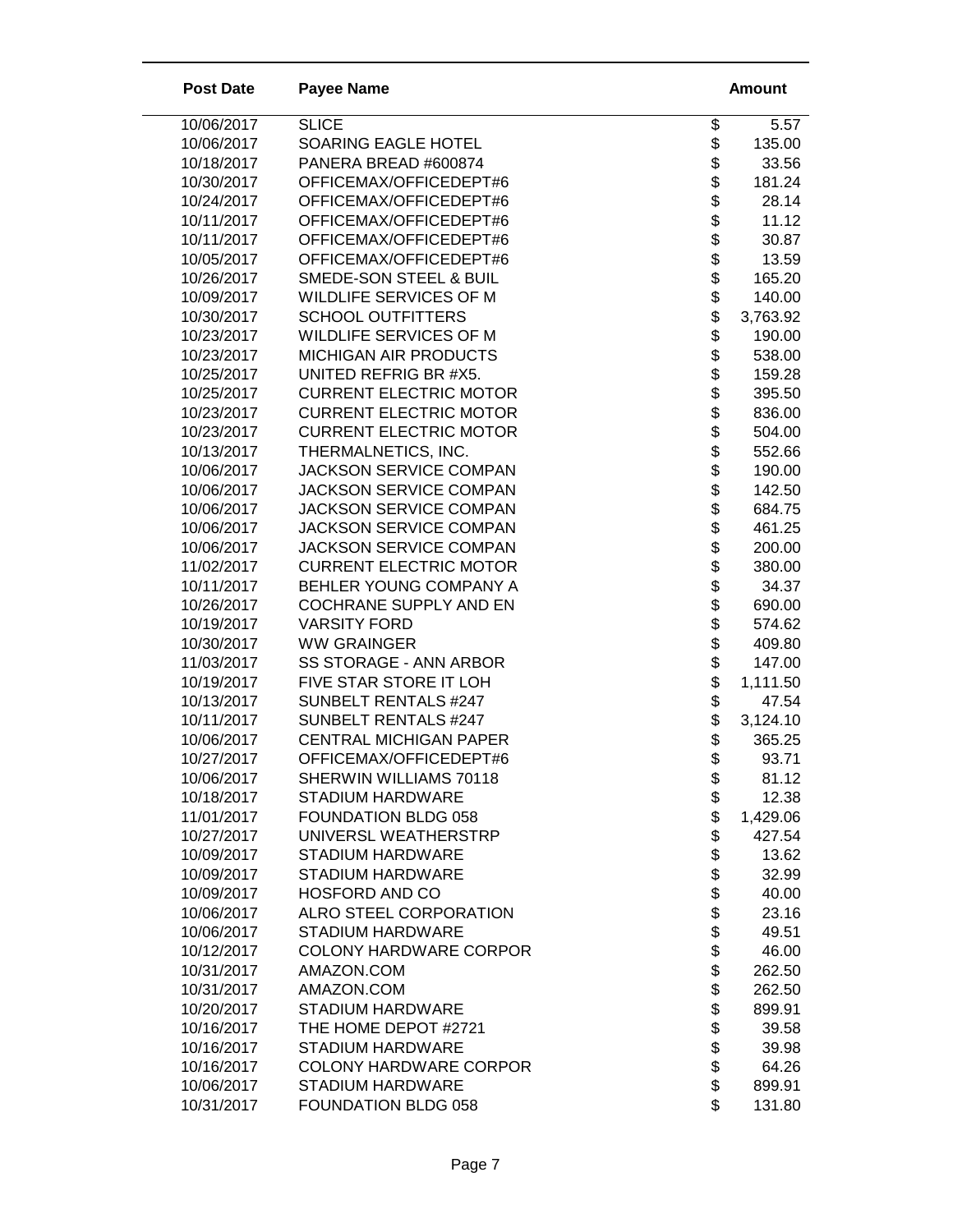| <b>Post Date</b>         | <b>Payee Name</b>                        |                    | <b>Amount</b>  |
|--------------------------|------------------------------------------|--------------------|----------------|
| 10/30/2017               | STADIUM HARDWARE                         | \$                 | 39.88          |
| 10/06/2017               | <b>STADIUM HARDWARE</b>                  | \$                 | 25.98          |
| 10/16/2017               | <b>QUILL CORPORATION</b>                 | \$                 | 134.96         |
| 10/17/2017               | <b>MADISON ELECTRIC COMPA</b>            |                    | 97.88          |
| 10/31/2017               | <b>MADISON ELECTRIC COMPA</b>            |                    | 71.77          |
| 10/27/2017               | <b>MADISON ELECTRIC COMPA</b>            | \$\$\$\$\$\$\$     | 142.71         |
| 10/25/2017               | <b>MADISON ELECTRIC COMPA</b>            |                    | 82.72          |
| 10/20/2017               | <b>MADISON ELECTRIC COMPA</b>            |                    | 310.83         |
| 10/25/2017               | MADISON ELECTRIC COMPA                   |                    | 75.00          |
| 10/11/2017               | THERMALNETICS, INC.                      |                    | 72.42          |
| 10/20/2017               | FASTENAL COMPANY01                       | \$                 | 223.36         |
| 10/10/2017               | <b>BATTERIES PLUS #38</b>                | \$                 | 49.99          |
| 10/30/2017               | WOLVERINE SUPPLY CO.                     | \$                 | 593.78         |
| 10/27/2017               | <b>WW GRAINGER</b>                       | \$                 | 48.18          |
| 10/26/2017               | <b>WW GRAINGER</b>                       |                    | 22.00          |
| 10/30/2017               | <b>WW GRAINGER</b>                       |                    | 375.60         |
| 10/25/2017               | <b>MADISON ELECTRIC COMPA</b>            |                    | 10.76          |
| 10/31/2017               | FOUNDATION BLDG 058                      |                    | 714.53         |
| 10/27/2017               | <b>WW GRAINGER</b>                       |                    | 6.70           |
| 10/18/2017               | <b>MADISON ELECTRIC COMPA</b>            |                    | 393.96         |
| 10/12/2017               | <b>WW GRAINGER</b>                       |                    | 23.94          |
| 10/16/2017               | <b>B&amp;B ELECTRONICS LTD</b>           |                    | 134.55         |
| 10/05/2017               | <b>MADISON ELECTRIC COMPA</b>            |                    | 86.33          |
| 10/30/2017               | <b>EXFIL CAMFIL MI</b>                   | <b>88888888888</b> | 48.74          |
| 11/01/2017               | THERMALNETICS, INC.                      |                    | 547.12         |
| 11/01/2017               | <b>WW GRAINGER</b>                       | \$                 | 144.90         |
| 10/17/2017               | <b>WW GRAINGER</b>                       | \$                 | 44.20          |
| 10/31/2017               | JOHNSTONE SUPPLY AA                      | \$                 | 35.71          |
| 10/17/2017               | <b>EXFIL CAMFIL MI</b>                   | \$                 | 190.40         |
| 10/23/2017               | MUSIC GO ROUND#40021                     | \$                 | 120.99         |
| 10/10/2017               | <b>MADISON ELECTRIC COMPA</b>            | \$                 | 252.82         |
| 10/30/2017               | <b>WW GRAINGER</b>                       | \$                 | 73.58          |
| 10/13/2017               | <b>WW GRAINGER</b>                       | \$                 | 2.63           |
| 10/12/2017               | <b>WW GRAINGER</b>                       | \$                 | 56.18          |
| 11/01/2017               | THE HOME DEPOT #2721                     | \$                 | 23.95          |
| 10/30/2017               | CDW GOVT #KQJ2171                        | \$<br>\$           | 41.99          |
| 10/30/2017               | <b>WW GRAINGER</b>                       |                    | 499.79         |
| 10/27/2017               | <b>WW GRAINGER</b>                       | \$\$               | 17.08          |
| 10/27/2017               | OFFICEMAX/OFFICEDEPT#6<br>WWW.NEWEGG.COM |                    | 32.54          |
| 10/25/2017<br>10/24/2017 | <b>WW GRAINGER</b>                       |                    | 83.99<br>85.21 |
| 10/23/2017               | <b>BAY STATE ALARM SEC</b>               | \$<br>\$           | 1,053.42       |
| 10/18/2017               | THE HOME DEPOT #2721                     | \$                 | 69.34          |
| 10/16/2017               | <b>WW GRAINGER</b>                       | \$                 | 35.36          |
| 10/16/2017               | <b>WW GRAINGER</b>                       | \$                 | 68.64          |
| 10/12/2017               | <b>WW GRAINGER</b>                       | \$                 | 17.64          |
| 10/12/2017               | <b>WW GRAINGER</b>                       | \$                 | 165.64         |
| 10/05/2017               | TELCOM AND DAT00 OF 00                   | \$                 | 695.47         |
| 10/27/2017               | <b>WW GRAINGER</b>                       | \$                 | 205.05         |
| 10/24/2017               | <b>WW GRAINGER</b>                       |                    | 205.05         |
| 10/31/2017               | <b>MADISON ELECTRIC COMPA</b>            | \$                 | 497.43         |
| 10/26/2017               | <b>MADISON ELECTRIC COMPA</b>            | \$                 | 374.46         |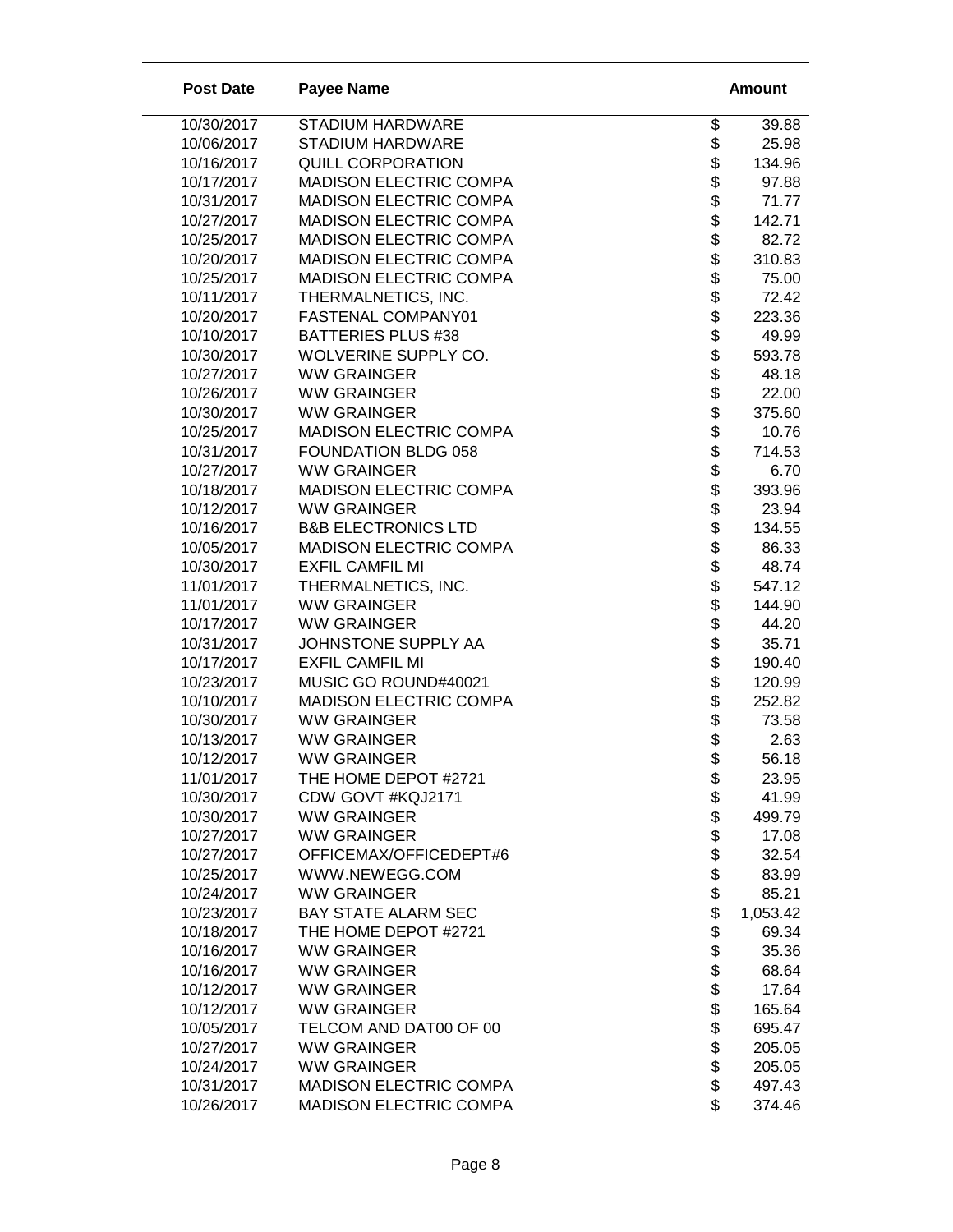| <b>Post Date</b>         | <b>Payee Name</b>                                         | Amount                                      |
|--------------------------|-----------------------------------------------------------|---------------------------------------------|
| 10/16/2017               | <b>MADISON ELECTRIC COMPA</b>                             | \$<br>101.96                                |
| 10/26/2017               | OFFICEMAX/OFFICEDEPT#6                                    | 113.41                                      |
| 10/11/2017               | <b>MICHIGAN AIR PRODUCTS</b>                              | 607.00                                      |
| 10/12/2017               | <b>WW GRAINGER</b>                                        | 87.90                                       |
| 10/06/2017               | <b>JACKSON SERVICE COMPAN</b>                             | \$\$\$\$\$\$\$\$\$\$\$\$\$\$<br>852.25      |
| 10/25/2017               | <b>LAKEFRONT LINES</b>                                    | 103.00                                      |
| 10/26/2017               | ANN ARBOR TRANSPORTATI                                    | 525.00                                      |
| 10/09/2017               | MAILCHIMP *MONTHLY                                        | 150.00                                      |
| 11/03/2017               | PAYPAL *MASP                                              | 250.00                                      |
| 11/03/2017               | PAYPAL *MASP                                              | 250.00                                      |
| 11/03/2017               | PAYPAL *MASP                                              | 250.00                                      |
| 10/20/2017               | MONOPRICE, INC.                                           | 160.21                                      |
| 10/10/2017               | WWW.NORTHSTAR-AV.COM                                      | 236.00                                      |
| 10/12/2017               | <b>FS *PARK BENCH</b>                                     | \$<br>250.00                                |
| 10/11/2017               | AMAZON.COM                                                | 177.59                                      |
| 10/09/2017               | <b>DELTA</b><br>00686766631493                            | 267.52                                      |
| 11/03/2017               | <b>AMAZON WEB SERVICES</b>                                | 28.68                                       |
| 11/02/2017               | OFFICEMAX/OFFICEDEPT#6                                    | 23.98                                       |
| 10/31/2017               | OFFICEMAX/OFFICEDEPT#6                                    | 204.32                                      |
| 11/03/2017               | <b>RED CROSS STORE</b>                                    | 122.77                                      |
| 10/24/2017               | <b>MENARDS ANN ARBOR MI</b>                               | 23.74                                       |
| 10/20/2017               | AMERICAN MONTESSORI SO                                    | 435.00                                      |
| 10/20/2017               | APPELBAUM TRAINING INS                                    | 240.00                                      |
| 10/12/2017<br>10/20/2017 | OU MP SEHS PD                                             | \$\$\$\$\$\$\$\$\$\$\$\$\$\$\$\$\$<br>89.00 |
| 11/01/2017               | MHE*MCGRAW-HILL ECOMM<br><b>MICHIGAN RECREATION &amp;</b> | 139.65                                      |
| 10/10/2017               | WASHTENAWCHILDREN.ORG                                     | 400.00<br>40.00                             |
| 11/01/2017               | FACEBK *Z6PL2ENPQ2                                        | 20.01                                       |
| 10/23/2017               | MAILCHIMP *MONTHLY                                        | 150.00                                      |
| 10/20/2017               | ARC - MI MADISON HGTS                                     | (60.00)                                     |
| 10/18/2017               | ARC - MI MADISON HGTS                                     | \$\$\$\$<br>52.50                           |
| 10/17/2017               | ARC - MI MADISON HGTS                                     | 120.00                                      |
| 11/01/2017               | <b>U-HAUL STATE ST CTR</b>                                | 231.23                                      |
| 10/25/2017               | <b>U-HAUL STATE ST CTR</b>                                | \$<br>253.19                                |
| 10/18/2017               | U-HAUL STATE ST CTR                                       | \$<br>252.01                                |
| 10/11/2017               | <b>U-HAUL STATE ST CTR</b>                                | 271.76                                      |
| 10/23/2017               | MEIJER INC #64<br>Q <sub>01</sub>                         | 24.26                                       |
| 10/23/2017               | KROGER #688                                               | 8.99                                        |
| 10/23/2017               | MEIJER INC #64<br>Q <sub>01</sub>                         | \$\$\$\$\$\$\$\$\$\$\$\$<br>4.69            |
| 10/17/2017               | <b>LUCKY S ANN ARBOR</b>                                  | 10.40                                       |
| 10/10/2017               | KROGER #688                                               | 27.47                                       |
| 11/02/2017               | STAPLS7186088562000001                                    | 59.16                                       |
| 11/01/2017               | STAPLS7186000142000001                                    | 126.49                                      |
| 10/11/2017               | STAPLS7184771506000001                                    | 29.20                                       |
| 10/30/2017               | <b>AMAZON MKTPLACE PMTS</b>                               | 41.18                                       |
| 10/11/2017               | NATIONAL FEDERATION OF                                    | 700.00                                      |
| 10/12/2017               | <b>TEAM SPORTS</b>                                        | \$<br>593.75                                |
| 10/11/2017               | NATIONAL FEDERATION OF                                    | 626.17                                      |
| 10/20/2017               | KROGER #688                                               | <b>88888</b><br>45.00                       |
| 10/31/2017               | CITGO 11799106 STATEPE                                    | 31.00                                       |
| 10/25/2017               | CITGO 11799106 STATEPE                                    | 37.00                                       |
| 10/17/2017               | <b>WASHTENAW DAIRY</b>                                    | 240.00                                      |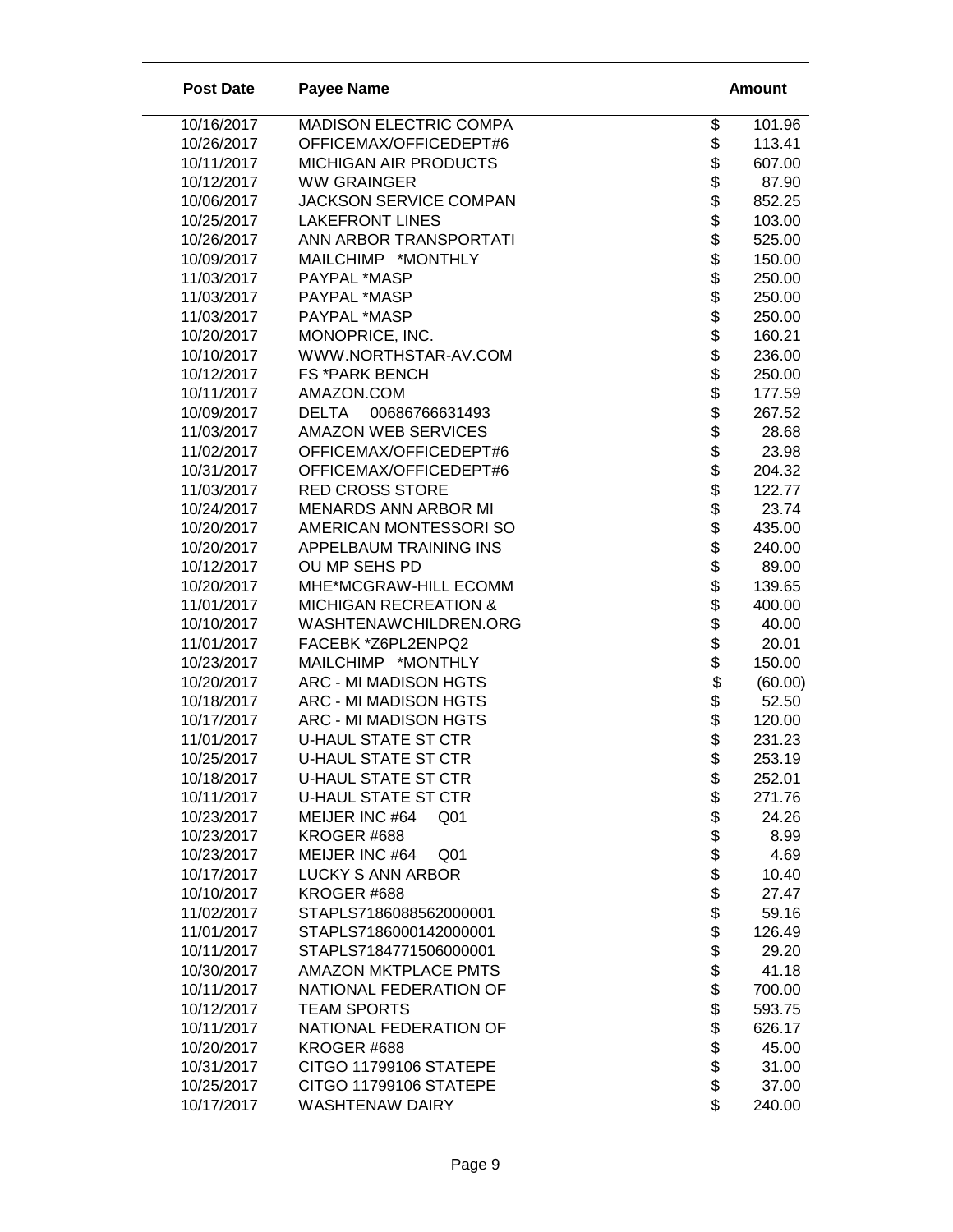| <b>Post Date</b>         | <b>Payee Name</b>                         | <b>Amount</b>                       |
|--------------------------|-------------------------------------------|-------------------------------------|
| 10/16/2017               | SHELL OIL 574417261QPS                    | \$<br>40.00                         |
| 10/12/2017               | <b>TEAM SPORTS</b>                        | 1,781.25                            |
| 10/10/2017               | CITGO 11799106 STATEPE                    | 8.00                                |
| 10/09/2017               | <b>SHELL OIL 574417261QPS</b>             | 40.00                               |
| 10/11/2017               | SCHOOL-TECH, INC                          | \$\$\$\$\$<br>67.50                 |
| 10/18/2017               | ACE BARNES HARDWARE                       | 8.17                                |
| 10/23/2017               | ARBOR VACUUM AND SMALL                    | 27.98                               |
| 10/11/2017               | <b>USA FOOTBALL</b>                       | \$<br>25.00                         |
| 10/20/2017               | <b>VOGEL'S LOCK &amp; SAFE</b>            | \$<br>20.00                         |
| 11/02/2017               | <b>ACT*USTA TEAMTNS</b>                   | \$<br>15.00                         |
| 10/31/2017               | <b>ACT*USTA TEAMTNS</b>                   | 15.00                               |
| 10/30/2017               | <b>ACT*USTA TEAMTNS</b>                   | 15.00                               |
| 10/30/2017               | <b>ACT*USTA TEAMTNS</b>                   | 35.00                               |
| 10/30/2017               | <b>ACT*USTA TEAMTNS</b>                   | 15.00                               |
| 10/30/2017               | <b>ACT*USTA TEAMTNS</b>                   | 20.00                               |
| 10/25/2017               | <b>ACT*USTA TEAMTNS</b>                   | 105.00                              |
| 10/25/2017               | <b>ACT*USTA TEAMTNS</b>                   | 30.00                               |
| 10/24/2017               | <b>ACT*USTA TEAMTNS</b>                   | 45.00                               |
| 10/24/2017               | <b>ACT*USTA TEAMTNS</b>                   | \$\$\$\$\$\$\$\$\$\$\$\$\$<br>15.00 |
| 11/02/2017               | <b>JACKSON SERVICE COMPAN</b>             | 1,503.48                            |
| 11/02/2017               | <b>JACKSON SERVICE COMPAN</b>             | 416.70                              |
| 11/02/2017               | <b>JACKSON SERVICE COMPAN</b>             | 190.00                              |
| 10/30/2017               | JACKSON SERVICE COMPAN                    | \$<br>323.25                        |
| 10/30/2017               | <b>JACKSON SERVICE COMPAN</b>             | \$<br>262.00                        |
| 10/30/2017               | JACKSON SERVICE COMPAN                    | \$<br>237.50                        |
| 10/23/2017               | PEDIATRIC ENDOCRINOLOG                    | \$<br>30.00                         |
| 10/23/2017               | PEDIATRIC ENDOCRINOLOG                    | \$<br>30.00                         |
| 10/23/2017               | PEDIATRIC ENDOCRINOLOG                    | \$<br>30.00                         |
| 10/23/2017               | PEDIATRIC ENDOCRINOLOG                    | \$\$<br>30.00                       |
| 10/18/2017               | <b>GREATERBRIGHTONAREACH</b>              | 525.00                              |
| 10/17/2017               | WASHTENAWCHILDREN.ORG                     | 150.00                              |
| 10/26/2017               | MEIJER INC #64<br>Q <sub>01</sub>         | \$<br>23.12                         |
| 10/26/2017               | MEIJER INC #64<br>Q <sub>01</sub>         | \$<br>283.02                        |
| 10/26/2017               | MEIJER INC #027<br>Q <sub>01</sub>        | \$<br>22.43                         |
| 10/26/2017               | MEIJER INC #027<br>Q <sub>01</sub>        | \$<br>792.50                        |
| 10/13/2017               | MEIJER INC #64<br>Q <sub>01</sub>         | 658.36                              |
| 10/13/2017               | MEIJER INC #027<br>Q01                    | \$\$<br>339.69                      |
| 10/13/2017               | Q <sub>01</sub><br>MEIJER INC #64         | 540.76                              |
| 11/01/2017               | OFFICEMAX/OFFICEDEPT#6                    | \$<br>(41.98)                       |
| 10/31/2017               | OFFICEMAX/OFFICEDEPT#6                    | \$<br>111.87                        |
| 10/26/2017               | OFFICEMAX/OFFICEDEPT#6                    | \$<br>8.49                          |
| 10/26/2017               | OFFICEMAX/OFFICEDEPT#6                    | 106.53                              |
| 10/13/2017               | OFFICE DEPOT #1170                        | \$<br>36.59                         |
| 10/13/2017               | OFFICEMAX/OFFICEDEPT#6                    | \$<br>7.49                          |
| 10/13/2017               | OFFICEMAX/OFFICEDEPT#6                    | 118.54                              |
| 10/13/2017               | OFFICEMAX/OFFICEDEPT#6                    | 32.55                               |
| 10/13/2017               | OFFICEMAX/OFFICEDEPT#6                    | 17.99                               |
| 10/06/2017<br>11/03/2017 | OFFICEMAX/OFFICEDEPOT<br>OTC BRANDS, INC. | 15.69                               |
| 10/26/2017               | <b>S&amp;S WORLDWIDE-ONLINE</b>           | 358.46<br>40.64                     |
| 10/26/2017               | <b>S&amp;S WORLDWIDE-ONLINE</b>           | <b>8888888</b><br>57.97             |
| 10/26/2017               | MEIJER INC #64<br>Q <sub>01</sub>         | \$<br>90.50                         |
|                          |                                           |                                     |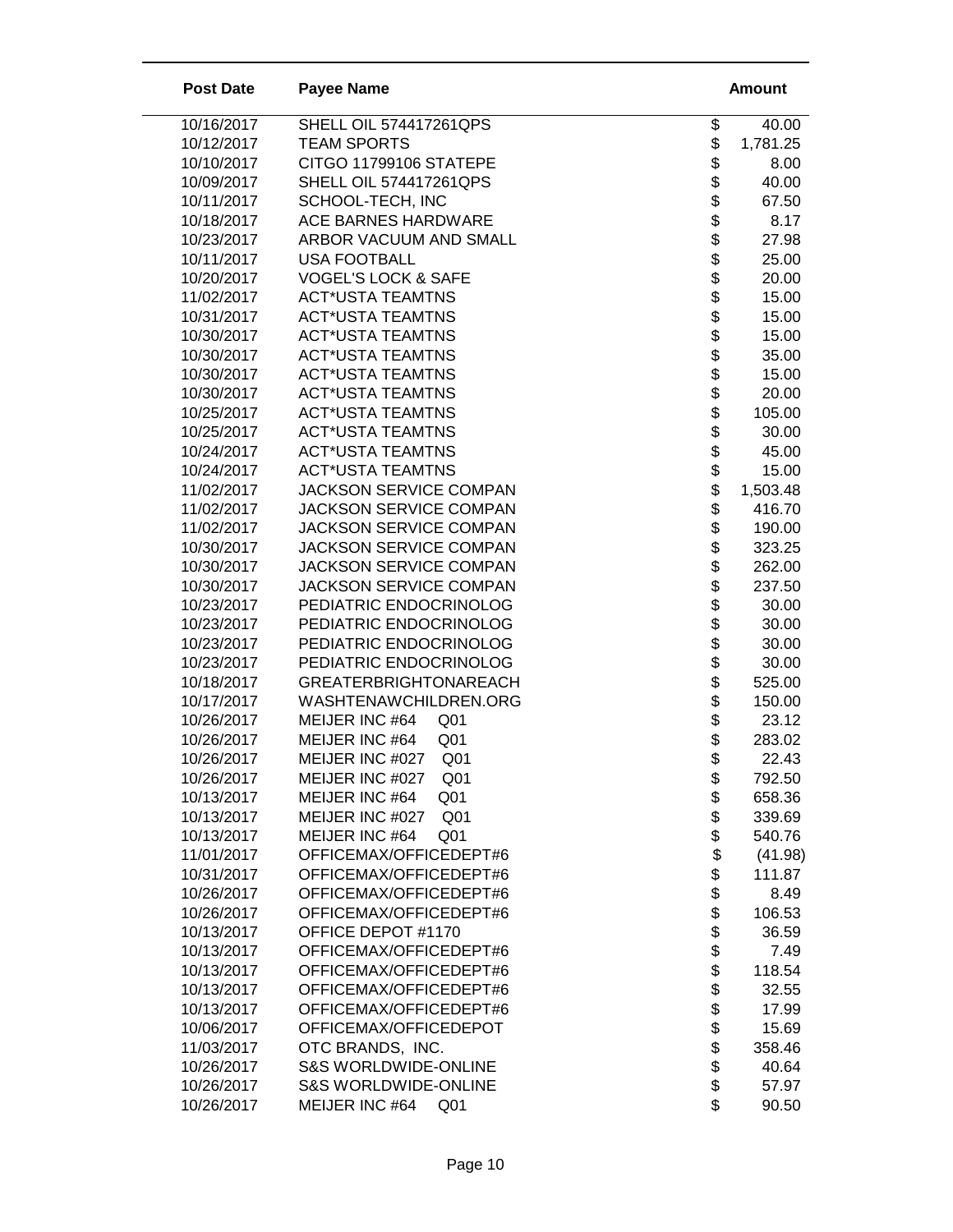| <b>Post Date</b>         | <b>Payee Name</b>                  | <b>Amount</b>            |
|--------------------------|------------------------------------|--------------------------|
| 10/26/2017               | MEIJER INC #64<br>Q <sub>01</sub>  | \$<br>54.77              |
| 10/26/2017               | MEIJER INC #027 Q01                | \$<br>396.55             |
| 10/26/2017               | <b>S&amp;S WORLDWIDE-ONLINE</b>    | \$<br>58.39              |
| 10/26/2017               | CONSTRUCT PLAYTHINGS.C             | \$<br>114.97             |
| 10/19/2017               | GFS STORE #1973                    | 10.00                    |
| 10/16/2017               | DISCOUNT SCHOOL SUPPLY             | \$<br>143.06             |
| 10/13/2017               | MEIJER INC #64<br>Q <sub>01</sub>  | \$<br>131.40             |
| 10/13/2017               | MEIJER INC #027 Q01                | \$<br>259.70             |
| 10/13/2017               | MEIJER INC #64<br>Q <sub>01</sub>  | \$<br>394.82             |
| 10/09/2017               | OTC BRANDS, INC.                   | \$<br>186.83             |
| 10/26/2017               | MEIJER INC #027<br>Q <sub>01</sub> | \$<br>69.98              |
| 10/25/2017               | <b>WW GRAINGER</b>                 | \$<br>66.36              |
| 10/13/2017               | MEIJER INC #027<br>Q <sub>01</sub> | 44.98                    |
| 10/11/2017               | <b>WOLVERINE COMMERCIAL F</b>      | 2,660.40                 |
| 10/09/2017               | RPS ANN ARBOR-METERQ02             | 0.80                     |
| 10/09/2017               | RPS ANN ARBOR-METERQ02             | 2.40                     |
| 10/09/2017               | RPS ANN ARBOR-METERQ02             | 0.25                     |
| 10/09/2017               | RPS ANN ARBOR-METERQ02             | 0.50                     |
| 10/09/2017               | RPS ANN ARBOR-METERQ02             | <b>88888888</b><br>0.80  |
| 10/23/2017               | AMERICAN 00121544638062            | 250.40                   |
| 10/23/2017               | AMERICAN 00121544638073            | 250.40                   |
| 10/23/2017               | AMERICAN 00121544638084            | \$\$<br>250.40           |
| 10/23/2017               | AMERICAN 00106102380381            | 26.21                    |
| 10/23/2017               | AMERICAN 00106102380392            | 26.21                    |
| 10/23/2017               | AMERICAN 00106102380403            | \$<br>61.07              |
| 10/10/2017               | <b>COMFORT INNS</b>                | \$<br>336.96             |
| 10/16/2017               | DOLLAR BILL COPYING                | \$<br>47.52              |
| 10/13/2017               | <b>STAPLES DIRECT</b>              | \$\$\$\$\$\$\$<br>50.69  |
| 10/11/2017               | REALLY GOOD *                      | 122.32                   |
| 10/05/2017               | INT*IN *ROVIN CERAMICS             | 301.50                   |
| 10/30/2017               | <b>BARRY BAGELS</b>                | 65.18                    |
| 10/26/2017               | COTTAGE INN PIZZA - AN             | 32.63                    |
| 10/20/2017               | ARBOR SPRINGS WATER CO             | 45.50                    |
| 10/30/2017               | OLIVE GARDEN 00011106              | \$<br>304.24             |
| 10/10/2017               | SQU*SQ *THE LUNCH ROOM             | 70.50<br>\$              |
| 10/09/2017               | KNIGHT'S STEAKHOUSE                | \$<br>\$<br>78.00        |
| 10/09/2017               | SAMS CLUB #6667                    | 22.44                    |
| 10/09/2017               | <b>ZINGERMAN'S DELICATSN</b>       | \$<br>40.49              |
| 10/05/2017               | SAMS CLUB #6667                    | \$<br>30.54              |
| 10/09/2017<br>10/05/2017 | SAMSCLUB #6667<br>GFS STORE #0868  | \$\$<br>(1.05)<br>194.45 |
| 10/05/2017               | MARCOS PIZZA 1052                  | 412.12                   |
| 10/30/2017               | AMAZON.COM                         | \$                       |
| 10/20/2017               | <b>AMAZON MKTPLACE PMTS</b>        | 90.98<br>\$<br>124.33    |
| 10/09/2017               | <b>AMAZON MKTPLACE PMTS</b>        | 59.64                    |
| 10/13/2017               | <b>AMAZON MKTPLACE PMTS</b>        | 34.15                    |
| 10/13/2017               | SP * FERREE'S TOOLS                | \$\$\$\$\$\$\$<br>68.27  |
| 11/01/2017               | UM MUSEUMS NAT HIST PR             | 75.00                    |
| 10/17/2017               | TOLEDO ZOO                         | 30.00                    |
| 10/23/2017               | <b>TARGET</b><br>00006346          | 21.45                    |
| 10/09/2017               | <b>ALLHEART</b>                    | \$<br>236.79             |
| 10/19/2017               | <b>WASHTENAW DAIRY</b>             | \$<br>140.00             |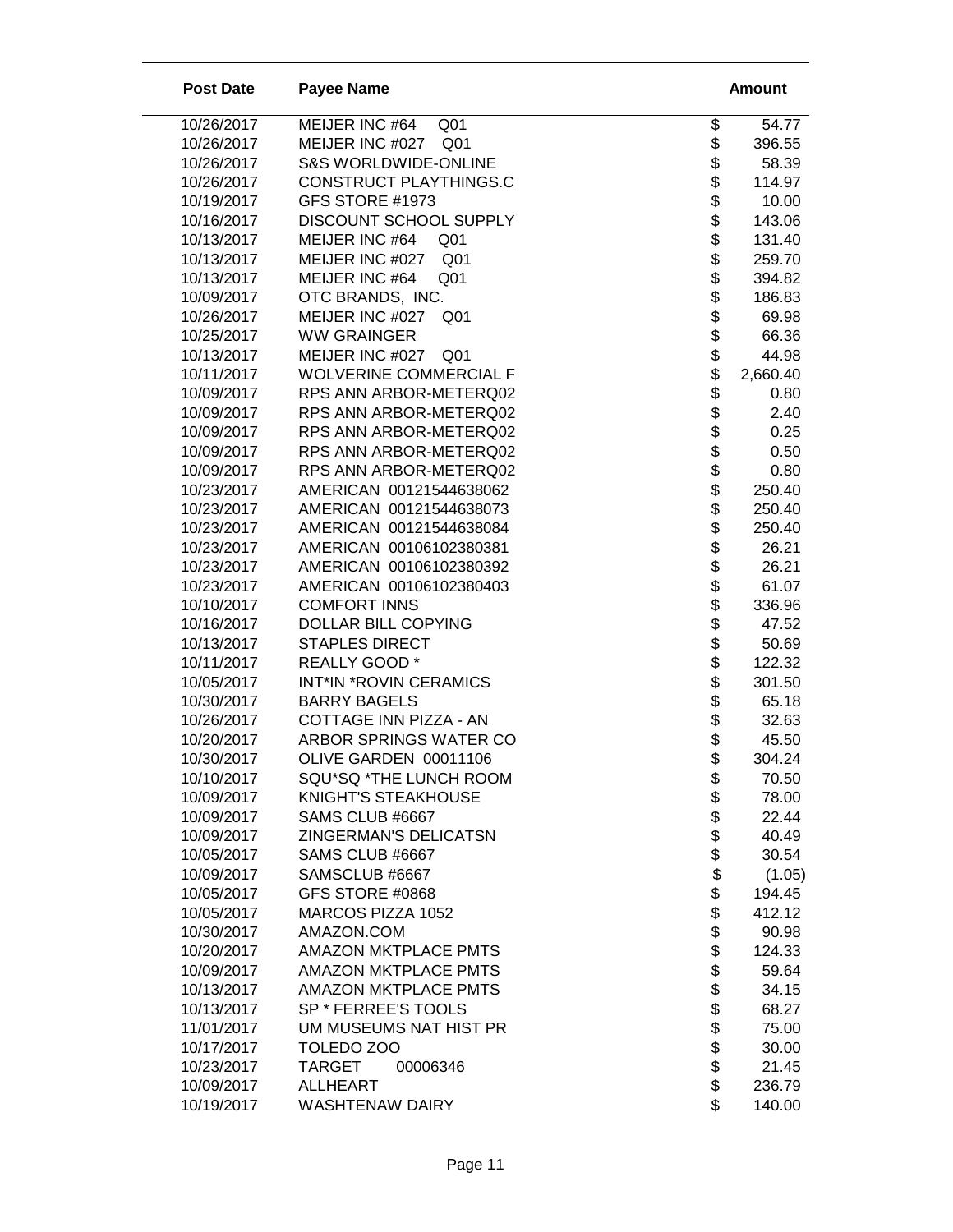| UNDERGROUND PRINTING<br>211.24<br>10/19/2017<br>\$<br>\$<br>11/01/2017<br><b>EMU ADMIN WEB</b><br>35.00<br>\$\$<br>10/17/2017<br>COLLEGEBOARD*SAT ONLN.<br>36.00<br>10/27/2017<br><b>DEAF HEARING IMPAIRED</b><br>114.00<br>10/24/2017<br>THE HOBBY SHOP<br>374.53<br>\$\$\$\$<br>10/20/2017<br><b>AMAZON MKTPLACE PMTS</b><br>37.53<br>10/18/2017<br>11.81<br><b>AVID RC</b><br>10/23/2017<br><b>SSI*SCHOOL SPECIALTY</b><br>38.60<br>SCHOOL HEALTH CORP<br>114.29<br>10/09/2017<br>$\ddot{\$}$<br>10/23/2017<br><b>AMAZON MKTPLACE PMTS</b><br>111.89<br>\$<br>10/09/2017<br><b>AMAZON MKTPLACE PMTS</b><br>63.74<br>\$\$\$\$\$\$\$\$\$\$\$\$\$\$<br>10/09/2017<br><b>AMAZON MKTPLACE PMTS</b><br>44.99<br>11/03/2017<br><b>DBC*BLICK ART MATERIAL</b><br>147.09<br>10/23/2017<br>LOWES #01847*<br>106.55<br>10/19/2017<br>DOLLAR BILL COPYING<br>102.00<br>10/11/2017<br><b>AMAZON MKTPLACE PMTS</b><br>43.99<br>10/11/2017<br><b>AMAZON MKTPLACE PMTS</b><br>89.99<br>11/02/2017<br><b>AMAZON MKTPLACE PMTS</b><br>51.69<br>10/27/2017<br><b>AMAZON MKTPLACE PMTS</b><br>(9.99)<br>10/17/2017<br><b>AMAZON MKTPLACE PMTS</b><br>9.99<br>41.62<br>10/25/2017<br><b>AMAZON MKTPLACE PMTS</b><br>10/20/2017<br><b>SMILEMAKERS INC</b><br>33.97<br>10/16/2017<br>AMAZON.COM<br>166.39<br>\$\$<br>10/16/2017<br>AMAZON.COM<br>14.51<br>10/13/2017<br>AMAZON.COM<br>39.26<br>NO TEARS LEARNING INC<br>10/10/2017<br>437.25<br>\$<br>MEIJER INC #027 Q01<br>7.20<br>11/01/2017<br>\$\$\$\$\$\$\$<br>10/11/2017<br><b>AMAZON MKTPLACE PMTS</b><br>19.75<br>11/02/2017<br><b>STAPLES</b><br>00115642<br>5.97<br>10/27/2017<br><b>QUILL CORPORATION</b><br>196.50<br>10/25/2017<br>MHE*MCGRAW-HILL ECOMM<br>53.57<br>10/19/2017<br><b>AMAZON MKTPLACE PMTS</b><br>35.51<br><b>STAPLES</b><br>00115642<br>10/09/2017<br>169.97<br>\$<br>NO TEARS LEARNING INC<br>10/23/2017<br>203.78<br>10/18/2017<br>MHE*MCGRAW-HILL ECOMM<br>\$<br>62.35<br><b>8888888</b><br>10/18/2017<br>MHE*MCGRAW-HILL ECOMM<br>63.92<br>INT*IN *ROVIN CERAMICS<br>175.00<br>10/05/2017<br><b>MARSHALL MUSIC #2</b><br>13.56<br>10/25/2017<br>10/20/2017<br>TOYSRUS-BABIESRUS.COM<br>52.95<br>10/20/2017<br>NO TEARS LEARNING INC<br>35.75<br>10/12/2017<br>TME*TIME EDUCATION<br>22.69<br><b>AMAZON MKTPLACE PMTS</b><br>10/23/2017<br>29.96<br>PEDIATRIC ENDOCRINOLOG<br>10/16/2017<br>30.00<br>\$<br>PEDIATRIC ENDOCRINOLOG<br>10/16/2017<br>30.00<br>\$<br>10/06/2017<br><b>MICHIGAN WORLD LANGUAG</b><br>135.00<br>\$\$\$\$\$\$\$<br>10/12/2017<br>WINSCO - WABASH INSTRU<br>36.65<br>10/27/2017<br>TOSHIBA BUSINESS SOLUT<br>230.00<br>10/26/2017<br><b>LABOR LAW POSTERS</b><br>218.50<br>10/13/2017<br><b>IKEA CANTON</b><br>11.47<br>10/12/2017<br>AMAZON.COM<br>97.05<br>10/30/2017<br><b>AMAZON MKTPLACE PMTS</b><br>99.00 | <b>Post Date</b> | <b>Payee Name</b> | <b>Amount</b> |
|--------------------------------------------------------------------------------------------------------------------------------------------------------------------------------------------------------------------------------------------------------------------------------------------------------------------------------------------------------------------------------------------------------------------------------------------------------------------------------------------------------------------------------------------------------------------------------------------------------------------------------------------------------------------------------------------------------------------------------------------------------------------------------------------------------------------------------------------------------------------------------------------------------------------------------------------------------------------------------------------------------------------------------------------------------------------------------------------------------------------------------------------------------------------------------------------------------------------------------------------------------------------------------------------------------------------------------------------------------------------------------------------------------------------------------------------------------------------------------------------------------------------------------------------------------------------------------------------------------------------------------------------------------------------------------------------------------------------------------------------------------------------------------------------------------------------------------------------------------------------------------------------------------------------------------------------------------------------------------------------------------------------------------------------------------------------------------------------------------------------------------------------------------------------------------------------------------------------------------------------------------------------------------------------------------------------------------------------------------------------------------------------------------------------------------------------------------------------------------------------------------------------------------------------------------------------------------------------------------------------------------------------------------------------------------------------------------------------------------------------------------------------------------------------------------|------------------|-------------------|---------------|
|                                                                                                                                                                                                                                                                                                                                                                                                                                                                                                                                                                                                                                                                                                                                                                                                                                                                                                                                                                                                                                                                                                                                                                                                                                                                                                                                                                                                                                                                                                                                                                                                                                                                                                                                                                                                                                                                                                                                                                                                                                                                                                                                                                                                                                                                                                                                                                                                                                                                                                                                                                                                                                                                                                                                                                                                        |                  |                   |               |
|                                                                                                                                                                                                                                                                                                                                                                                                                                                                                                                                                                                                                                                                                                                                                                                                                                                                                                                                                                                                                                                                                                                                                                                                                                                                                                                                                                                                                                                                                                                                                                                                                                                                                                                                                                                                                                                                                                                                                                                                                                                                                                                                                                                                                                                                                                                                                                                                                                                                                                                                                                                                                                                                                                                                                                                                        |                  |                   |               |
|                                                                                                                                                                                                                                                                                                                                                                                                                                                                                                                                                                                                                                                                                                                                                                                                                                                                                                                                                                                                                                                                                                                                                                                                                                                                                                                                                                                                                                                                                                                                                                                                                                                                                                                                                                                                                                                                                                                                                                                                                                                                                                                                                                                                                                                                                                                                                                                                                                                                                                                                                                                                                                                                                                                                                                                                        |                  |                   |               |
|                                                                                                                                                                                                                                                                                                                                                                                                                                                                                                                                                                                                                                                                                                                                                                                                                                                                                                                                                                                                                                                                                                                                                                                                                                                                                                                                                                                                                                                                                                                                                                                                                                                                                                                                                                                                                                                                                                                                                                                                                                                                                                                                                                                                                                                                                                                                                                                                                                                                                                                                                                                                                                                                                                                                                                                                        |                  |                   |               |
|                                                                                                                                                                                                                                                                                                                                                                                                                                                                                                                                                                                                                                                                                                                                                                                                                                                                                                                                                                                                                                                                                                                                                                                                                                                                                                                                                                                                                                                                                                                                                                                                                                                                                                                                                                                                                                                                                                                                                                                                                                                                                                                                                                                                                                                                                                                                                                                                                                                                                                                                                                                                                                                                                                                                                                                                        |                  |                   |               |
|                                                                                                                                                                                                                                                                                                                                                                                                                                                                                                                                                                                                                                                                                                                                                                                                                                                                                                                                                                                                                                                                                                                                                                                                                                                                                                                                                                                                                                                                                                                                                                                                                                                                                                                                                                                                                                                                                                                                                                                                                                                                                                                                                                                                                                                                                                                                                                                                                                                                                                                                                                                                                                                                                                                                                                                                        |                  |                   |               |
|                                                                                                                                                                                                                                                                                                                                                                                                                                                                                                                                                                                                                                                                                                                                                                                                                                                                                                                                                                                                                                                                                                                                                                                                                                                                                                                                                                                                                                                                                                                                                                                                                                                                                                                                                                                                                                                                                                                                                                                                                                                                                                                                                                                                                                                                                                                                                                                                                                                                                                                                                                                                                                                                                                                                                                                                        |                  |                   |               |
|                                                                                                                                                                                                                                                                                                                                                                                                                                                                                                                                                                                                                                                                                                                                                                                                                                                                                                                                                                                                                                                                                                                                                                                                                                                                                                                                                                                                                                                                                                                                                                                                                                                                                                                                                                                                                                                                                                                                                                                                                                                                                                                                                                                                                                                                                                                                                                                                                                                                                                                                                                                                                                                                                                                                                                                                        |                  |                   |               |
|                                                                                                                                                                                                                                                                                                                                                                                                                                                                                                                                                                                                                                                                                                                                                                                                                                                                                                                                                                                                                                                                                                                                                                                                                                                                                                                                                                                                                                                                                                                                                                                                                                                                                                                                                                                                                                                                                                                                                                                                                                                                                                                                                                                                                                                                                                                                                                                                                                                                                                                                                                                                                                                                                                                                                                                                        |                  |                   |               |
|                                                                                                                                                                                                                                                                                                                                                                                                                                                                                                                                                                                                                                                                                                                                                                                                                                                                                                                                                                                                                                                                                                                                                                                                                                                                                                                                                                                                                                                                                                                                                                                                                                                                                                                                                                                                                                                                                                                                                                                                                                                                                                                                                                                                                                                                                                                                                                                                                                                                                                                                                                                                                                                                                                                                                                                                        |                  |                   |               |
|                                                                                                                                                                                                                                                                                                                                                                                                                                                                                                                                                                                                                                                                                                                                                                                                                                                                                                                                                                                                                                                                                                                                                                                                                                                                                                                                                                                                                                                                                                                                                                                                                                                                                                                                                                                                                                                                                                                                                                                                                                                                                                                                                                                                                                                                                                                                                                                                                                                                                                                                                                                                                                                                                                                                                                                                        |                  |                   |               |
|                                                                                                                                                                                                                                                                                                                                                                                                                                                                                                                                                                                                                                                                                                                                                                                                                                                                                                                                                                                                                                                                                                                                                                                                                                                                                                                                                                                                                                                                                                                                                                                                                                                                                                                                                                                                                                                                                                                                                                                                                                                                                                                                                                                                                                                                                                                                                                                                                                                                                                                                                                                                                                                                                                                                                                                                        |                  |                   |               |
|                                                                                                                                                                                                                                                                                                                                                                                                                                                                                                                                                                                                                                                                                                                                                                                                                                                                                                                                                                                                                                                                                                                                                                                                                                                                                                                                                                                                                                                                                                                                                                                                                                                                                                                                                                                                                                                                                                                                                                                                                                                                                                                                                                                                                                                                                                                                                                                                                                                                                                                                                                                                                                                                                                                                                                                                        |                  |                   |               |
|                                                                                                                                                                                                                                                                                                                                                                                                                                                                                                                                                                                                                                                                                                                                                                                                                                                                                                                                                                                                                                                                                                                                                                                                                                                                                                                                                                                                                                                                                                                                                                                                                                                                                                                                                                                                                                                                                                                                                                                                                                                                                                                                                                                                                                                                                                                                                                                                                                                                                                                                                                                                                                                                                                                                                                                                        |                  |                   |               |
|                                                                                                                                                                                                                                                                                                                                                                                                                                                                                                                                                                                                                                                                                                                                                                                                                                                                                                                                                                                                                                                                                                                                                                                                                                                                                                                                                                                                                                                                                                                                                                                                                                                                                                                                                                                                                                                                                                                                                                                                                                                                                                                                                                                                                                                                                                                                                                                                                                                                                                                                                                                                                                                                                                                                                                                                        |                  |                   |               |
|                                                                                                                                                                                                                                                                                                                                                                                                                                                                                                                                                                                                                                                                                                                                                                                                                                                                                                                                                                                                                                                                                                                                                                                                                                                                                                                                                                                                                                                                                                                                                                                                                                                                                                                                                                                                                                                                                                                                                                                                                                                                                                                                                                                                                                                                                                                                                                                                                                                                                                                                                                                                                                                                                                                                                                                                        |                  |                   |               |
|                                                                                                                                                                                                                                                                                                                                                                                                                                                                                                                                                                                                                                                                                                                                                                                                                                                                                                                                                                                                                                                                                                                                                                                                                                                                                                                                                                                                                                                                                                                                                                                                                                                                                                                                                                                                                                                                                                                                                                                                                                                                                                                                                                                                                                                                                                                                                                                                                                                                                                                                                                                                                                                                                                                                                                                                        |                  |                   |               |
|                                                                                                                                                                                                                                                                                                                                                                                                                                                                                                                                                                                                                                                                                                                                                                                                                                                                                                                                                                                                                                                                                                                                                                                                                                                                                                                                                                                                                                                                                                                                                                                                                                                                                                                                                                                                                                                                                                                                                                                                                                                                                                                                                                                                                                                                                                                                                                                                                                                                                                                                                                                                                                                                                                                                                                                                        |                  |                   |               |
|                                                                                                                                                                                                                                                                                                                                                                                                                                                                                                                                                                                                                                                                                                                                                                                                                                                                                                                                                                                                                                                                                                                                                                                                                                                                                                                                                                                                                                                                                                                                                                                                                                                                                                                                                                                                                                                                                                                                                                                                                                                                                                                                                                                                                                                                                                                                                                                                                                                                                                                                                                                                                                                                                                                                                                                                        |                  |                   |               |
|                                                                                                                                                                                                                                                                                                                                                                                                                                                                                                                                                                                                                                                                                                                                                                                                                                                                                                                                                                                                                                                                                                                                                                                                                                                                                                                                                                                                                                                                                                                                                                                                                                                                                                                                                                                                                                                                                                                                                                                                                                                                                                                                                                                                                                                                                                                                                                                                                                                                                                                                                                                                                                                                                                                                                                                                        |                  |                   |               |
|                                                                                                                                                                                                                                                                                                                                                                                                                                                                                                                                                                                                                                                                                                                                                                                                                                                                                                                                                                                                                                                                                                                                                                                                                                                                                                                                                                                                                                                                                                                                                                                                                                                                                                                                                                                                                                                                                                                                                                                                                                                                                                                                                                                                                                                                                                                                                                                                                                                                                                                                                                                                                                                                                                                                                                                                        |                  |                   |               |
|                                                                                                                                                                                                                                                                                                                                                                                                                                                                                                                                                                                                                                                                                                                                                                                                                                                                                                                                                                                                                                                                                                                                                                                                                                                                                                                                                                                                                                                                                                                                                                                                                                                                                                                                                                                                                                                                                                                                                                                                                                                                                                                                                                                                                                                                                                                                                                                                                                                                                                                                                                                                                                                                                                                                                                                                        |                  |                   |               |
|                                                                                                                                                                                                                                                                                                                                                                                                                                                                                                                                                                                                                                                                                                                                                                                                                                                                                                                                                                                                                                                                                                                                                                                                                                                                                                                                                                                                                                                                                                                                                                                                                                                                                                                                                                                                                                                                                                                                                                                                                                                                                                                                                                                                                                                                                                                                                                                                                                                                                                                                                                                                                                                                                                                                                                                                        |                  |                   |               |
|                                                                                                                                                                                                                                                                                                                                                                                                                                                                                                                                                                                                                                                                                                                                                                                                                                                                                                                                                                                                                                                                                                                                                                                                                                                                                                                                                                                                                                                                                                                                                                                                                                                                                                                                                                                                                                                                                                                                                                                                                                                                                                                                                                                                                                                                                                                                                                                                                                                                                                                                                                                                                                                                                                                                                                                                        |                  |                   |               |
|                                                                                                                                                                                                                                                                                                                                                                                                                                                                                                                                                                                                                                                                                                                                                                                                                                                                                                                                                                                                                                                                                                                                                                                                                                                                                                                                                                                                                                                                                                                                                                                                                                                                                                                                                                                                                                                                                                                                                                                                                                                                                                                                                                                                                                                                                                                                                                                                                                                                                                                                                                                                                                                                                                                                                                                                        |                  |                   |               |
|                                                                                                                                                                                                                                                                                                                                                                                                                                                                                                                                                                                                                                                                                                                                                                                                                                                                                                                                                                                                                                                                                                                                                                                                                                                                                                                                                                                                                                                                                                                                                                                                                                                                                                                                                                                                                                                                                                                                                                                                                                                                                                                                                                                                                                                                                                                                                                                                                                                                                                                                                                                                                                                                                                                                                                                                        |                  |                   |               |
|                                                                                                                                                                                                                                                                                                                                                                                                                                                                                                                                                                                                                                                                                                                                                                                                                                                                                                                                                                                                                                                                                                                                                                                                                                                                                                                                                                                                                                                                                                                                                                                                                                                                                                                                                                                                                                                                                                                                                                                                                                                                                                                                                                                                                                                                                                                                                                                                                                                                                                                                                                                                                                                                                                                                                                                                        |                  |                   |               |
|                                                                                                                                                                                                                                                                                                                                                                                                                                                                                                                                                                                                                                                                                                                                                                                                                                                                                                                                                                                                                                                                                                                                                                                                                                                                                                                                                                                                                                                                                                                                                                                                                                                                                                                                                                                                                                                                                                                                                                                                                                                                                                                                                                                                                                                                                                                                                                                                                                                                                                                                                                                                                                                                                                                                                                                                        |                  |                   |               |
|                                                                                                                                                                                                                                                                                                                                                                                                                                                                                                                                                                                                                                                                                                                                                                                                                                                                                                                                                                                                                                                                                                                                                                                                                                                                                                                                                                                                                                                                                                                                                                                                                                                                                                                                                                                                                                                                                                                                                                                                                                                                                                                                                                                                                                                                                                                                                                                                                                                                                                                                                                                                                                                                                                                                                                                                        |                  |                   |               |
|                                                                                                                                                                                                                                                                                                                                                                                                                                                                                                                                                                                                                                                                                                                                                                                                                                                                                                                                                                                                                                                                                                                                                                                                                                                                                                                                                                                                                                                                                                                                                                                                                                                                                                                                                                                                                                                                                                                                                                                                                                                                                                                                                                                                                                                                                                                                                                                                                                                                                                                                                                                                                                                                                                                                                                                                        |                  |                   |               |
|                                                                                                                                                                                                                                                                                                                                                                                                                                                                                                                                                                                                                                                                                                                                                                                                                                                                                                                                                                                                                                                                                                                                                                                                                                                                                                                                                                                                                                                                                                                                                                                                                                                                                                                                                                                                                                                                                                                                                                                                                                                                                                                                                                                                                                                                                                                                                                                                                                                                                                                                                                                                                                                                                                                                                                                                        |                  |                   |               |
|                                                                                                                                                                                                                                                                                                                                                                                                                                                                                                                                                                                                                                                                                                                                                                                                                                                                                                                                                                                                                                                                                                                                                                                                                                                                                                                                                                                                                                                                                                                                                                                                                                                                                                                                                                                                                                                                                                                                                                                                                                                                                                                                                                                                                                                                                                                                                                                                                                                                                                                                                                                                                                                                                                                                                                                                        |                  |                   |               |
|                                                                                                                                                                                                                                                                                                                                                                                                                                                                                                                                                                                                                                                                                                                                                                                                                                                                                                                                                                                                                                                                                                                                                                                                                                                                                                                                                                                                                                                                                                                                                                                                                                                                                                                                                                                                                                                                                                                                                                                                                                                                                                                                                                                                                                                                                                                                                                                                                                                                                                                                                                                                                                                                                                                                                                                                        |                  |                   |               |
|                                                                                                                                                                                                                                                                                                                                                                                                                                                                                                                                                                                                                                                                                                                                                                                                                                                                                                                                                                                                                                                                                                                                                                                                                                                                                                                                                                                                                                                                                                                                                                                                                                                                                                                                                                                                                                                                                                                                                                                                                                                                                                                                                                                                                                                                                                                                                                                                                                                                                                                                                                                                                                                                                                                                                                                                        |                  |                   |               |
|                                                                                                                                                                                                                                                                                                                                                                                                                                                                                                                                                                                                                                                                                                                                                                                                                                                                                                                                                                                                                                                                                                                                                                                                                                                                                                                                                                                                                                                                                                                                                                                                                                                                                                                                                                                                                                                                                                                                                                                                                                                                                                                                                                                                                                                                                                                                                                                                                                                                                                                                                                                                                                                                                                                                                                                                        |                  |                   |               |
|                                                                                                                                                                                                                                                                                                                                                                                                                                                                                                                                                                                                                                                                                                                                                                                                                                                                                                                                                                                                                                                                                                                                                                                                                                                                                                                                                                                                                                                                                                                                                                                                                                                                                                                                                                                                                                                                                                                                                                                                                                                                                                                                                                                                                                                                                                                                                                                                                                                                                                                                                                                                                                                                                                                                                                                                        |                  |                   |               |
|                                                                                                                                                                                                                                                                                                                                                                                                                                                                                                                                                                                                                                                                                                                                                                                                                                                                                                                                                                                                                                                                                                                                                                                                                                                                                                                                                                                                                                                                                                                                                                                                                                                                                                                                                                                                                                                                                                                                                                                                                                                                                                                                                                                                                                                                                                                                                                                                                                                                                                                                                                                                                                                                                                                                                                                                        |                  |                   |               |
|                                                                                                                                                                                                                                                                                                                                                                                                                                                                                                                                                                                                                                                                                                                                                                                                                                                                                                                                                                                                                                                                                                                                                                                                                                                                                                                                                                                                                                                                                                                                                                                                                                                                                                                                                                                                                                                                                                                                                                                                                                                                                                                                                                                                                                                                                                                                                                                                                                                                                                                                                                                                                                                                                                                                                                                                        |                  |                   |               |
|                                                                                                                                                                                                                                                                                                                                                                                                                                                                                                                                                                                                                                                                                                                                                                                                                                                                                                                                                                                                                                                                                                                                                                                                                                                                                                                                                                                                                                                                                                                                                                                                                                                                                                                                                                                                                                                                                                                                                                                                                                                                                                                                                                                                                                                                                                                                                                                                                                                                                                                                                                                                                                                                                                                                                                                                        |                  |                   |               |
|                                                                                                                                                                                                                                                                                                                                                                                                                                                                                                                                                                                                                                                                                                                                                                                                                                                                                                                                                                                                                                                                                                                                                                                                                                                                                                                                                                                                                                                                                                                                                                                                                                                                                                                                                                                                                                                                                                                                                                                                                                                                                                                                                                                                                                                                                                                                                                                                                                                                                                                                                                                                                                                                                                                                                                                                        |                  |                   |               |
|                                                                                                                                                                                                                                                                                                                                                                                                                                                                                                                                                                                                                                                                                                                                                                                                                                                                                                                                                                                                                                                                                                                                                                                                                                                                                                                                                                                                                                                                                                                                                                                                                                                                                                                                                                                                                                                                                                                                                                                                                                                                                                                                                                                                                                                                                                                                                                                                                                                                                                                                                                                                                                                                                                                                                                                                        |                  |                   |               |
|                                                                                                                                                                                                                                                                                                                                                                                                                                                                                                                                                                                                                                                                                                                                                                                                                                                                                                                                                                                                                                                                                                                                                                                                                                                                                                                                                                                                                                                                                                                                                                                                                                                                                                                                                                                                                                                                                                                                                                                                                                                                                                                                                                                                                                                                                                                                                                                                                                                                                                                                                                                                                                                                                                                                                                                                        |                  |                   |               |
|                                                                                                                                                                                                                                                                                                                                                                                                                                                                                                                                                                                                                                                                                                                                                                                                                                                                                                                                                                                                                                                                                                                                                                                                                                                                                                                                                                                                                                                                                                                                                                                                                                                                                                                                                                                                                                                                                                                                                                                                                                                                                                                                                                                                                                                                                                                                                                                                                                                                                                                                                                                                                                                                                                                                                                                                        |                  |                   |               |
|                                                                                                                                                                                                                                                                                                                                                                                                                                                                                                                                                                                                                                                                                                                                                                                                                                                                                                                                                                                                                                                                                                                                                                                                                                                                                                                                                                                                                                                                                                                                                                                                                                                                                                                                                                                                                                                                                                                                                                                                                                                                                                                                                                                                                                                                                                                                                                                                                                                                                                                                                                                                                                                                                                                                                                                                        |                  |                   |               |
|                                                                                                                                                                                                                                                                                                                                                                                                                                                                                                                                                                                                                                                                                                                                                                                                                                                                                                                                                                                                                                                                                                                                                                                                                                                                                                                                                                                                                                                                                                                                                                                                                                                                                                                                                                                                                                                                                                                                                                                                                                                                                                                                                                                                                                                                                                                                                                                                                                                                                                                                                                                                                                                                                                                                                                                                        |                  |                   |               |
|                                                                                                                                                                                                                                                                                                                                                                                                                                                                                                                                                                                                                                                                                                                                                                                                                                                                                                                                                                                                                                                                                                                                                                                                                                                                                                                                                                                                                                                                                                                                                                                                                                                                                                                                                                                                                                                                                                                                                                                                                                                                                                                                                                                                                                                                                                                                                                                                                                                                                                                                                                                                                                                                                                                                                                                                        |                  |                   |               |
|                                                                                                                                                                                                                                                                                                                                                                                                                                                                                                                                                                                                                                                                                                                                                                                                                                                                                                                                                                                                                                                                                                                                                                                                                                                                                                                                                                                                                                                                                                                                                                                                                                                                                                                                                                                                                                                                                                                                                                                                                                                                                                                                                                                                                                                                                                                                                                                                                                                                                                                                                                                                                                                                                                                                                                                                        |                  |                   |               |
|                                                                                                                                                                                                                                                                                                                                                                                                                                                                                                                                                                                                                                                                                                                                                                                                                                                                                                                                                                                                                                                                                                                                                                                                                                                                                                                                                                                                                                                                                                                                                                                                                                                                                                                                                                                                                                                                                                                                                                                                                                                                                                                                                                                                                                                                                                                                                                                                                                                                                                                                                                                                                                                                                                                                                                                                        |                  |                   |               |
|                                                                                                                                                                                                                                                                                                                                                                                                                                                                                                                                                                                                                                                                                                                                                                                                                                                                                                                                                                                                                                                                                                                                                                                                                                                                                                                                                                                                                                                                                                                                                                                                                                                                                                                                                                                                                                                                                                                                                                                                                                                                                                                                                                                                                                                                                                                                                                                                                                                                                                                                                                                                                                                                                                                                                                                                        |                  |                   |               |
|                                                                                                                                                                                                                                                                                                                                                                                                                                                                                                                                                                                                                                                                                                                                                                                                                                                                                                                                                                                                                                                                                                                                                                                                                                                                                                                                                                                                                                                                                                                                                                                                                                                                                                                                                                                                                                                                                                                                                                                                                                                                                                                                                                                                                                                                                                                                                                                                                                                                                                                                                                                                                                                                                                                                                                                                        |                  |                   |               |
|                                                                                                                                                                                                                                                                                                                                                                                                                                                                                                                                                                                                                                                                                                                                                                                                                                                                                                                                                                                                                                                                                                                                                                                                                                                                                                                                                                                                                                                                                                                                                                                                                                                                                                                                                                                                                                                                                                                                                                                                                                                                                                                                                                                                                                                                                                                                                                                                                                                                                                                                                                                                                                                                                                                                                                                                        | 10/19/2017       | AMAZON.COM        | \$<br>465.95  |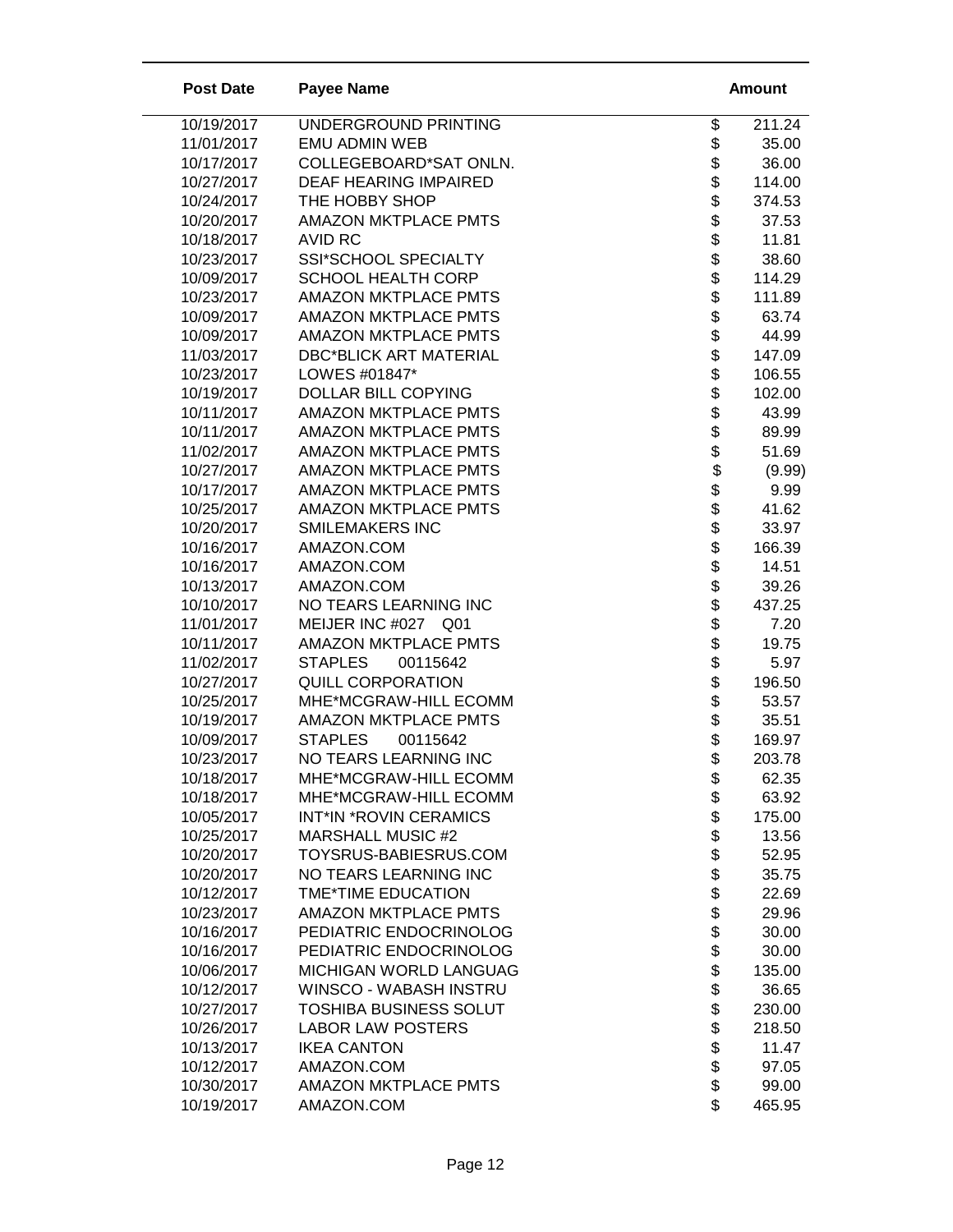| <b>Post Date</b>         | <b>Payee Name</b>           |                    | <b>Amount</b>  |
|--------------------------|-----------------------------|--------------------|----------------|
| 10/27/2017               | OFFICEMAX/OFFICEDEPT#6      | \$                 | 7.48           |
| 10/23/2017               | <b>DEMCO INC</b>            | \$                 | 368.59         |
| 10/06/2017               | <b>NEARPOD NEARPOD</b>      |                    | 49.99          |
| 10/30/2017               | <b>AMAZON MKTPLACE PMTS</b> |                    | 17.98          |
| 11/01/2017               | BARNES&NOBLE.COM-BN         |                    | 25.00          |
| 10/19/2017               | FINGERLE LUMBER CO          | ୫୫୫୫୫୫୫୫           | 263.48         |
| 10/10/2017               | <b>SEFMD (SCIENCE FAIR)</b> |                    | 25.00          |
| 10/19/2017               | <b>ARBOR SCIENTIFIC</b>     |                    | 42.65          |
| 10/10/2017               | <b>AMAZON MKTPLACE PMTS</b> |                    | 79.00          |
| 10/10/2017               | <b>AMAZON MKTPLACE PMTS</b> |                    | 139.62         |
| 10/23/2017               | APL*APPLE ONLINE STORE      | \$                 | 83.74          |
| 10/23/2017               | <b>AMAZON MKTPLACE PMTS</b> | \$                 | 92.20          |
| 10/06/2017               | N AMER COUNCIL FR ONLN      |                    | 60.00          |
| 10/24/2017               | <b>AMAZON MKTPLACE PMTS</b> |                    | 88.04          |
| 10/16/2017               | <b>AMAZON MKTPLACE PMTS</b> |                    | 143.32         |
| 10/10/2017               | AMAZON.COM                  |                    | 79.99          |
| 11/02/2017               | MONOPRICE, INC.             |                    | 21.97          |
| 11/03/2017               | <b>AMAZON MKTPLACE PMTS</b> |                    | 16.95          |
| 11/03/2017               | <b>AMAZON MKTPLACE PMTS</b> |                    | 47.65          |
| 10/11/2017               | <b>AMAZON MKTPLACE PMTS</b> |                    | 193.68         |
| 11/03/2017               | MEIJER INC #173 Q01         | <b>88888888888</b> | 66.90          |
| 11/02/2017               | <b>AMAZON MKTPLACE PMTS</b> |                    | 63.50          |
| 11/02/2017               | <b>AMAZON MKTPLACE PMTS</b> |                    | 11.21          |
| 10/18/2017               | <b>AMAZON MKTPLACE PMTS</b> | \$                 | 21.95          |
| 10/10/2017               | <b>AMAZON MKTPLACE PMTS</b> | \$                 | (112.07)       |
| 10/05/2017               | <b>AMAZON MKTPLACE PMTS</b> | \$                 | (155.53)       |
| 10/05/2017               | <b>AMAZON MKTPLACE PMTS</b> | \$                 | (6.53)         |
| 10/16/2017               | <b>AMAZON MKTPLACE PMTS</b> | \$                 | 113.92         |
| 10/09/2017               | <b>WAL-MART #2100</b>       | \$                 | 50.82          |
| 10/31/2017               | USPS PO 2502820113          |                    | 7.20           |
| 10/09/2017               | HOMEDEPOT.COM               | \$\$\$             | 180.54         |
| 10/27/2017               | MEIJER INC #173 Q01         |                    | 20.17          |
| 10/30/2017               | <b>AMAZON MKTPLACE PMTS</b> | \$                 | 16.16          |
| 10/19/2017<br>10/25/2017 | AMAZON.COM<br>KROGER #689   |                    | 51.72          |
| 10/09/2017               | <b>AMAZON MKTPLACE PMTS</b> | \$                 | 8.58<br>175.84 |
| 10/31/2017               | <b>SCHOOL HEALTH CORP</b>   |                    | 41.06          |
| 10/11/2017               | PAYPAL *WASH ISD            | \$\$\$\$\$         | 20.00          |
| 10/06/2017               | PAYPAL *WASH ISD            |                    | 20.00          |
| 10/06/2017               | PAYPAL *WASH ISD            |                    | 20.00          |
| 10/06/2017               | PAYPAL *WASH ISD            |                    | 20.00          |
| 10/06/2017               | PAYPAL *WASH ISD            |                    | 20.00          |
| 11/03/2017               | PRICELINE*VACATION PKG      | \$\$               | 659.14         |
| 10/30/2017               | PEDIATRIC ENDOCRINOLOG      | \$                 | 30.00          |
| 10/06/2017               | PAYPAL *WASH ISD            | \$                 | 35.00          |
| 10/06/2017               | PAYPAL *WASH ISD            |                    | 35.00          |
| 10/06/2017               | PAYPAL *WASH ISD            |                    | 35.00          |
| 10/06/2017               | PAYPAL *WASH ISD            | 88888              | 35.00          |
| 10/09/2017               | *SQ *MASSP<br>SQ            |                    | 169.00         |
| 11/02/2017               | <b>GIRLS GROUP</b>          |                    | 100.00         |
| 10/12/2017               | SHERIDAN BOOKS INC          |                    | 705.51         |
| 10/13/2017               | <b>HAMPTON INN</b>          | \$                 | 105.93         |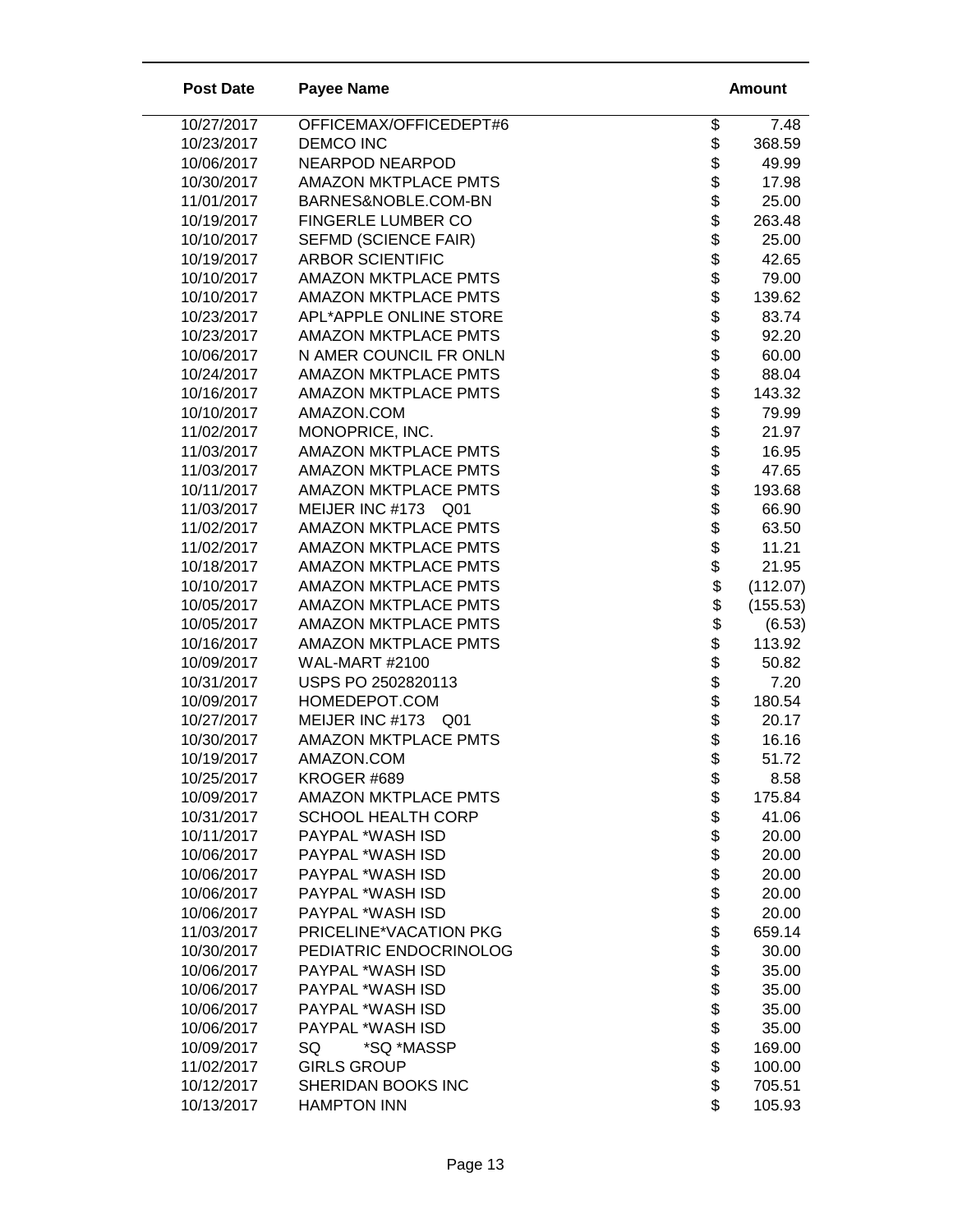| <b>Post Date</b>         | <b>Payee Name</b>                            |                                | <b>Amount</b>    |
|--------------------------|----------------------------------------------|--------------------------------|------------------|
| 10/13/2017               | <b>HAMPTON INN</b>                           | \$                             | 105.93           |
| 10/09/2017               | MICHIGAN BUSINESS EDUC                       | \$                             | 235.00           |
| 10/09/2017               | MICHIGAN BUSINESS EDUC                       | \$                             | 235.00           |
| 10/09/2017               | MICHIGAN BUSINESS EDUC                       |                                | 235.00           |
| 10/30/2017               | SOARING EAGLE HOTEL                          | \$\$                           | 100.98           |
| 10/27/2017               | SOARING EAGLE HOTEL                          |                                | 100.98           |
| 10/13/2017               | <b>HAMPTON INN</b>                           |                                | 105.93           |
| 10/13/2017               | <b>HAMPTON INN</b>                           | \$<br>\$                       | 105.93           |
| 10/06/2017               | <b>COURTYARD BY MARRIOTT</b>                 |                                | (116.71)         |
| 10/26/2017               | MARCOS PIZZA 1052                            | \$\$                           | 43.20            |
| 10/11/2017               | <b>BUSCH'S #1035</b>                         |                                | 13.86            |
| 10/26/2017               | COTTAGE INN PIZZA - AN                       | \$                             | (15.00)          |
| 10/13/2017               | OFFICEMAX/OFFICEDEPT#6                       |                                | 13.49            |
| 10/30/2017               | <b>BULLDOG RECORDS MANAGE</b>                |                                | 1,476.85         |
| 10/23/2017               | CINTAS 300                                   |                                | 93.68            |
| 10/13/2017               | <b>BULLDOG RECORDS MANAGE</b>                |                                | 1,641.65         |
| 10/09/2017               | CINTAS 300                                   |                                | 93.68            |
| 10/17/2017               | PAYPAL *PARTYPASTRI                          |                                | 720.00           |
| 10/30/2017               | <b>ADOBE *CREATIVE CLOUD</b>                 | \$\$\$\$\$\$\$\$\$\$\$\$\$\$\$ | 79.98            |
| 10/26/2017               | OFFICEMAX/OFFICEDEPT#6                       |                                | 33.49            |
| 10/23/2017               | FREEPIK MONTHLY PLAN                         |                                | 9.99             |
| 10/23/2017               | <b>DOLLAR BILL COPYING</b>                   |                                | 41.31            |
| 10/19/2017               | <b>ENVATO</b>                                |                                | 29.00            |
| 10/12/2017               | <b>TARGET</b><br>00006346                    |                                | 116.65           |
| 10/26/2017               | <b>PARTY CITY</b>                            |                                | 50.33            |
| 10/26/2017               | THE BALLOONEY BIN                            | \$                             | 1,154.64         |
| 10/25/2017               | THINGS REMEMBERED 0206                       | \$                             | 209.94           |
| 10/25/2017               | JOANN STORES #176                            | \$                             | 77.28            |
| 10/24/2017               | MICHAELS STORES 2108                         | \$\$\$\$\$                     | 175.11           |
| 10/24/2017               | MICHAELS STORES 2108                         |                                | 251.94           |
| 10/23/2017               | IN THE NEWS ONLINE WAL                       |                                | 187.00           |
| 10/18/2017               | IN THE NEWS ONLINE WAL                       |                                | 491.00           |
| 10/17/2017               | <b>PLAQUEMAKER</b>                           |                                | 232.03           |
| 10/16/2017               | <b>DOLLAR BILL COPYING</b>                   | \$                             | 107.54           |
| 10/10/2017               | <b>DOLLAR BILL COPYING</b>                   | \$                             | 49.18            |
| 10/09/2017               | <b>DOLLAR BILL COPYING</b>                   | \$                             | 297.56           |
| 10/09/2017               | DOLLAR BILL COPYING                          | \$                             | 910.44           |
| 10/27/2017               | AMERICAN ASSOC OF SCHO                       | \$                             | 830.00           |
| 11/01/2017               | <b>OMNI SHOREHAM</b>                         | \$                             | 582.03           |
| 11/01/2017               | <b>OMNI SHOREHAM</b><br><b>OMNI SHOREHAM</b> | \$                             | 582.03           |
| 11/01/2017<br>10/16/2017 | DELTA<br>00623007043400                      |                                | 388.02<br>385.40 |
| 10/16/2017               | 00623006844950<br><b>DELTA</b>               | \$\$                           | 385.40           |
| 10/16/2017               | SEASCAPE BEACH RESORT                        | \$                             | 157.40           |
| 10/16/2017               | DELTA<br>00623000511103                      | \$                             | 307.40           |
| 10/11/2017               | PAYPAL *COMMUNITYAC                          | \$                             | 200.00           |
| 10/09/2017               | PAYPAL *COMMUNITYAC                          |                                | 100.00           |
| 11/03/2017               | HAPPY HOUSE GIFT SHOP                        | \$\$\$\$\$                     | 23.73            |
| 11/02/2017               | <b>GALLUP INC</b>                            |                                | 19.99            |
| 11/01/2017               | SP * MOTAWI TILEWORKS                        |                                | 249.25           |
| 10/06/2017               | PAYPAL *MICHIGANART                          |                                | 196.54           |
| 10/06/2017               | PAYPAL *MICHIGANART                          | \$                             | 196.54           |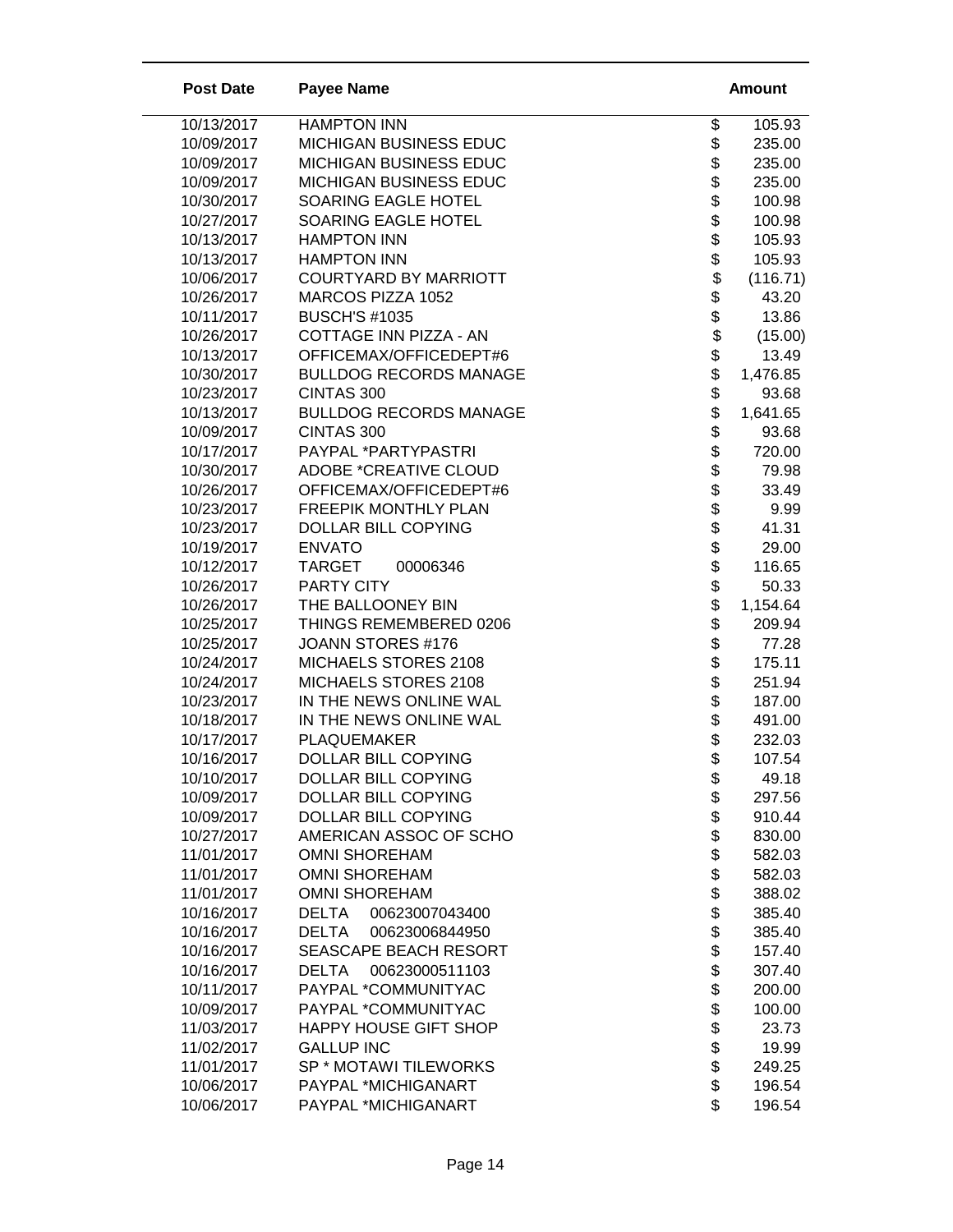| <b>Post Date</b> | <b>Payee Name</b>                 |                                | Amount  |
|------------------|-----------------------------------|--------------------------------|---------|
| 10/05/2017       | PEDIATRIC ENDOCRINOLOG            | \$                             | 30.00   |
| 10/05/2017       | PEDIATRIC ENDOCRINOLOG            |                                | 30.00   |
| 10/23/2017       | FEDEX 788153389842                |                                | 61.49   |
| 11/03/2017       | USPS PO 2525100130                |                                | 20.62   |
| 11/01/2017       | <b>GOIN POSTAL - ANN ARBO</b>     |                                | 47.50   |
| 10/09/2017       | <b>GOIN POSTAL - ANN ARBO</b>     |                                | 9.50    |
| 10/23/2017       | USPS.COM POSTAL STORE             |                                | 99.75   |
| 10/17/2017       | USPS PO 2502827500                |                                | 245.00  |
| 10/31/2017       | USPS PO 2502800106                |                                | 1.15    |
| 10/30/2017       | DOLLAR BILL COPYING               | \$\$\$\$\$\$\$\$\$\$\$\$\$\$\$ | 36.54   |
| 10/30/2017       | DOLLAR BILL COPYING               |                                | 15.00   |
| 10/17/2017       | ACE BARNES HARDWARE               |                                | (12.68) |
| 10/17/2017       | ACE BARNES HARDWARE               |                                | 11.96   |
| 10/17/2017       | <b>ACE BARNES HARDWARE</b>        |                                | 12.68   |
| 10/05/2017       | GFS STORE #1973                   |                                | 19.36   |
| 10/05/2017       | PANERA BREAD #600874              |                                | 44.97   |
| 10/09/2017       | DES MOINES STAMP MFG C            |                                | 36.40   |
| 11/01/2017       | <b>AMAZON MKTPLACE PMTS</b>       |                                | 21.29   |
| 10/31/2017       | AMAZON.COM                        |                                | 42.01   |
| 10/30/2017       | <b>AMAZON MKTPLACE PMTS</b>       |                                | 171.23  |
| 10/26/2017       | AMAZON.COM                        |                                | 17.19   |
| 10/26/2017       | <b>AMAZON MKTPLACE PMTS</b>       |                                | 331.96  |
| 10/25/2017       | <b>AMAZON MKTPLACE PMTS</b>       |                                | 29.98   |
| 10/25/2017       | <b>AMAZON MKTPLACE PMTS</b>       |                                | 5.83    |
| 10/25/2017       | <b>AMAZON MKTPLACE PMTS</b>       |                                | 23.78   |
| 10/24/2017       | <b>AMAZON MKTPLACE PMTS</b>       |                                | 302.00  |
| 10/23/2017       | <b>AMAZON MKTPLACE PMTS</b>       | \$                             | 28.94   |
| 10/23/2017       | <b>AMAZON MKTPLACE PMTS</b>       |                                | 4.18    |
| 10/23/2017       | <b>AMAZON MKTPLACE PMTS</b>       | $\ddot{\$}$                    | 12.46   |
| 10/18/2017       | <b>BLAKE TRANSIT CENTER</b>       | \$                             | 150.00  |
| 10/09/2017       | <b>BULLDOG RECORDS MANAGE</b>     | \$                             | 30.00   |
| 10/16/2017       | PRZCHARGE.PREZI.COM               | \$                             | 20.00   |
| 10/30/2017       | MEIJER INC #64<br>Q <sub>01</sub> | $\ddot{\$}$                    | 9.98    |
| 10/18/2017       | AMAZON.COM                        | \$                             | 44.20   |
| 10/06/2017       | GBC*ECOMMERCE                     | \$                             | 72.60   |
| 10/13/2017       | OFFICEMAX/OFFICEDEPOT6            |                                | 5.37    |
| 10/13/2017       | OFFICEMAX/OFFICEDEPT#6            |                                | 40.60   |
| 10/27/2017       | <b>AMAZON MKTPLACE PMTS</b>       | \$\$\$\$\$\$\$                 | 45.98   |
| 10/24/2017       | <b>ASSOC SUPERV AND CURR</b>      |                                | 89.00   |
| 10/10/2017       | <b>ATT*BILL PAYMENT</b>           |                                | 190.47  |
| 11/03/2017       | <b>ENTERPRISE RENT-A-CAR</b>      |                                | 107.52  |
| 11/03/2017       | <b>ENTERPRISE RENT-A-CAR</b>      | \$\$\$\$\$                     | 107.52  |
| 10/20/2017       | <b>ENTERPRISE RENT-A-CAR</b>      |                                | 53.76   |
| 10/20/2017       | <b>ENTERPRISE RENT-A-CAR</b>      |                                | 53.76   |
| 10/20/2017       | <b>ENTERPRISE RENT-A-CAR</b>      |                                | 53.76   |
| 10/20/2017       | <b>ENTERPRISE RENT-A-CAR</b>      |                                | 53.76   |
| 10/20/2017       | <b>ENTERPRISE RENT-A-CAR</b>      | \$                             | 53.76   |
| 10/20/2017       | <b>ENTERPRISE RENT-A-CAR</b>      | \$\$\$\$                       | 53.76   |
| 10/19/2017       | <b>ENTERPRISE RENT-A-CAR</b>      |                                | (3.23)  |
| 10/19/2017       | <b>ENTERPRISE RENT-A-CAR</b>      |                                | (3.23)  |
| 10/10/2017       | <b>ENTERPRISE RENT-A-CAR</b>      |                                | (25.76) |
| 10/10/2017       | <b>ENTERPRISE RENT-A-CAR</b>      | \$                             | 53.76   |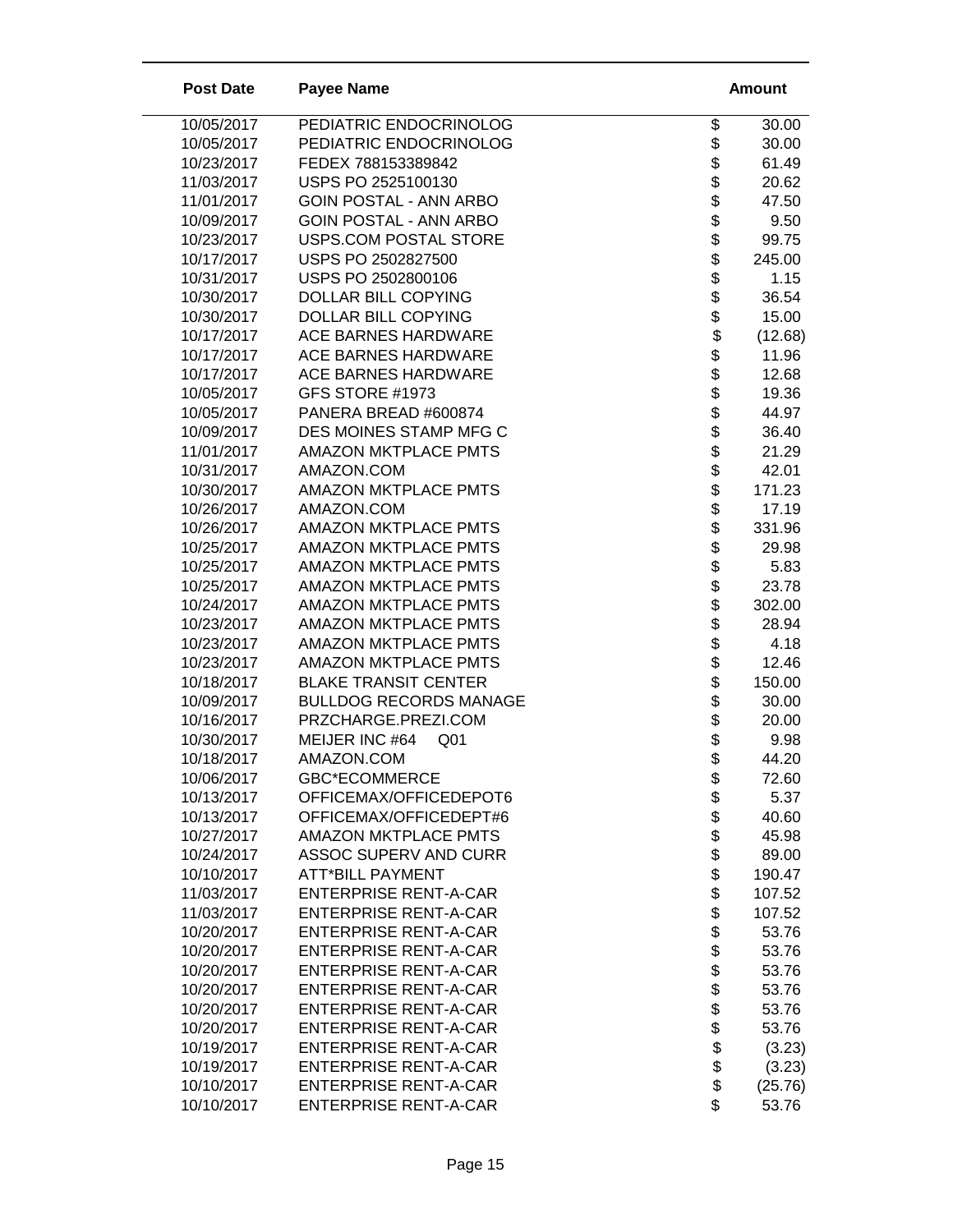| <b>Post Date</b>         | <b>Payee Name</b>                              |                                  | <b>Amount</b>   |
|--------------------------|------------------------------------------------|----------------------------------|-----------------|
| 10/09/2017               | <b>ENTERPRISE RENT-A-CAR</b>                   | \$                               | 53.76           |
| 10/09/2017               | <b>ENTERPRISE RENT-A-CAR</b>                   | \$                               | 53.76           |
| 10/09/2017               | <b>ENTERPRISE RENT-A-CAR</b>                   |                                  | 53.76           |
| 10/09/2017               | <b>ENTERPRISE RENT-A-CAR</b>                   |                                  | 55.89           |
| 10/06/2017               | <b>ENTERPRISE RENT-A-CAR</b>                   |                                  | (3.23)          |
| 10/06/2017               | <b>ENTERPRISE RENT-A-CAR</b>                   |                                  | 53.76           |
| 10/06/2017               | <b>ENTERPRISE RENT-A-CAR</b>                   |                                  | 53.76           |
| 11/03/2017               | MACOMB INTRMDT SCH DIS                         |                                  | 165.00          |
| 11/03/2017               | MICH ASSOC OF SCH ADMI                         |                                  | 335.00          |
| 11/02/2017               | <b>SYMLESS</b>                                 | <b>8888888</b>                   | 116.00          |
| 10/11/2017               | DETROIT METRO AIRPORT                          | \$                               | 94.80           |
| 10/31/2017               | <b>DELTA</b><br>00623012169312                 | \$                               | 584.40          |
| 10/27/2017               | NATIONAL SCHOOL BOARD                          | \$                               | 700.00          |
| 10/25/2017               | 00623010921960<br><b>DELTA</b>                 |                                  | 298.00          |
| 10/24/2017               | SHANTY CREEK RESORTS -                         |                                  | 217.80          |
| 10/23/2017               | <b>HILTON HOTELS</b>                           |                                  | 256.49          |
| 10/23/2017               | <b>DELTA</b><br>00623006532083                 |                                  | 444.40          |
| 10/23/2017               | SHERATON WILD HORSE DI                         |                                  | 32.83           |
| 10/23/2017               | INT*IN *EMMANUEL TRANS                         |                                  | 62.54           |
| 10/23/2017               | <b>AIRLINES PARKING</b>                        |                                  | 84.00           |
| 10/20/2017               | SHERATON WILD HORSE DI                         |                                  | 22.88           |
| 11/03/2017               | USPS PO 2502800106                             |                                  | 6.80            |
| 10/23/2017               | USPS PO 2502800106                             |                                  | 6.59            |
| 11/02/2017               | ARC - MI MADISON HGTS                          |                                  | 77.99           |
| 11/02/2017               | ARC - MI MADISON HGTS                          | <b>a a a a a a a a a a a a a</b> | 75.00           |
| 10/26/2017               | <b>INST CONT LEGAL EDU</b>                     |                                  | 108.50          |
| 10/25/2017               | KONICA MINOLTA BUSINES                         | \$                               | 81.90           |
| 10/31/2017               | <b>CLIFF KEEN ATHLETIC</b>                     | \$                               | 259.08          |
| 10/20/2017               | AMAZON.COM                                     | \$\$\$\$\$                       | 36.68           |
| 10/13/2017               | STAPLS7184930684000001                         |                                  | 28.04           |
| 10/23/2017               | SCHOOL-TECH, INC                               |                                  | 334.23          |
| 11/01/2017               | THE HOME DEPOT #2721                           |                                  | 165.00          |
| 10/27/2017               | <b>SNA SPORTS GROUP</b>                        |                                  | 154.78          |
| 10/17/2017               | THE MEADOWS GOLF PROSH                         | \$                               | 116.00          |
| 10/10/2017               | INT*IN *GEORGETOWN COU                         | \$                               | 430.00          |
| 10/20/2017               | PAYPAL *MICHIAAA                               | \$                               | 265.00          |
| 10/19/2017               | PAYPAL *MICHIAAA                               | \$                               | 150.00          |
| 10/19/2017               | PAYPAL *MICHIAAA                               | \$                               | 55.00           |
| 10/19/2017               | USPS PO 2502800106                             |                                  | 490.00          |
| 10/27/2017<br>10/06/2017 | ARC - MI MADISON HGTS<br>ARC - MI MADISON HGTS | \$                               | 618.19<br>83.30 |
| 10/20/2017               | OFFICEMAX/OFFICEDEPT#6                         | \$<br>\$                         |                 |
| 10/19/2017               | OFFICEMAX/OFFICEDEPT#6                         |                                  | (3.18)<br>41.66 |
| 10/19/2017               | OFFICEMAX/OFFICEDEPT#6                         | \$<br>\$                         | 193.06          |
| 11/03/2017               | UNIV MUSICAL SOCIETY                           | \$                               | 14.00           |
| 10/10/2017               | ARBOR SPRINGS WATER CO                         |                                  | 39.00           |
| 10/24/2017               | <b>PENCHURA</b>                                |                                  | 402.50          |
| 10/23/2017               | <b>KEURIG GREEN MOUNTAIN</b>                   | \$\$\$\$\$\$                     | 122.90          |
| 10/25/2017               | AMAZON MKTPLACE PMTS                           |                                  | 28.77           |
| 10/25/2017               | AMAZON.COM                                     |                                  | 19.85           |
| 10/23/2017               | FIVE BELOW 1999                                |                                  | 58.57           |
| 10/31/2017               | AMAZON.COM                                     | \$                               | 20.68           |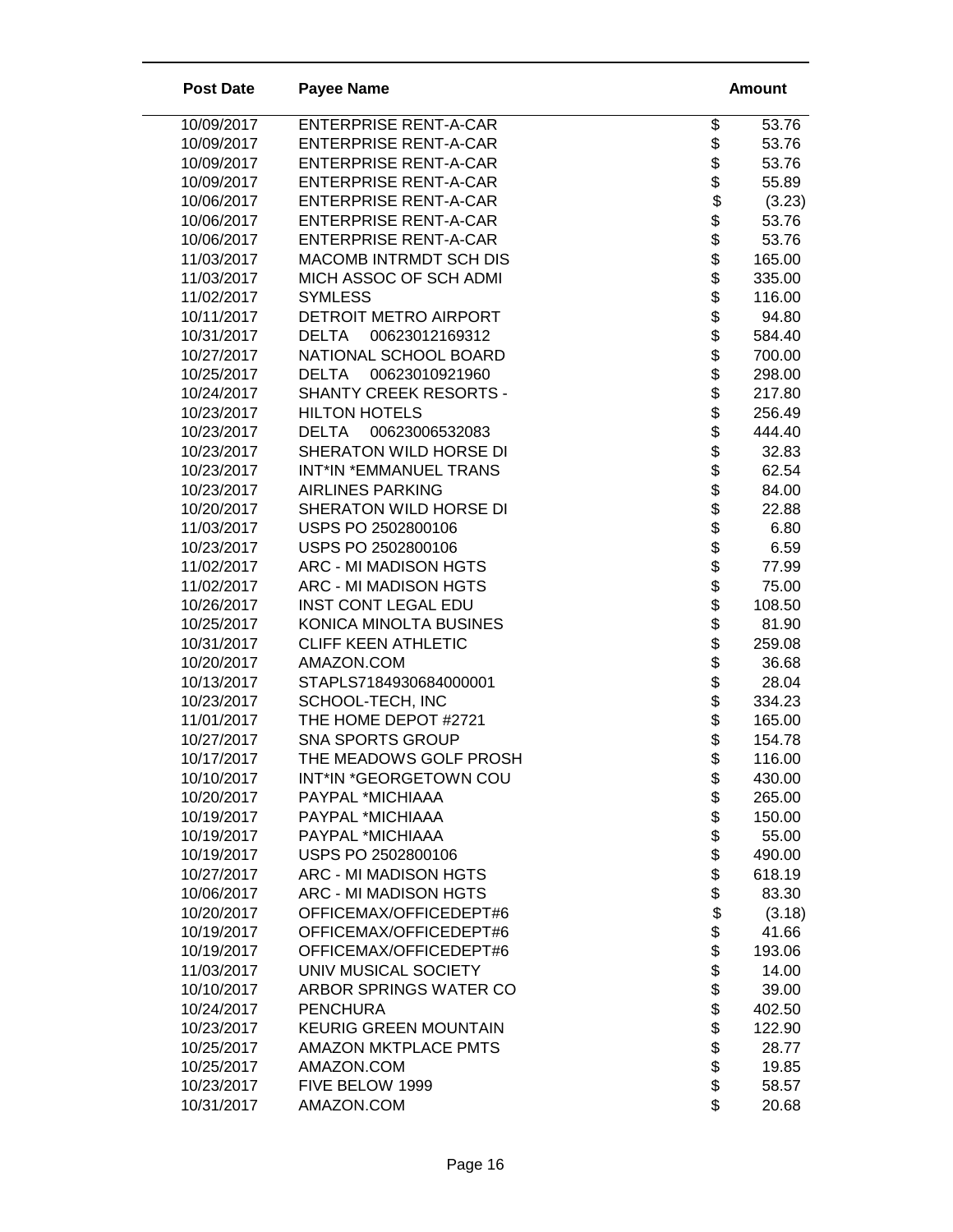| <b>Post Date</b>         | <b>Payee Name</b>                      | <b>Amount</b>                             |
|--------------------------|----------------------------------------|-------------------------------------------|
| 10/27/2017               | STARBUCKS STORE 23127                  | \$<br>31.90                               |
| 10/26/2017               | COTTAGE INN PIZZA - AN                 | \$<br>155.46                              |
| 11/02/2017               | <b>PLUM MARKET - ANN</b>               | 29.20                                     |
| 10/26/2017               | <b>LUCKY S ANN ARBOR</b>               | 11.35                                     |
| 10/20/2017               | KROGER #688                            | 41.91                                     |
| 10/06/2017               | <b>BUSCH'S #1035</b>                   | 4.17                                      |
| 10/27/2017               | <b>LUCKY KITCHEN #1</b>                | 75.84                                     |
| 10/27/2017               | COTTAGE INN PIZZA - AN                 | 41.62                                     |
| 10/25/2017               | KROGER #605                            | \$\$\$\$\$\$\$\$\$\$\$\$<br>2.50          |
| 10/24/2017               | KROGER #577                            | 34.50                                     |
| 10/12/2017               | COTTAGE INN PIZZA - AN                 | 54.68                                     |
| 11/01/2017               | SHOPKEEP.COM INC.                      | 108.00                                    |
| 10/16/2017               | <b>DOPUBLICITY</b>                     | \$<br>515.95                              |
| 10/30/2017               | <b>AMAZON MKTPLACE PMTS</b>            | 6.30                                      |
| 10/12/2017               | GFS STORE #1973                        | 98.47                                     |
| 10/20/2017               | JIMMY JOHNS - 90074                    | 54.99                                     |
| 10/16/2017               | MEIJER INC #173<br>Q <sub>01</sub>     | 60.81                                     |
| 10/16/2017               | MEIJER INC #173<br>Q <sub>01</sub>     | 155.68                                    |
| 10/11/2017               | SAMS CLUB #6667                        | 129.58                                    |
| 10/09/2017               | COTTAGE INN PIZZA - AN                 | 111.47                                    |
| 10/25/2017               | ARBOR SPRINGS WATER CO                 | 71.50                                     |
| 10/13/2017               | PAYPAL *WOMENSGLOBA                    | 80.00                                     |
| 10/27/2017               | MEIJER INC #173<br>Q <sub>01</sub>     | 59.26                                     |
| 11/03/2017               | AMAZON.COM                             | 42.06                                     |
| 11/02/2017               | <b>WILSHIRE GROUP LLC</b>              | 124.87                                    |
| 10/31/2017               | AMAZON.COM                             | \$\$\$\$\$\$\$\$\$\$\$\$\$\$\$\$<br>23.99 |
| 10/25/2017               | AMAZON.COM                             | 58.40                                     |
| 10/13/2017               | PAYPAL *LOCKDOWNMAG                    | \$<br>39.00                               |
| 10/06/2017               | MASTER GRINDING AND SE                 | \$<br>132.00                              |
| 10/23/2017               | AMAZONPRIME MEMBERSHIP                 | \$<br>10.99                               |
| 10/10/2017               | AMAZON.COM                             | \$<br>50.25                               |
| 10/09/2017               | AMAZON.COM                             | \$<br>\$<br>39.56                         |
| 10/26/2017               | OFFICEMAX/OFFICEDEPOT6                 | 185.92                                    |
| 11/01/2017               | TLF*NORTONS FLOWERS AN                 | \$<br>75.90                               |
| 11/01/2017               | CREATEMYTEE.                           | \$<br>158.96                              |
| 10/23/2017               | ANN ARBOR TRANSPORTATI                 | 125.00                                    |
| 11/01/2017               | GFS STORE #1973                        | 37.35                                     |
| 10/11/2017               | AMAZON.COM                             | \$\$\$\$\$<br>167.00                      |
| 10/11/2017               | MEIJER INC #173<br>Q <sub>01</sub>     | 35.89                                     |
| 10/11/2017               | <b>AMAZON MKTPLACE PMTS</b>            | 123.95                                    |
| 10/25/2017               | <b>AMAZON MKTPLACE PMTS</b>            | \$<br>59.12                               |
| 10/31/2017               | <b>MATH ASSOC AMERICA</b>              | \$<br>109.00                              |
| 10/24/2017               | INT*IN *MATHCOUNTS FOU                 | 300.00                                    |
| 10/26/2017               | OFFICEMAX/OFFICEDEPT#6<br>SAMSCLUB.COM | \$\$<br>70.70                             |
| 10/16/2017<br>10/16/2017 | SAMSCLUB.COM                           | 322.99<br>\$                              |
|                          | IN THE NEWS WALL PLAQU                 | 322.99<br>\$                              |
| 10/06/2017<br>10/11/2017 | <b>AMAZON MKTPLACE PMTS</b>            | 177.00<br>89.52                           |
| 10/19/2017               | ROBOTEVENTS.COM                        | 160.00                                    |
| 10/19/2017               | ROBOTEVENTS.COM                        | 250.00                                    |
| 10/30/2017               | LEARNING A-Z, LLC                      | \$\$\$\$<br>199.95                        |
| 10/19/2017               | KROGER #688                            | \$<br>6.99                                |
|                          |                                        |                                           |